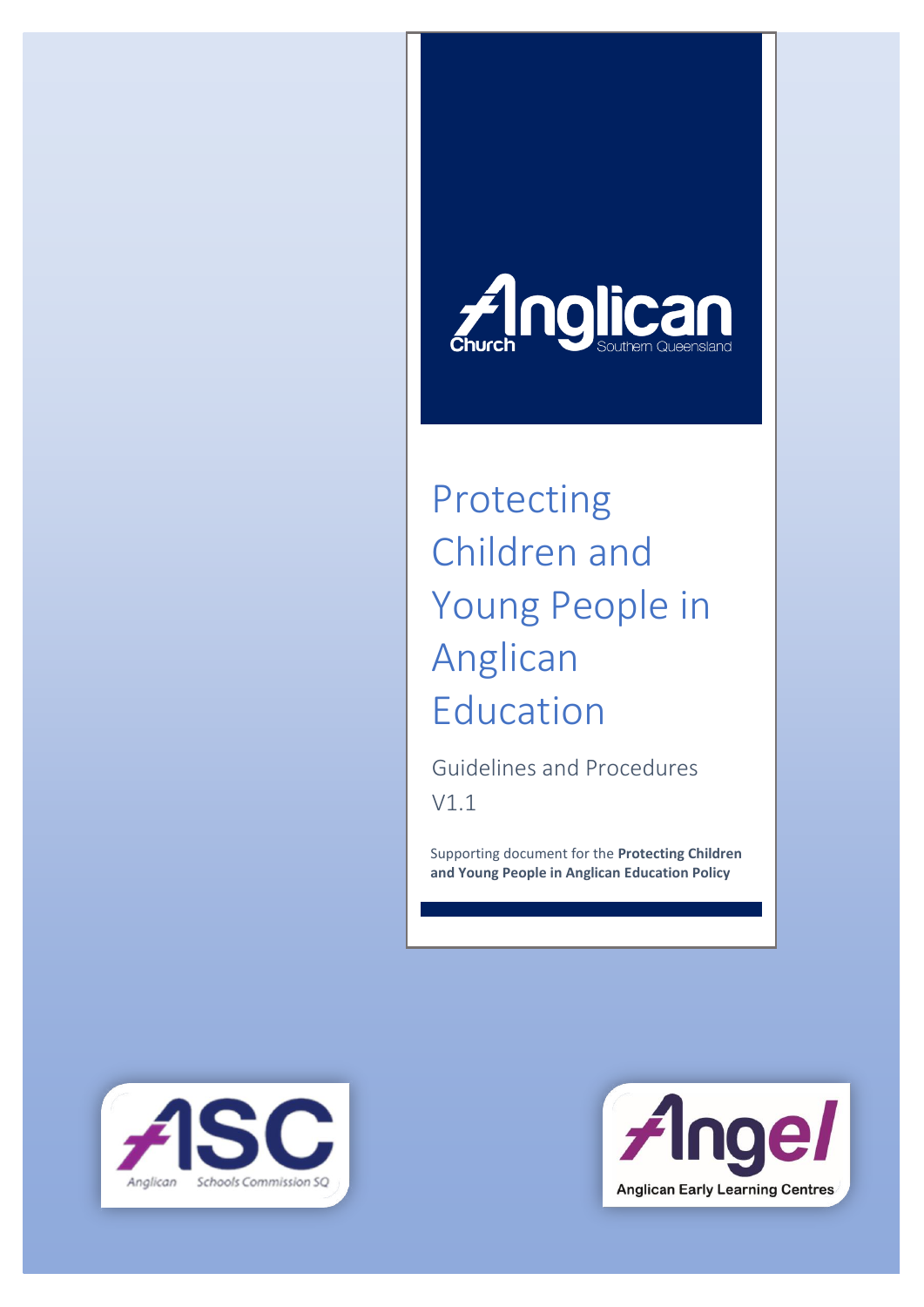#### TABLE OF CONTENTS

| 1.  |     |                                                                                      |  |
|-----|-----|--------------------------------------------------------------------------------------|--|
| 2.  |     |                                                                                      |  |
|     | 2.1 |                                                                                      |  |
|     | 2.2 |                                                                                      |  |
|     | 2.3 |                                                                                      |  |
|     | 2.4 |                                                                                      |  |
|     | 2.5 |                                                                                      |  |
|     | 2.6 | Reporting to the Australian Health Practitioner Regulation Agency (Ahpra)  18        |  |
|     | 2.7 |                                                                                      |  |
| 3.  |     | Processes when a concern relates to the behaviour of a staff member or volunteer  20 |  |
|     | 3.1 |                                                                                      |  |
|     |     |                                                                                      |  |
| 4.  |     |                                                                                      |  |
|     | 4.1 |                                                                                      |  |
|     | 4.2 |                                                                                      |  |
| 5.  |     |                                                                                      |  |
|     | 5.1 |                                                                                      |  |
|     |     |                                                                                      |  |
|     | 5.3 |                                                                                      |  |
| 6.  |     |                                                                                      |  |
| 7.  |     |                                                                                      |  |
| 8.  |     |                                                                                      |  |
|     | 8.1 |                                                                                      |  |
|     | 8.2 |                                                                                      |  |
| 9.  |     |                                                                                      |  |
| 10. |     |                                                                                      |  |
| 11. |     |                                                                                      |  |
| 12. |     |                                                                                      |  |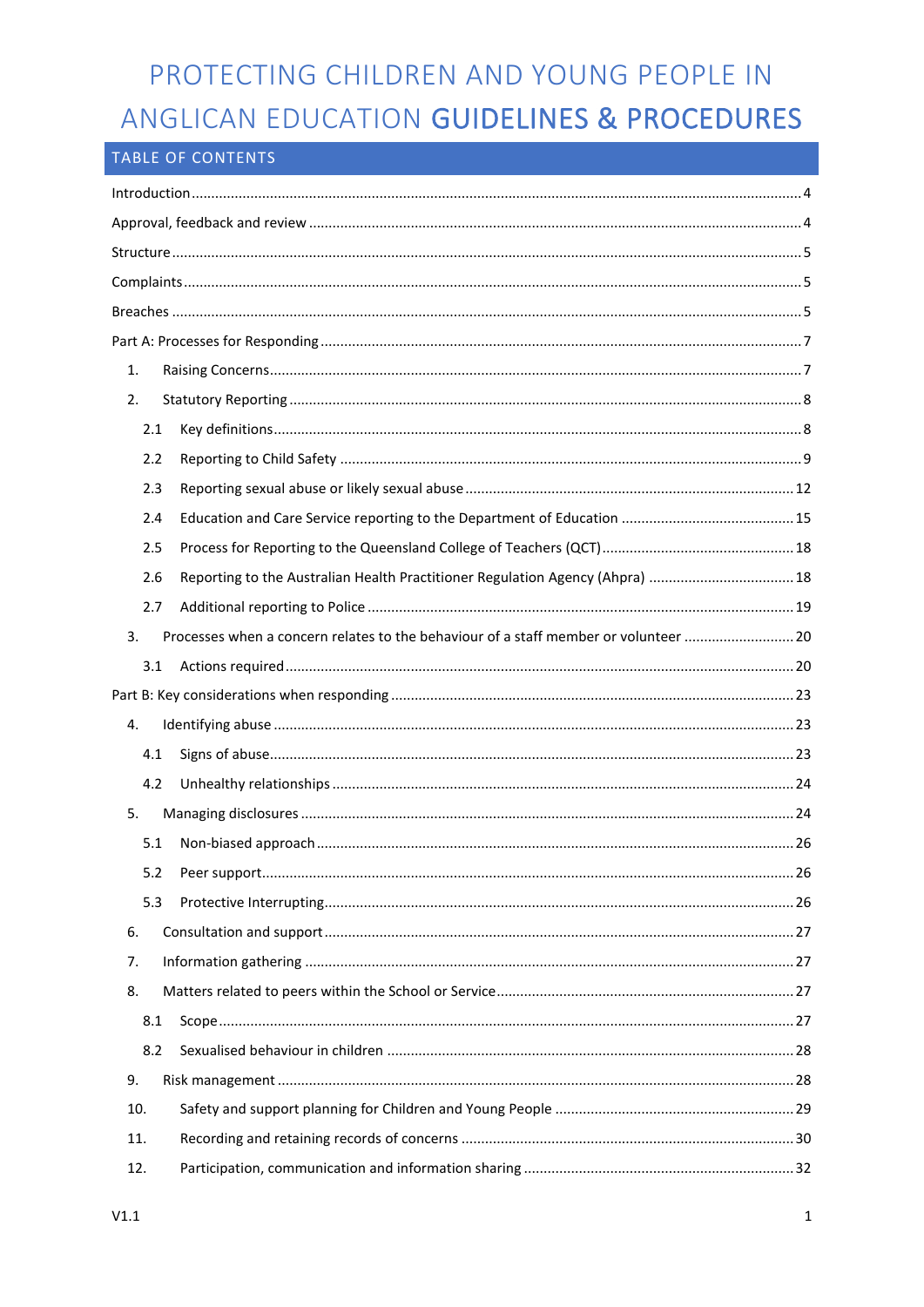| 12.1 |  |  |  |
|------|--|--|--|
| 12.2 |  |  |  |
| 12.3 |  |  |  |
| 12.4 |  |  |  |
| 12.5 |  |  |  |
| 12.6 |  |  |  |
| 13.  |  |  |  |
| 13.1 |  |  |  |
| 13.2 |  |  |  |
| 13.3 |  |  |  |
| 13.4 |  |  |  |
| 13.5 |  |  |  |
| 14.  |  |  |  |
|      |  |  |  |
| 15.  |  |  |  |
| 15.1 |  |  |  |
| 15.2 |  |  |  |
| 15.3 |  |  |  |
| 15.4 |  |  |  |
| 15.5 |  |  |  |
| 15.6 |  |  |  |
| 15.7 |  |  |  |
| 16.  |  |  |  |
| 16.1 |  |  |  |
| 17.  |  |  |  |
| 18.  |  |  |  |
| 18.1 |  |  |  |
| 18.2 |  |  |  |
| 18.3 |  |  |  |
|      |  |  |  |
| 19.  |  |  |  |
| 20.  |  |  |  |
| 21.  |  |  |  |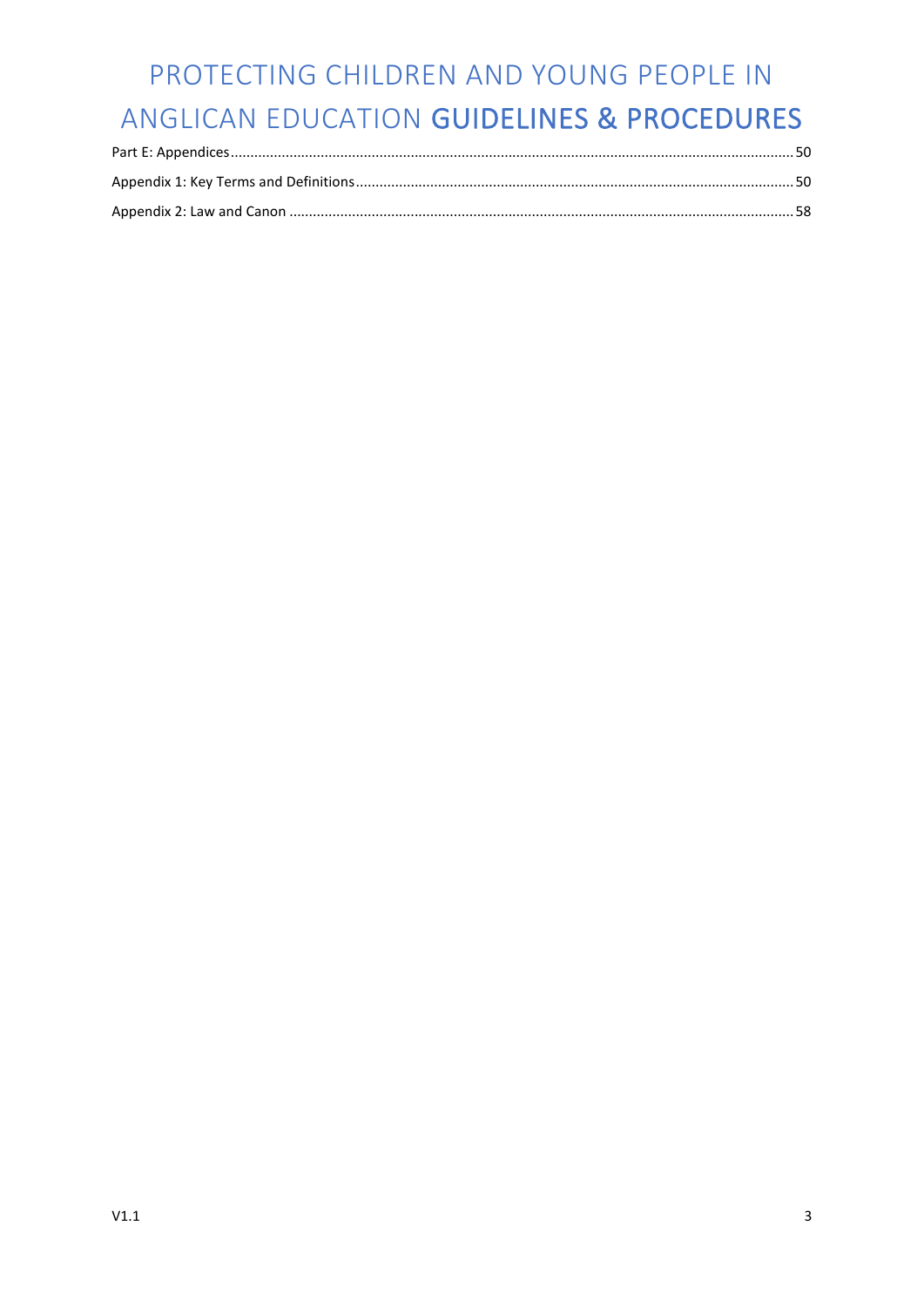#### INTRODUCTION

Every **child** and **young person** has the right to be safe. Protecting, caring and supporting children and young people is of paramount importance, and Anglican Schools (Schools) and Education & Care Services (Services) have zero tolerance to **harm**. As such, these *Protecting Children and Young People in Anglican Education Guidelines and Procedures* (these Procedures) assist relevant Schools and Services to operationalise the *Protecting Children and Young People in Anglican Education Policy* (the Policy)*.*

#### *The Policy and these Procedures are to be read in conjunction with one another.*

Compliance with these Procedures is mandatory. However, the protection of children and young people requires vigilance and may require decisive action in a range of circumstances. People bound by the Policy and these Procedures are expected to apply their judgement to ensure that the objective of protecting children and young people is achieved in all circumstances. This may, in particular circumstances, require action beyond that or in shorter timeframes than that which is specifically contemplated by these Procedures. Guidance, such as that available from the ASC, will always be available to assist in this regard and should be sought in any situation where required.

#### *Protecting Children and Young People in Anglican Education Policy*

Section 16 *Education (Accreditation of Non-State Schools) Regulations 2017*: Conduct of staff and students and response to harm.

#### APPROVAL, FEEDBACK AND REVIEW

These Procedures are approved and maintained by the Anglican Schools Commission (ASC), Anglican Church Southern Queensland (ACSQ).

Feedback on the Policy and these Procedures is welcome and can be provided to Principals (in Schools) and Nominated Supervisors (in Services) for provision to the ASC. The ASC can also be contacted directly through asc@anglicanchurchsq.org.au.

These Procedures, alongside the Policy, will be formally reviewed in three years, when underlying legislation changes, or as required on request of either Diocesan Council or the ASC. The ASC will monitor these Procedures for continuing application, commencing a formal review process earlier if needed. In addition to this, whenever required to maintain accuracy, the ASC will make changes to these Procedures.

Changes to these Procedures will be explained in section 20 of this document: Version Control, and communicated to Schools and Services for their local implementation.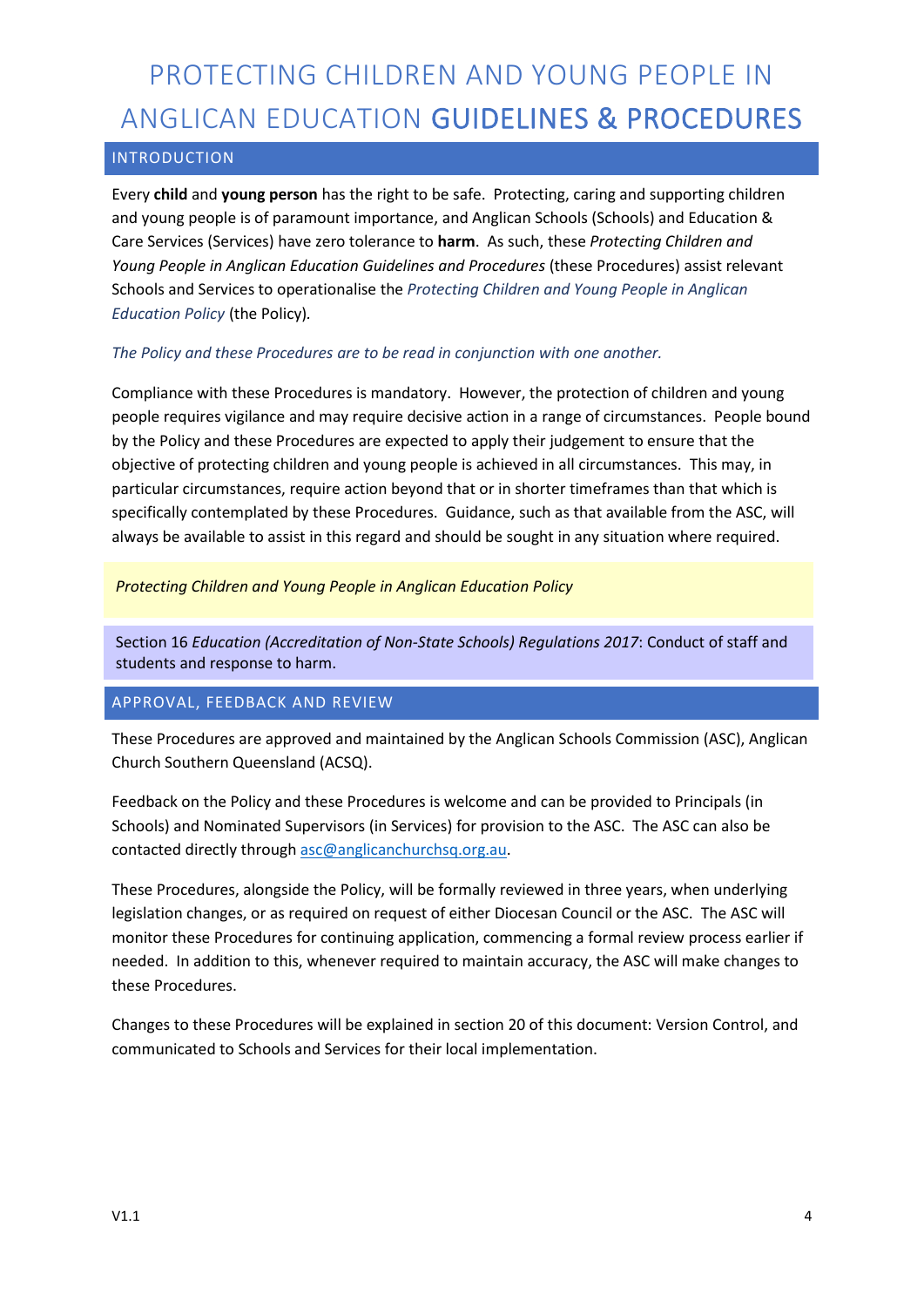#### **STRUCTURE**

Within these Procedures:

- Key terms are defined in Appendix 1.
- Key legal or canonical obligations are shown in purple boxes. Also refer to Appendix 2 for a summary of notable requirements and how they are reflected within the Policy.
- Further resources are identified in yellow boxes.

These Procedures have five sections:

- Part A: Processes for Responding
- Part B: Key considerations when Responding
- Part C: Preparing to Respond
- Part D: Assurance Activities
- Part E: Appendices:
	- o 1: Key Terms and Definitions
	- o 2: Law and Canon

#### COMPLAINTS

Written complaints' procedures, to address allegations of non-compliance with these Procedures or the Policy, are detailed in the complaints management policies and procedures published by the ASC. This process applies to all Anglican Schools and Services in the Brisbane Diocese.

In addition to this, relevant persons may also consider the application of the whistleblower policy and procedures, published by the ASC or, for separately incorporated schools or services, their own such processes.

Persons who are found to have made a vexatious complaint or who have made a complaint other than in good faith, may face disciplinary action by the relevant School or Service, or the ASC.

#### **BREACHES**

A breach of these Procedures or the Policy may result from:

- (a) a disciplinary matter for the ASC or the relevant School or Service (which may result in performance management, formal warning, suspension, demotion, or termination in accordance with industrial processes or, in the case of a Licensed person, disciplinary action by the Anglican Church of Australia or a related entity);
- (b) a contractual matter (breach or repudiation);
- (c) professional misconduct referred to relevant authorities;
- (d) a breach of statute referred to relevant authorities;
- (e) a criminal matter referred to relevant authorities; or
- (f) a civil matter referred for legal advice and remedy.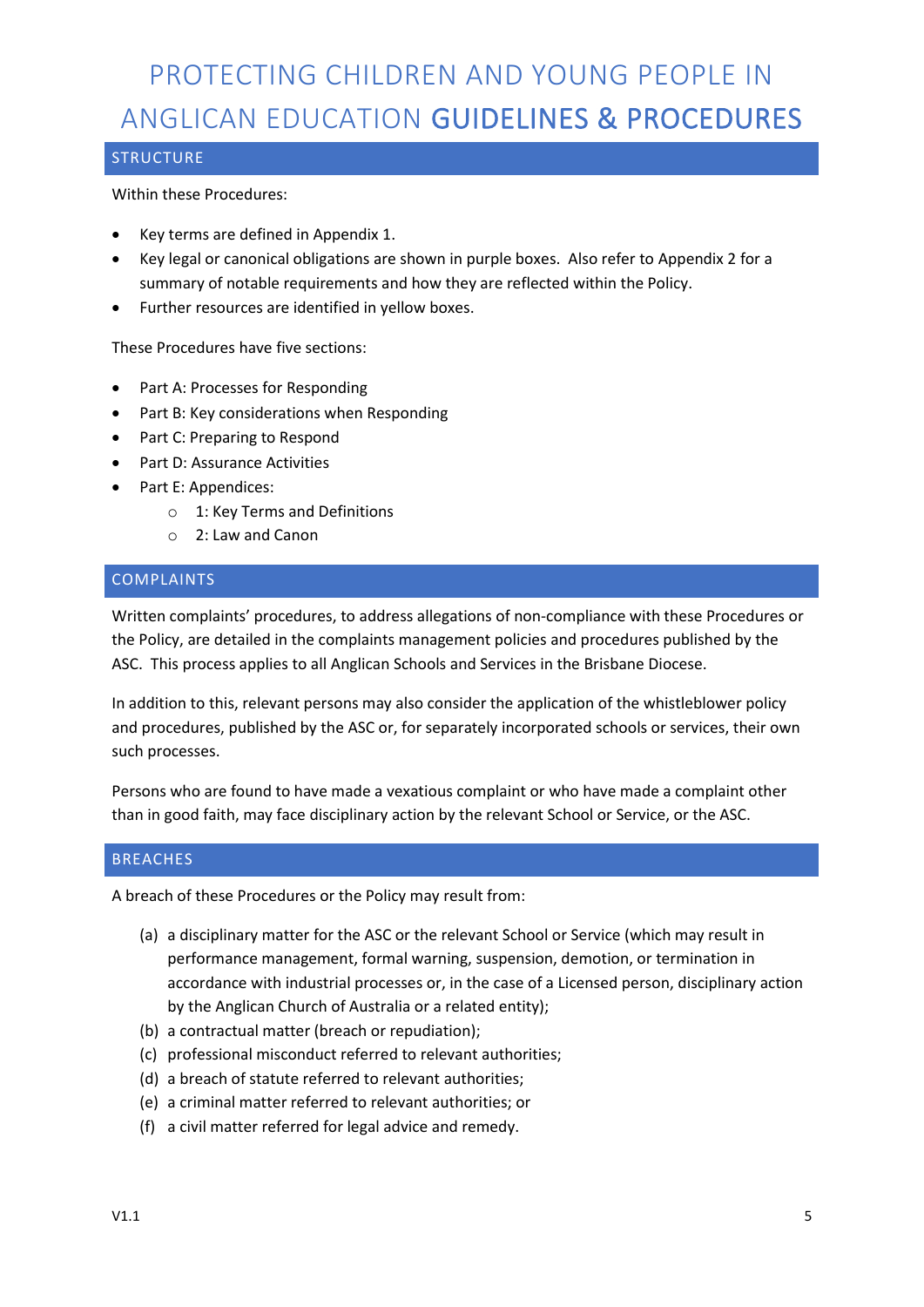Schools, Services and the ASC retain discretion regarding how to respond to breaches of these Procedures or the Policy, but will refer to underlying legislation in relation to responding to breaches of Procedure or Policy.

A potential or actual breach of these Procedures or the Policy may expose Schools, Services and the ASC/ACSQ to significant damage to the trust afforded to it and to public scrutiny. These factors will be taken into account when considering the scope of any allegations of breaches of these Procedures or the Policy, and any disciplinary action that may be taken as a result.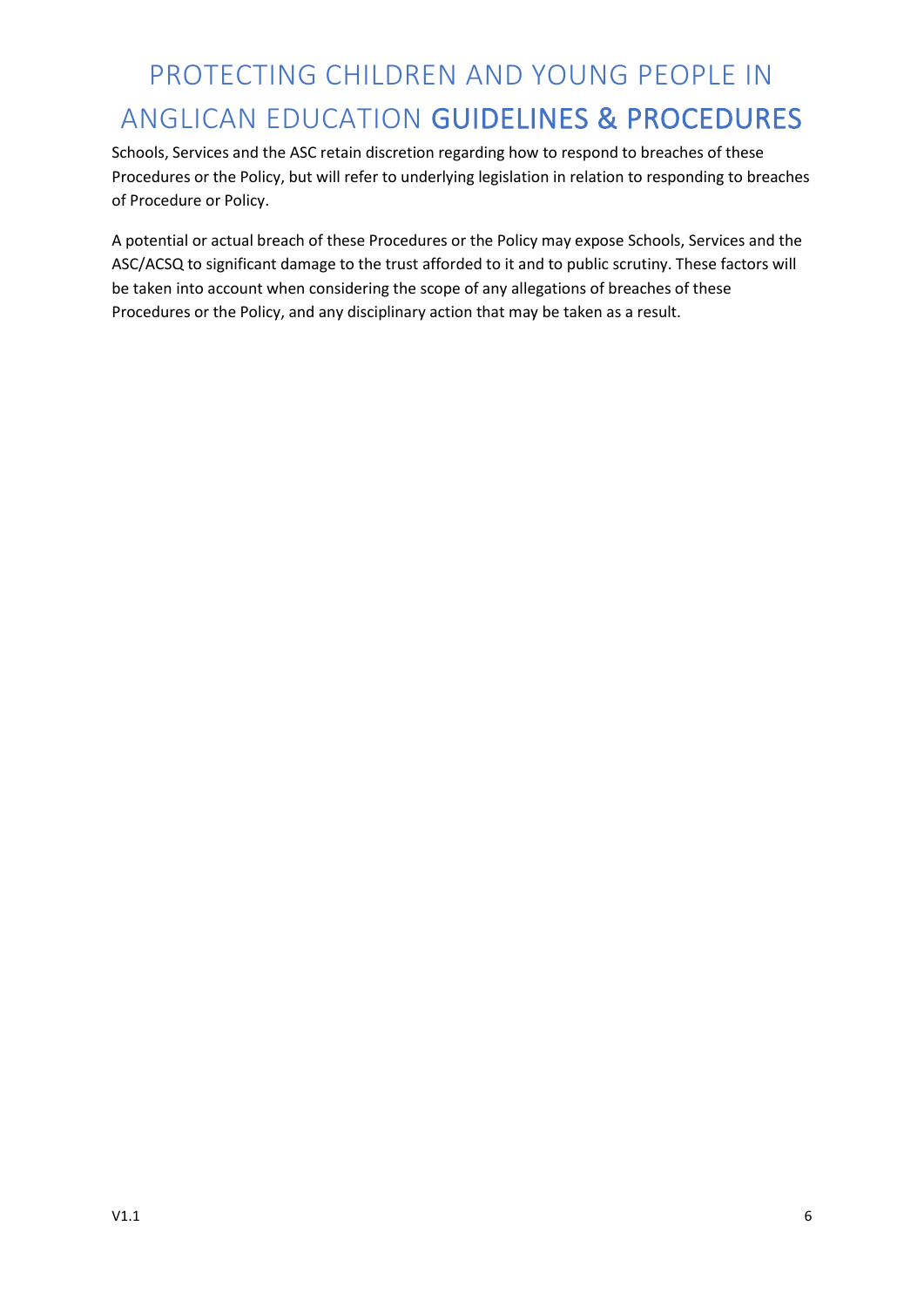#### PART A: PROCESSES FOR RESPONDING

#### 1. RAISING CONCERNS

A concern is *information of whatever nature and from whatever source that leads to a reasonable suspicion of circumstances that may have posed, or continues to pose, a risk to the physical or psychological safety of a child or young person.* This includes, but may not be limited to:

- incidents or allegations of sexual, physical, other abuse or inappropriate behaviour;
- matters that are recent or historical in nature.

Children, young people and their families are *encouraged*, and staff, volunteers and visitors *must*, as soon as practicable, discuss concerns:

- for a child or young person associated with a School or Service; or
- about the conduct or behaviour of another person who has, or had, an association with children or young people through a School or Service,

with an Appropriate Person associated with the School or Service, as detailed in the following table.

| Person with concern                                    | Appropriate Persons to share information with                                                                                                                                                                                                                               |
|--------------------------------------------------------|-----------------------------------------------------------------------------------------------------------------------------------------------------------------------------------------------------------------------------------------------------------------------------|
| Children and young people                              | Children and young people are asked to raise any concerns<br>(impacting either themselves and/or their peers) with an adult they<br>trust, so that the adult can help.                                                                                                      |
|                                                        | Student Protection Officers (in Schools) and Responsible Persons<br>and Nominated Supervisors (in Services) are particularly available to<br>help.                                                                                                                          |
|                                                        | Without minimising the responsibility of adults to respond to the<br>care and protective needs of children and young people, it is also<br>recognised that friendship and support from peers is important to<br>help children and young people feel safe and less isolated. |
| Visitors, including parents<br>and carers              | In Schools: A Student Protection Officer or person with<br>a)<br><b>Appropriate Authority</b><br>b)<br>In Services: A person with Appropriate Authority                                                                                                                     |
| Volunteers and staff                                   | In Schools: A Student Protection Officer or the Principal<br>a)<br>In Services: A Nominated Supervisor or the Approved Provider<br>b)                                                                                                                                       |
| (staff are also to refer to<br>relevant sections below | Where required to guide the application of the Policy, volunteers<br>and staff are also able to share information with staff from:                                                                                                                                          |
| regarding statutory<br>reporting obligations)          | The Anglican Schools Commission<br>a)<br>The Office of the Director of Professional Standards (regarding<br>b)<br>sexual misconduct)                                                                                                                                        |

#### *If unsure about whether to share the information, then the information is to be shared.*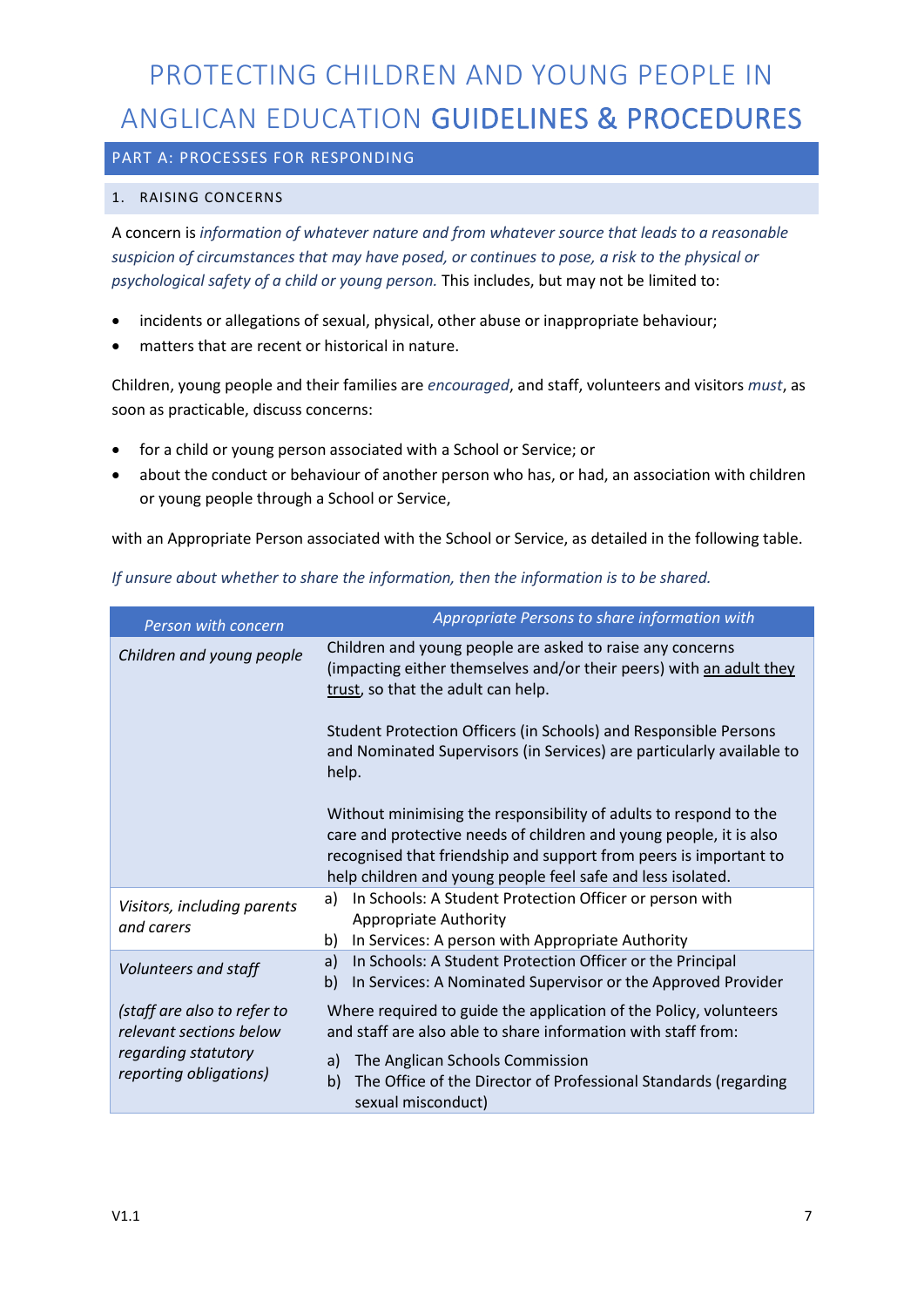#### 2. STATUTORY REPORTING

#### 2.1 KEY DEFINITIONS

**IN NEED OF PROTECTION:** As defined in section 10 of the *Child Protection Act 1999*, *a child in need of protection is a child who:*

- *a) has suffered significant harm, is suffering significant harm, or is at unacceptable risk of suffering significant harm; and*
- *b) does not have a parent able and willing to protect the child from the harm.*

**HARM:** As defined in section 9 of the *Child Protection Act 1999*, *harm, to a child, is any detrimental effect of a significant nature on the child's physical, psychological or emotional wellbeing.* It is immaterial how the harm is caused. Harm can be caused by physical, psychological or emotional abuse or neglect; or sexual abuse or exploitation. Harm can be caused by a single act, omission or circumstance; or a series or combination of acts, omissions or circumstances.

**REASONABLE SUSPICION:** Means to suspect on grounds that are reasonable in the circumstances. *Note:*

- *This requires the application of judgement.*
- *The threshold for reporting 'reasonable suspicion', is less than needing to believe something is true or know something for certain. Conversely, to reasonably suspect something is more than something being remotely possible.*

**REPORTABLE SUSPICION:** Reportable suspicion about a child, is a reasonable suspicion that the child has suffered, is suffering, or is at unacceptable risk of suffering, significant harm caused by physical or sexual abuse, and may not have a parent able and willing to protect the child from the harm.

**SEXUAL ABUSE**: Defined in section 364 of the *Education (General Provisions) Act 2006* as including sexual behaviour involving the student and another person, where:

- a) the other person bribes, coerces, exploits, threatens or is violent toward the student; or
- b) the student has less power than the other person; or
- c) there is a significant disparity between the student and the other person in intellectual capacity or maturity.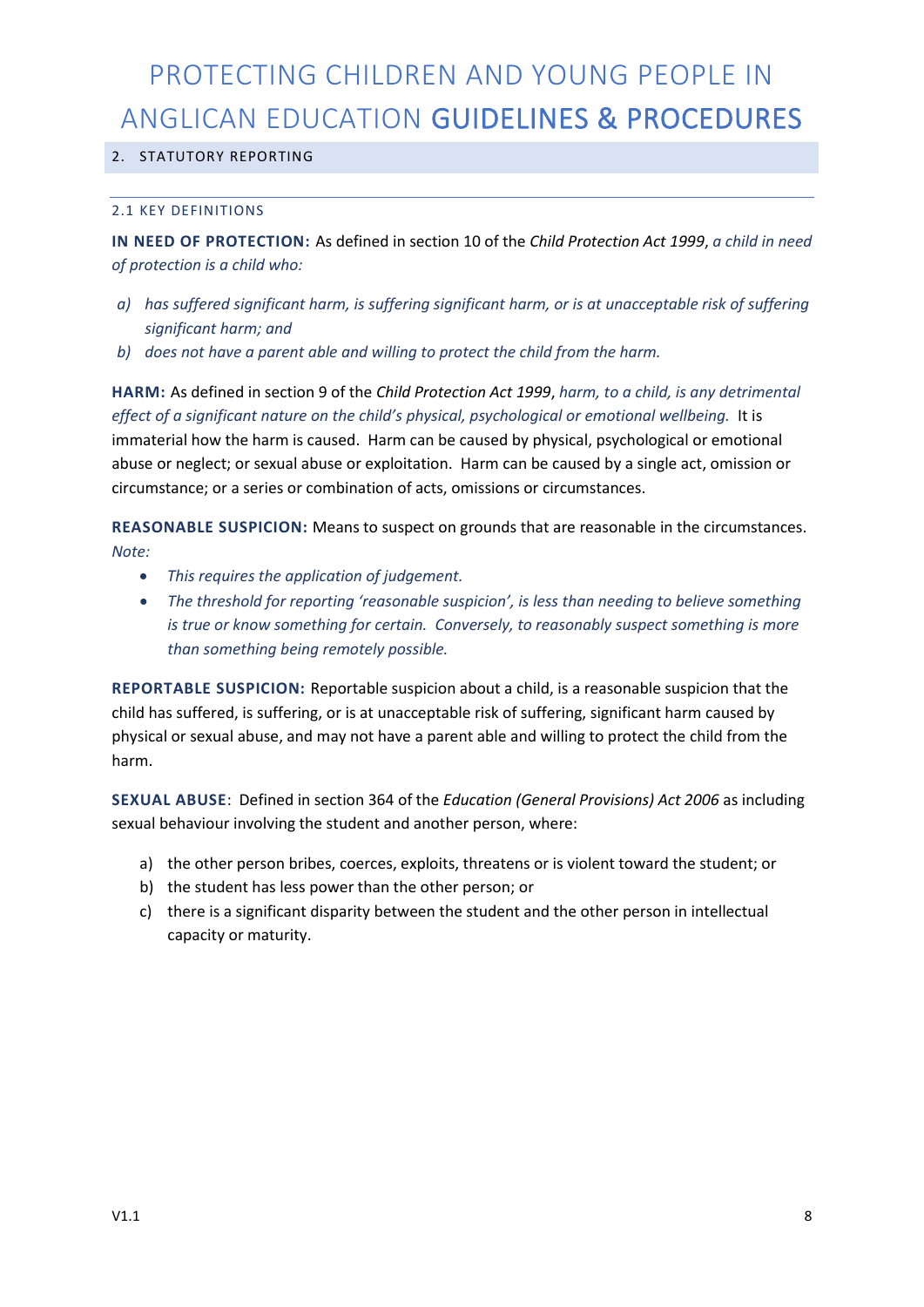#### 2.2 REPORTING TO CHILD SAFETY

#### *NOTE: THE POLICY AND THESE PROCEDURES ARE NOT INTENDED TO LIMIT ANY PERSON'S ABILITY TO REPORT TO CHILD SAFETY.*

- Online reporting form for Child Safety
- Protection Form
- Key Contacts
- Child Protection Guide (CPG)
- Supporting information regarding the CPG
- Additional information

#### Sections 13 A and E of the *Child Protection Act 1999.*

#### 2.2.1 PROCESS FOR REPORTING TO CHILD SAFETY - MANDATORY REPORTING AND ACTION TO BE **TAKEN**

#### Sections 13E and 13G of the *Child Protection Act 1999* and section 10 of the *Regulations 2011.*

*The following relevant persons are to make a written report to Child Safety when, during the course of the person's engagement as a relevant person, they form a reportable suspicion that a child is in need of protection due to physical or sexual abuse:*

- *a) Teachers;*
- *b) Registered nurses and doctors;*
- *c) Education and care professionals.*

#### Notes:

- A report is not required if the person knows a report has already been made.
- If unsure about whether a report is to be made, then make the report.

This report must include information known about:

- a) the basis on which the person has formed the reportable suspicion;
- b) the child's name, sex and age;
- c) details of how to contact the child (e.g. the address at which the child usually lives; or the name and address of the school the child attends);
- d) details of the harm to which the reportable suspicion relates;
- e) particulars of the identity of the person suspected of causing the child to have suffered, suffer, or be at risk of suffering, the harm to which the reportable suspicion relates; and
- f) particulars of the identity of any other person who may be able to give information about the harm to which the reportable suspicion relates.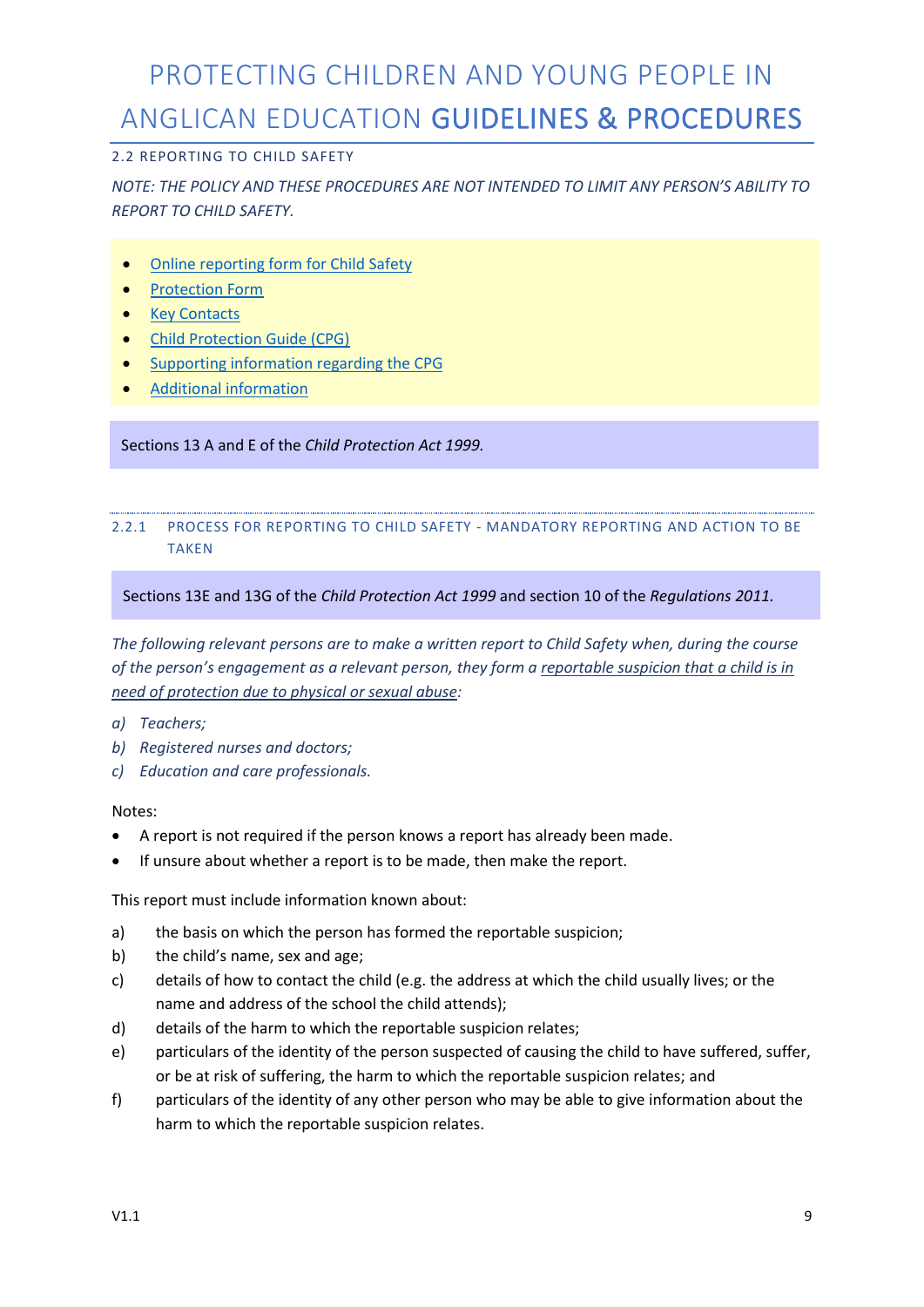#### To make this report:

| <b>Mandatory</b><br>reporter | If a mandatory reporter has, based on information available, a reasonable<br>suspicion that a child is in need of protection from physical or sexual abuse, the<br>following actions are required:                                                                                                                                                                                                                                                                                                                                                                                                                                                                                                                                                                                                                                                                                                                                                                                                                                                                                                     |  |  |  |
|------------------------------|--------------------------------------------------------------------------------------------------------------------------------------------------------------------------------------------------------------------------------------------------------------------------------------------------------------------------------------------------------------------------------------------------------------------------------------------------------------------------------------------------------------------------------------------------------------------------------------------------------------------------------------------------------------------------------------------------------------------------------------------------------------------------------------------------------------------------------------------------------------------------------------------------------------------------------------------------------------------------------------------------------------------------------------------------------------------------------------------------------|--|--|--|
|                              | if there is an immediate danger, call '000' (section 9)<br>a)<br>discuss concerns with:<br>b)<br>an SPO or the Principal (Schools);<br>a Nominated Supervisor or Approved Provider (Services)<br>٠<br>consider any additional information available to inform the decision and<br>C)<br>content of the report (section 7)<br>if the matter relates to sexual abuse or likely sexual abuse towards a child,<br>d)<br>immediately refer to section 2.3 to meet obligations relevant to the matter<br>being reported to the Police<br>where it is reasonable to suspect a child is in need of protection from physical<br>e)<br>or sexual abuse, report to Child Safety using Child Safety's online reporting<br>form, or, when there are multiple notifiers of the same matter within the<br>School or Service, sight a copy of the report made<br>provide a copy of the Child Safety report to an SPO or the Principal (Schools),<br>f)<br>or Nominated Supervisor or Approved Provider (Services)<br>refer to other sections of these Procedures for further information and<br>g)<br>required actions |  |  |  |
| <b>Schools: SPO or</b>       | Appropriate persons from Schools and Services are required to:                                                                                                                                                                                                                                                                                                                                                                                                                                                                                                                                                                                                                                                                                                                                                                                                                                                                                                                                                                                                                                         |  |  |  |
| the Principal                | engage with the mandatory reporter to:<br>a)                                                                                                                                                                                                                                                                                                                                                                                                                                                                                                                                                                                                                                                                                                                                                                                                                                                                                                                                                                                                                                                           |  |  |  |
| <b>Services:</b>             | provide support and assistance in meeting their responsibilities                                                                                                                                                                                                                                                                                                                                                                                                                                                                                                                                                                                                                                                                                                                                                                                                                                                                                                                                                                                                                                       |  |  |  |
| <b>Nominated</b>             | gather and share relevant information available (section 7) to inform<br>$\bullet$                                                                                                                                                                                                                                                                                                                                                                                                                                                                                                                                                                                                                                                                                                                                                                                                                                                                                                                                                                                                                     |  |  |  |
| <b>Supervisor or</b>         | mandatory reporter's reporting decision                                                                                                                                                                                                                                                                                                                                                                                                                                                                                                                                                                                                                                                                                                                                                                                                                                                                                                                                                                                                                                                                |  |  |  |
| <b>Approved Provider</b>     | consider the use of additional supports to guide decision making and<br>b)                                                                                                                                                                                                                                                                                                                                                                                                                                                                                                                                                                                                                                                                                                                                                                                                                                                                                                                                                                                                                             |  |  |  |
|                              | management of the matter, such as the ASC Child Safety Advocate and the<br><b>Child Protection Guide</b>                                                                                                                                                                                                                                                                                                                                                                                                                                                                                                                                                                                                                                                                                                                                                                                                                                                                                                                                                                                               |  |  |  |
|                              | consider the need to support a timely response by contacting Child Safety by<br>c)                                                                                                                                                                                                                                                                                                                                                                                                                                                                                                                                                                                                                                                                                                                                                                                                                                                                                                                                                                                                                     |  |  |  |
|                              | telephone (Key contacts)                                                                                                                                                                                                                                                                                                                                                                                                                                                                                                                                                                                                                                                                                                                                                                                                                                                                                                                                                                                                                                                                               |  |  |  |
|                              | ensure a written report is made to Child Safety (using Child Safety's online<br>d)<br>reporting form)                                                                                                                                                                                                                                                                                                                                                                                                                                                                                                                                                                                                                                                                                                                                                                                                                                                                                                                                                                                                  |  |  |  |
|                              | ensure that all persons who have contributed concerns to the report are<br>e)                                                                                                                                                                                                                                                                                                                                                                                                                                                                                                                                                                                                                                                                                                                                                                                                                                                                                                                                                                                                                          |  |  |  |
|                              | recorded as 'notifiers' (only one report is required per incident or matter)                                                                                                                                                                                                                                                                                                                                                                                                                                                                                                                                                                                                                                                                                                                                                                                                                                                                                                                                                                                                                           |  |  |  |
|                              | ensure all staff who have contributed concerns are informed of, and all<br>f                                                                                                                                                                                                                                                                                                                                                                                                                                                                                                                                                                                                                                                                                                                                                                                                                                                                                                                                                                                                                           |  |  |  |
|                              | mandatory reporters have the opportunity to sight, the report made to Child<br>Safety                                                                                                                                                                                                                                                                                                                                                                                                                                                                                                                                                                                                                                                                                                                                                                                                                                                                                                                                                                                                                  |  |  |  |
|                              | complete the internal <b>Protection Form</b><br>g)                                                                                                                                                                                                                                                                                                                                                                                                                                                                                                                                                                                                                                                                                                                                                                                                                                                                                                                                                                                                                                                     |  |  |  |
|                              | ensure all actions taken and decisions made are appropriately documented<br>h)                                                                                                                                                                                                                                                                                                                                                                                                                                                                                                                                                                                                                                                                                                                                                                                                                                                                                                                                                                                                                         |  |  |  |
|                              | ensure copies of both the report to Child Safety and the Protection Form, and<br>i)                                                                                                                                                                                                                                                                                                                                                                                                                                                                                                                                                                                                                                                                                                                                                                                                                                                                                                                                                                                                                    |  |  |  |
|                              | any other relevant records, are retained appropriately by the School or Service                                                                                                                                                                                                                                                                                                                                                                                                                                                                                                                                                                                                                                                                                                                                                                                                                                                                                                                                                                                                                        |  |  |  |
|                              | (section 11)                                                                                                                                                                                                                                                                                                                                                                                                                                                                                                                                                                                                                                                                                                                                                                                                                                                                                                                                                                                                                                                                                           |  |  |  |
|                              | ensure information about the report is included in required reporting on Policy<br>j)<br>implementation (sections 14 and 19)                                                                                                                                                                                                                                                                                                                                                                                                                                                                                                                                                                                                                                                                                                                                                                                                                                                                                                                                                                           |  |  |  |
|                              | refer to other sections of these Procedures for further information and<br>k)                                                                                                                                                                                                                                                                                                                                                                                                                                                                                                                                                                                                                                                                                                                                                                                                                                                                                                                                                                                                                          |  |  |  |
|                              | required actions                                                                                                                                                                                                                                                                                                                                                                                                                                                                                                                                                                                                                                                                                                                                                                                                                                                                                                                                                                                                                                                                                       |  |  |  |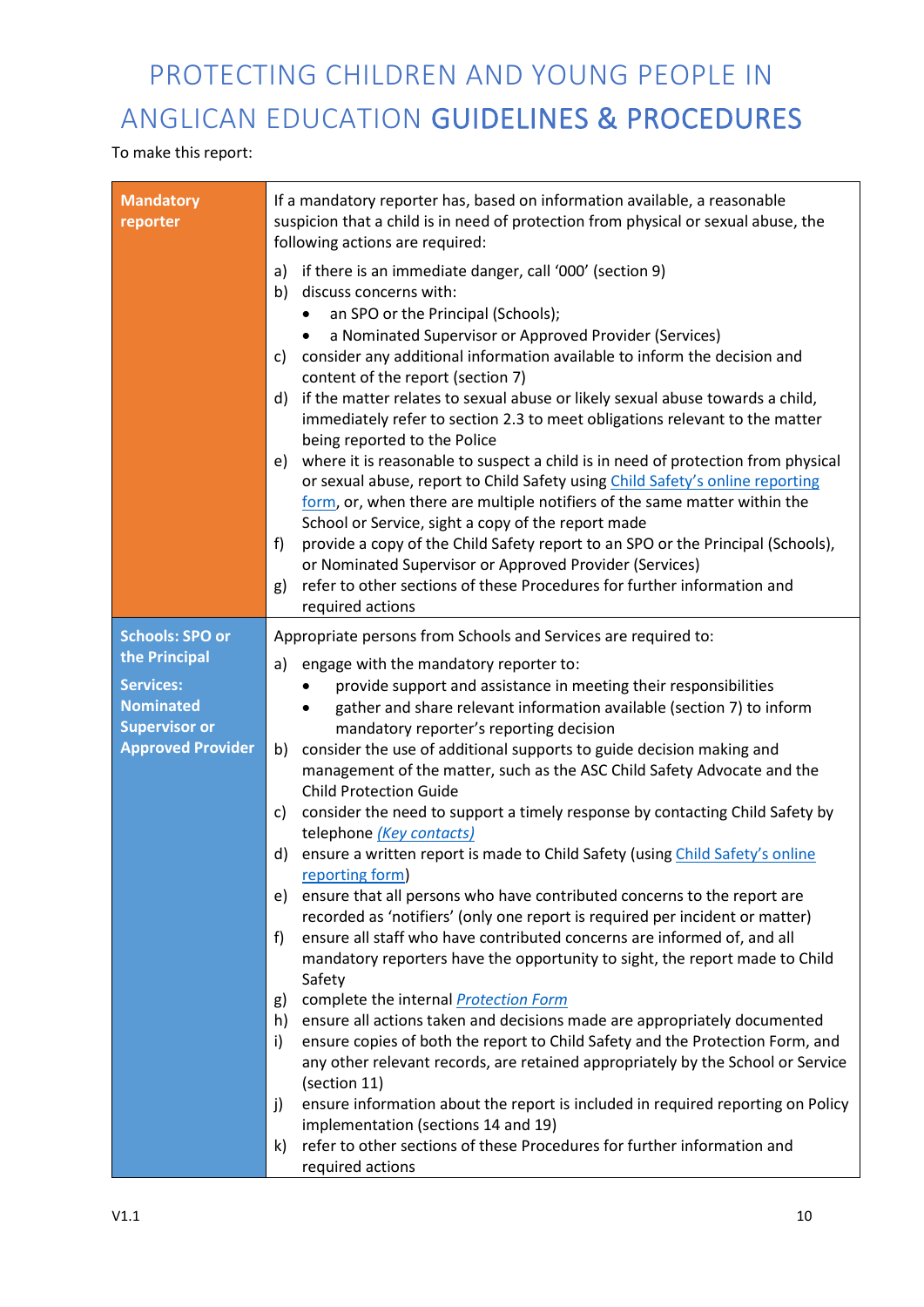2.2.2 PROCESS FOR REPORTING TO CHILD SAFETY AND ACTION TO BE TAKEN

#### Sections 13A of the *Child Protection Act 1999*

*Schools and Services are committed to reporting to Child Safety whenever it is reasonable to suspect a child is in need of protection, regardless of the type of abuse or neglect.* Child Safety is the appropriate statutory authority for assessing, investigating and intervening in these circumstances. As such, and in accordance with the Policy, in addition to the mandatory reporting discussed above, the following process is to be followed by all staff and volunteers:

| <b>Staff and</b><br>volunteers,<br>including those<br>with Appropriate<br><b>Authority</b><br>(Note: mandatory<br>reporters are to<br>refer to section<br>2.2.1 if the matter<br>relates to physical<br>or sexual abuse) | If staff and volunteers have concerns that may relate to a reasonable suspicion a<br>child is in need of protection, regardless of the type of abuse or neglect, the<br>following actions are required:<br>if there is an immediate danger, call '000', refer (section 9)<br>a)<br>discuss concerns with:<br>b)<br>an SPO or the Principal (Schools)<br>$\bullet$<br>a Nominated Supervisor or Approved Provider (Services)<br>$\bullet$<br>c) if the matter relates to sexual abuse or likely sexual abuse, immediately refer<br>to section 2.3 to meet obligations relevant to the matter being reported to the<br>Police |
|--------------------------------------------------------------------------------------------------------------------------------------------------------------------------------------------------------------------------|-----------------------------------------------------------------------------------------------------------------------------------------------------------------------------------------------------------------------------------------------------------------------------------------------------------------------------------------------------------------------------------------------------------------------------------------------------------------------------------------------------------------------------------------------------------------------------------------------------------------------------|
| <b>Schools: SPO or</b>                                                                                                                                                                                                   | Appropriate persons from Schools and Services are required to:                                                                                                                                                                                                                                                                                                                                                                                                                                                                                                                                                              |
| the Principal                                                                                                                                                                                                            | engage with the staff member or volunteer to<br>a)                                                                                                                                                                                                                                                                                                                                                                                                                                                                                                                                                                          |
| <b>Services:</b>                                                                                                                                                                                                         | provide support and assistance in meeting their responsibilities                                                                                                                                                                                                                                                                                                                                                                                                                                                                                                                                                            |
| <b>Nominated</b>                                                                                                                                                                                                         | gather and share relevant information available (section 7)<br>$\bullet$                                                                                                                                                                                                                                                                                                                                                                                                                                                                                                                                                    |
| <b>Supervisor or</b><br><b>Approved Provider</b>                                                                                                                                                                         | b) consider the use of additional supports to guide decision making and                                                                                                                                                                                                                                                                                                                                                                                                                                                                                                                                                     |
|                                                                                                                                                                                                                          | management of the matter, such as the ASC Child Safety Advocate and the<br><b>Child Protection Guide</b>                                                                                                                                                                                                                                                                                                                                                                                                                                                                                                                    |
|                                                                                                                                                                                                                          | c) where it is reasonable to suspect a child is in need of protection that is not                                                                                                                                                                                                                                                                                                                                                                                                                                                                                                                                           |
|                                                                                                                                                                                                                          | related to physical or sexual abuse, report the matter to Child Safety, either by:                                                                                                                                                                                                                                                                                                                                                                                                                                                                                                                                          |
|                                                                                                                                                                                                                          | telephoning the Regional Intake Service (Key contacts)                                                                                                                                                                                                                                                                                                                                                                                                                                                                                                                                                                      |
|                                                                                                                                                                                                                          | making a written report to Child Safety, using Child Safety's online<br>reporting form                                                                                                                                                                                                                                                                                                                                                                                                                                                                                                                                      |
|                                                                                                                                                                                                                          | Note: where the matter relates to physical or sexual abuse, it is a reportable                                                                                                                                                                                                                                                                                                                                                                                                                                                                                                                                              |
|                                                                                                                                                                                                                          | suspicion that must be made in writing (section 2.2.1)                                                                                                                                                                                                                                                                                                                                                                                                                                                                                                                                                                      |
|                                                                                                                                                                                                                          | if the matter is reported to Child Safety:<br>d)                                                                                                                                                                                                                                                                                                                                                                                                                                                                                                                                                                            |
|                                                                                                                                                                                                                          | ensure that all persons who have contributed concerns to the report are<br>$\bullet$                                                                                                                                                                                                                                                                                                                                                                                                                                                                                                                                        |
|                                                                                                                                                                                                                          | recorded as 'notifiers' (note only one report is required per incident or<br>matter)                                                                                                                                                                                                                                                                                                                                                                                                                                                                                                                                        |
|                                                                                                                                                                                                                          | inform all staff who contributed concerns to the report that the matter                                                                                                                                                                                                                                                                                                                                                                                                                                                                                                                                                     |
|                                                                                                                                                                                                                          | has been reported to Child Safety                                                                                                                                                                                                                                                                                                                                                                                                                                                                                                                                                                                           |
|                                                                                                                                                                                                                          | complete the internal <b>Protection Form</b><br>e)                                                                                                                                                                                                                                                                                                                                                                                                                                                                                                                                                                          |
|                                                                                                                                                                                                                          | f)<br>ensure all actions taken and decisions made are appropriately documented                                                                                                                                                                                                                                                                                                                                                                                                                                                                                                                                              |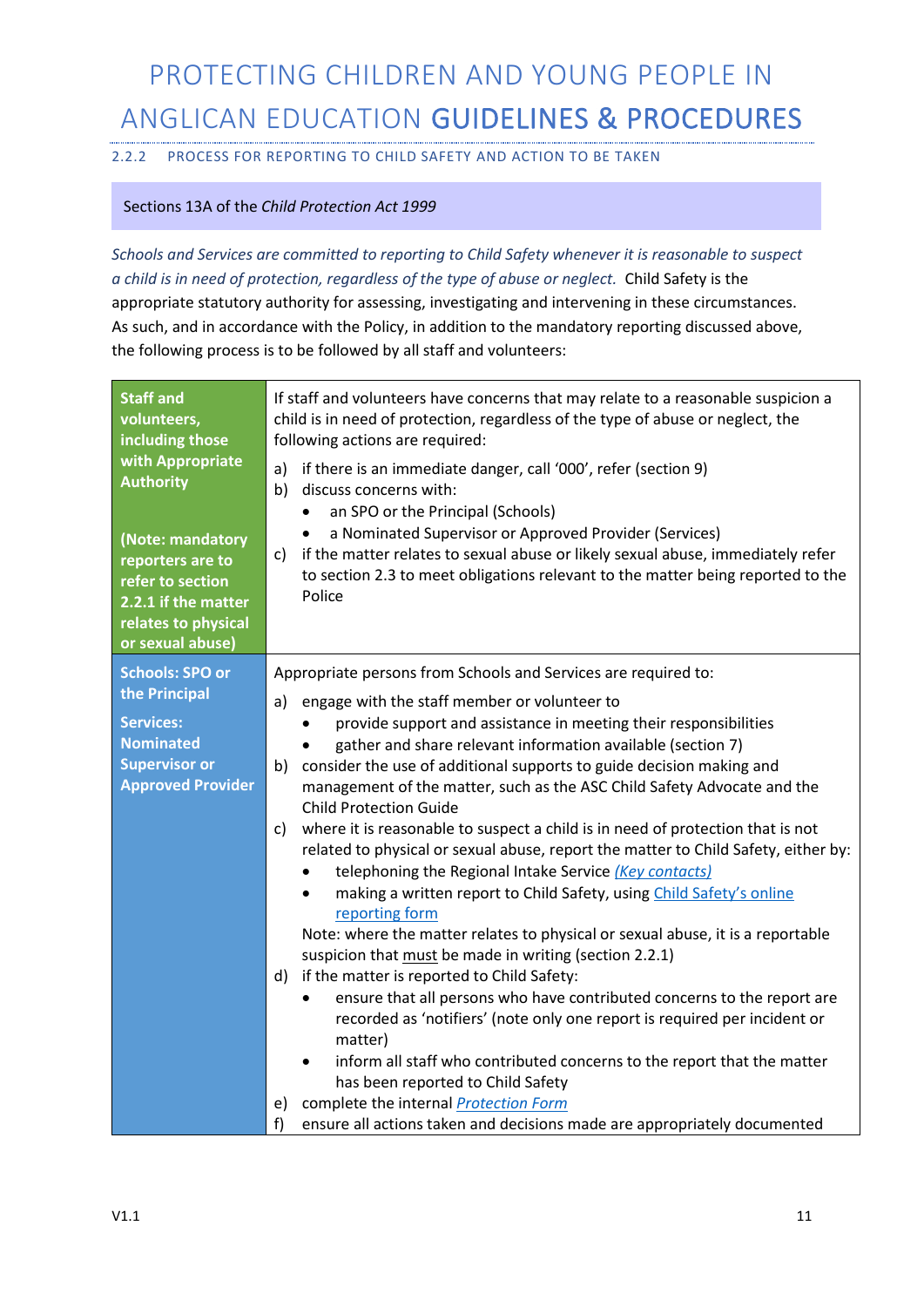|  | g) | ensure copies of both the report to Child Safety (if completed) and the         |
|--|----|---------------------------------------------------------------------------------|
|  |    | Protection Form, and any other records, are retained appropriately by the       |
|  |    | School or Service (section 11)                                                  |
|  | h) | ensure information about the report is included in required reporting on Policy |
|  |    | implementation (sections 14 and 19)                                             |
|  | i) | refer to other sections of these Procedures for further information and         |
|  |    | required actions                                                                |

#### 2.3 REPORTING SEXUAL ABUSE OR LIKELY SEXUAL ABUSE

- Protection Form
- Key Contacts

•

Sections 364, 366 and 366 A and B of the *Education (General Provisions) Act 2006* and sections 68 and 69 of the *Regulations 2017.*

*Professional Standards Canon* and the ACSQ Protocol for Responding to Child Sexual Abuse and Sexual Misconduct.

*Staff members are required to immediately provide a written report when they become aware, or reasonably suspect, in the course of their employment at the School or Service, that a child, young person or student has been, or is likely to be, sexually abused by another person.* 

Defined in section 364 of the *Education (General Provisions) Act 2006* as including **sexual behaviour involving the student and another person, where:**

- **a) The other person bribes, coerces, exploits, threatens or is violent toward the student; or**
- **b) The student has less power than the other person; or**
- **c) There is a significant disparity between the student and the other person in intellectual capacity or maturity.**

Sexual abuse may include a sexual offence committed against, with or in the presence of a child, including:

- a) sexual assault
- b) indecent acts
- c) production or possession of child abuse material
- d) 'grooming' a child in order to commit a sexual offence. Grooming concerns predatory conduct undertaken to prepare a child for sexual activity at a later time.

*Note: for the purpose of the Policy and these Procedure, requirements related to students apply to any child or young person associated with the School or Service or where the concern is obtained through a person's engagement with a School or Service however, see section 2.3.1 - Frequently Asked Questions - for information on students over 18 years old.*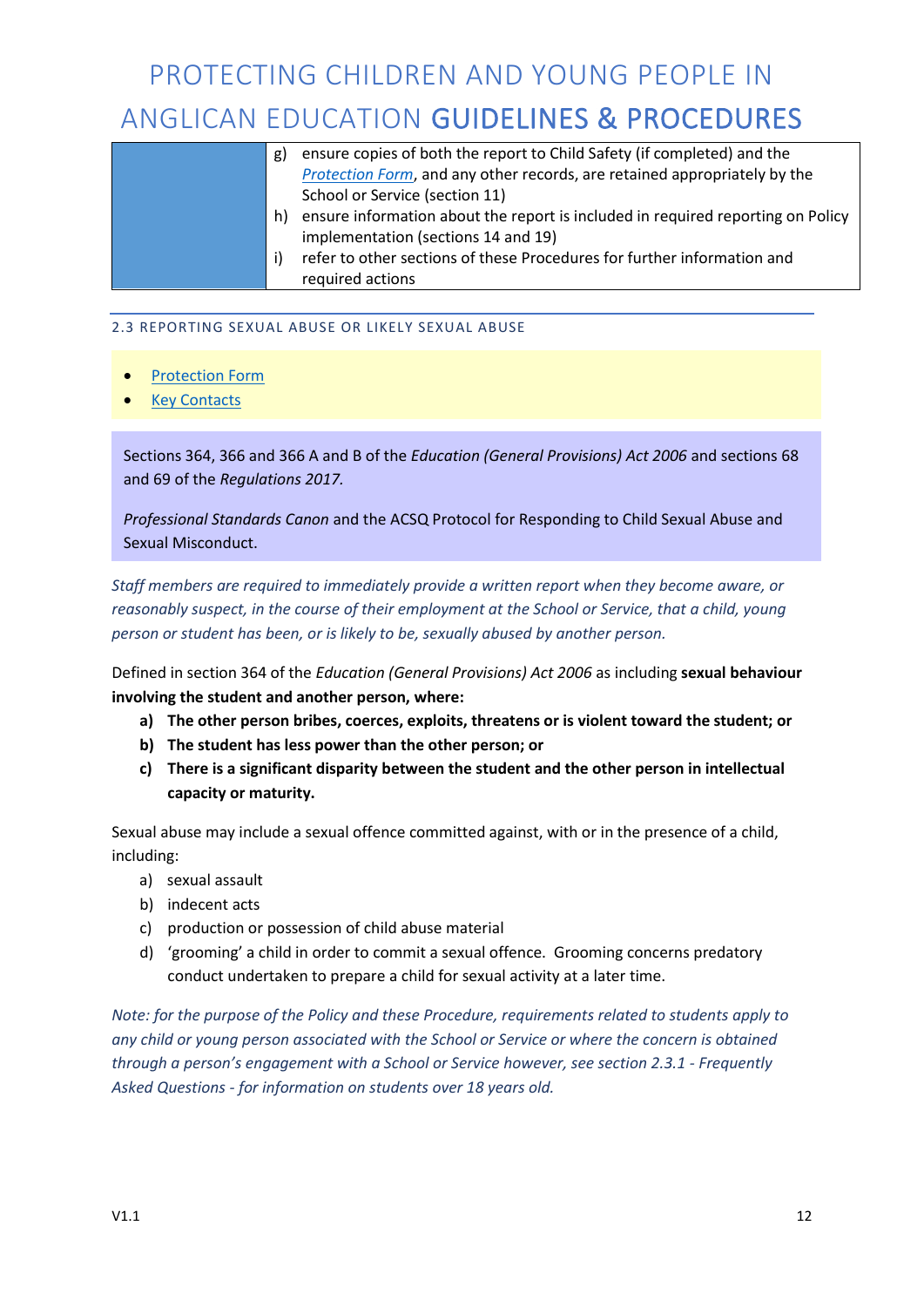This written report is to be provided:

- a) for Schools: to the Principal; or
- b) for Services co-located with a School: to both a Nominated Supervisor and the Principal; or
- c) for other Services: to the Nominated Supervisor; or
- d) where the concerns relate to the Principal: to a Director of the School's governing body, or their delegate;
- e) where concerns relate to the Nominated Supervisor: to the Approval Provider, or their delegate.

This report must include:

- a) the name of the person giving the report (the first person);
- b) the child or young person's name and sex;
- c) details of the basis for the first person becoming aware, or reasonably suspecting, that the child or young person has been sexually abused, or is likely to be sexually abused, by another person;
- d) details of the abuse or suspected abuse;
- e) any of the following information of which the first person is aware:
	- i. the child or young person's age;
	- ii. the identity of the person who has sexually abused, or is suspected to have sexually abused, the child or young person;
	- iii. the identity of anyone else who may have information about the abuse or suspected abuse.

#### 2.3.1 FREQUENTLY ASKED QUESTIONS

*What is the relationship between sexual abuse, sexual exploitation, sexual assault and other child sex offences?* Sexual abuse has a broader definition than sexual exploitation, sexual assault and other child sex offences. Both sexual exploitation and assault would generally meet the definition of sexual abuse, as would many child sex offences, as they commonly relate to sexual behaviour where there is: coercion, threats or violence; a lack of consent; or disparity in power, intellectual capacity or maturity.

*What if the student is over 18 years old?* If a person reasonably believes the student is over 18 years old and does not want to reveal the information to police, then a report to the police is not required unless the student is a person with a disability who is being provided with special education at the School. Consider what information is available or is reasonable to gather, to inform this decision and record the matter in sufficient detail.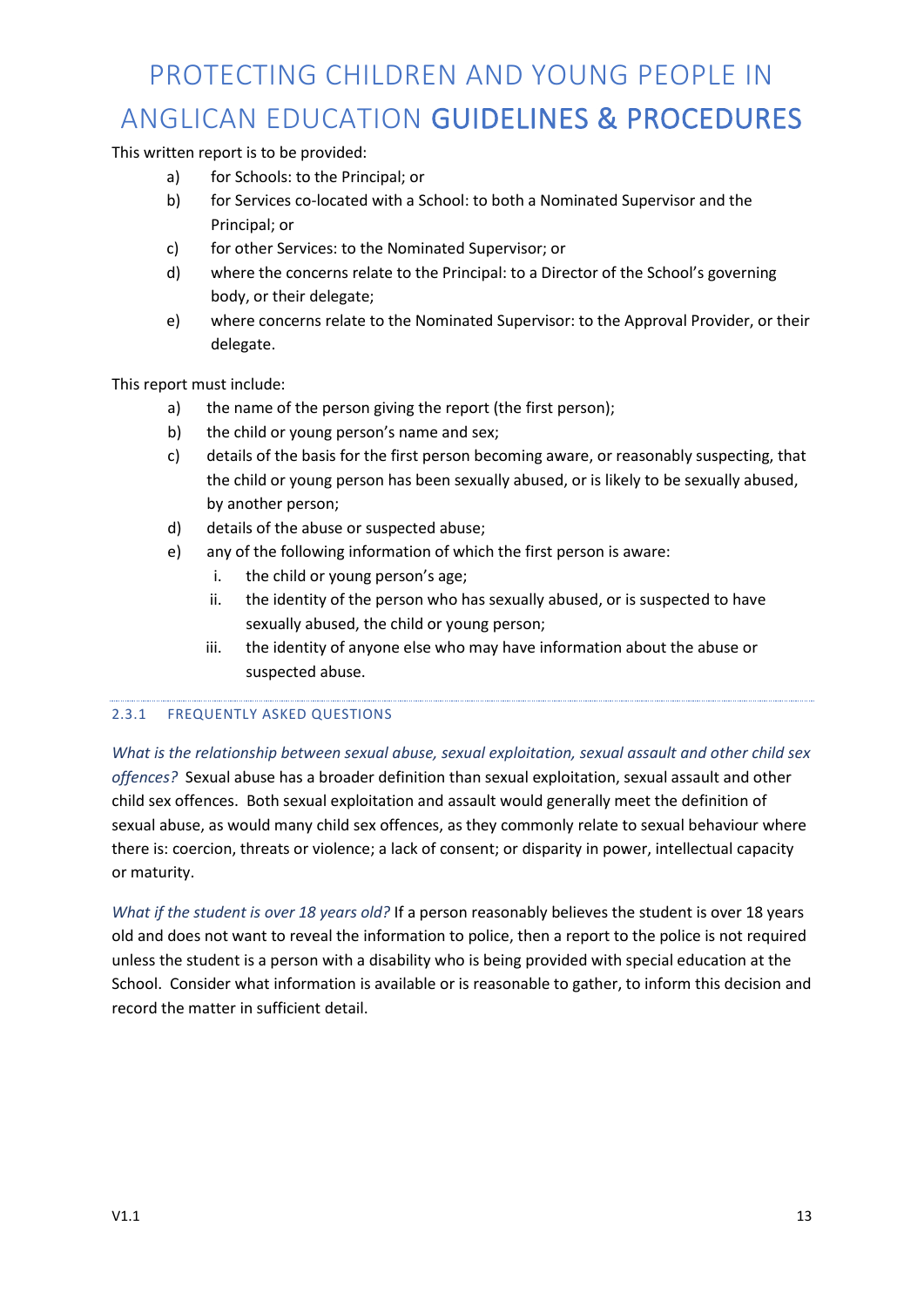*Am I required to report directly to Police?* Where the concern identified by an adult student, visitor, volunteer or staff member causes the person to believe on reasonable grounds that a child sexual offence is being or has been committed against a child by another adult, the person who has identified the concern is required to disclose the concern to the Police. However, a report to Police may not be required in certain circumstances, including where the person who identified the concern believes on reasonable grounds that the concern has already been disclosed to the Police. *It is therefore appropriate for the Principal (School), Nominated Supervisor (Service), or another delegate of the governing body to inform the person when their concern has been reported to Police.*

#### 2.3.2 PROCESS FOR REPORTING SEXUAL ABUSE AND LIKELY SEXUAL ABUSE, AND ACTION TO BE TAKEN

| <b>Staff and</b><br>volunteers,<br>including those<br>with Appropriate<br><b>Authority</b>           | If a staff member or volunteer develops, or are informed of, concerns that<br>may relate to a reasonable suspicion a child, young person or student has<br>been or is likely to be sexually abused, the following actions are required:<br>if there is an immediate danger, call '000' (section 9)<br>a)<br>b)<br>discuss concerns with:<br>an SPO or the Principal (Schools)<br>i.<br>a Nominated Supervisor or Approved Provider (Services)<br>ii.<br>consider any additional information available to inform the decision and<br>c)<br>content of the report (section 7)<br>if it's reasonable to suspect a child, young person or student has been<br>d)<br>or is likely to be sexually abused, immediately commence a Protection<br>Form (a written report) and provide to:<br>the Principal (Schools) $1$<br>i.<br>a Nominated Supervisor <sup>2</sup> or Approved Provider (Services)<br>ii.<br>It is the responsibility of the Principal or Nominated Supervisor to then<br>immediately report the matter to Police.<br>if the matter relates to a child who may be in need of protection, refer<br>e)<br>to section 2.2 regarding obligations relevant to the matter being<br>reported to Child Safety.<br>refer to other sections of these Procedures for further information and<br>f<br>required actions |
|------------------------------------------------------------------------------------------------------|----------------------------------------------------------------------------------------------------------------------------------------------------------------------------------------------------------------------------------------------------------------------------------------------------------------------------------------------------------------------------------------------------------------------------------------------------------------------------------------------------------------------------------------------------------------------------------------------------------------------------------------------------------------------------------------------------------------------------------------------------------------------------------------------------------------------------------------------------------------------------------------------------------------------------------------------------------------------------------------------------------------------------------------------------------------------------------------------------------------------------------------------------------------------------------------------------------------------------------------------------------------------------------------------------------------------|
| <b>Schools: SPO or</b><br>the Principal<br><b>Services:</b><br><b>Nominated</b><br><b>Supervisor</b> | Assistance<br>Appropriate Persons from the School or Service are required to:<br>engage with the staff member or volunteer to<br>a)<br>provide support and assistance in meeting their responsibilities<br>gather and share relevant information available (section 7)<br>consider the use of additional supports to guide decision making and<br>b)<br>management of the matter, such as the ASC Child Safety Advocate                                                                                                                                                                                                                                                                                                                                                                                                                                                                                                                                                                                                                                                                                                                                                                                                                                                                                              |

 $1$  If concerns relate to the Principal, the Protection Form is to be provided directly to the delegate of the School's governing body for their management. Refer to appendix C of the Policy.

<sup>&</sup>lt;sup>2</sup> If concerns relate to the Nominated Supervisor, the Protection Form is to be provided directly to the Approved Provider (or delegate) for their management. Refer to appendix C of the Policy.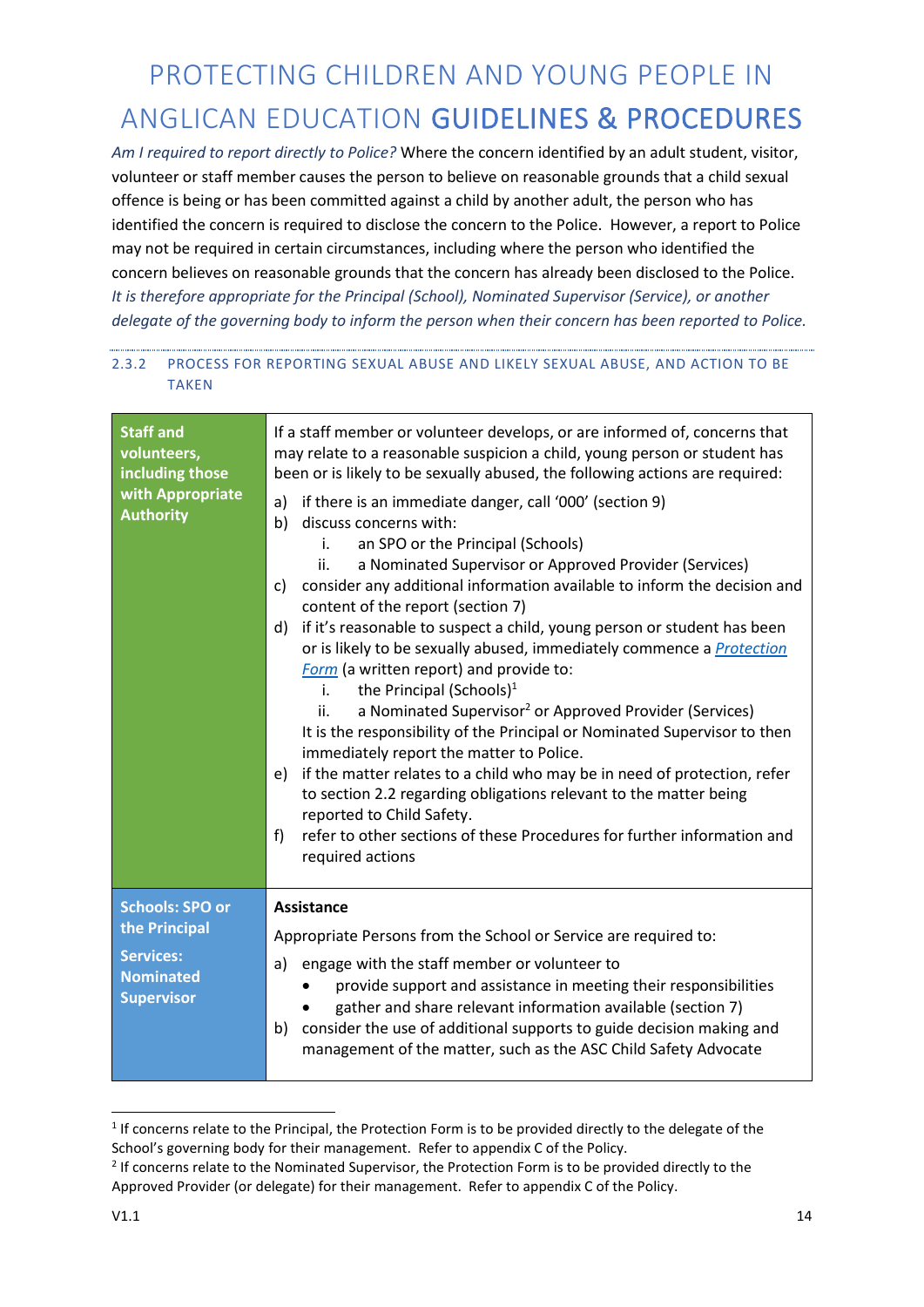#### **Responsibilities**

For Principals and Nominated Supervisors:

- a) if it's reasonable to suspect a child, young person or student has been or is likely to be sexually abused, immediately provide the *Protection Form* to the Police as a written report (*Key Contacts*)
- b) if it's reasonable to suspect a response is required that day, contact Police by telephone (*Key Contacts*)
- c) where the concern is identified by an adult student, visitor, volunteer or staff member, inform the person when their concern has been reported to Police
- d) if the matter involves a teacher, follow the process outlined in section 2.5 of these Procedures
- e) ensure all actions taken and decisions made are appropriately documented
- f) ensure a copy of the *Protection Form*, and any other records, are retained appropriately by the School or Service (section 7)
- g) if the concern was identified by the Principal, immediately provide a copy of the Protection Form to the delegate of the School's governing body (Appendix C of the Policy).
- h) ensure information about the report is included in required reporting on Policy implementation (sections 14 and 19)
- i) refer to other sections of these Procedures for further information and required actions

#### 2.4 EDUCATION AND CARE SERVICE REPORTING TO THE DEPARTMENT OF EDUCATION

- Protection Form
- ACECQA Reporting Requirements About Children

#### *Education and Care Service National Law 2018* and *Regulations 2021*

A report is required to be made to the Regulatory Authority (Department of Education) where required in the *Education and Care Services National Law* and *Regulations*. There are strict timeframes in relation to when prescribed reports are required to be made to the Department of Education. Notifications specific to child safety are set out below.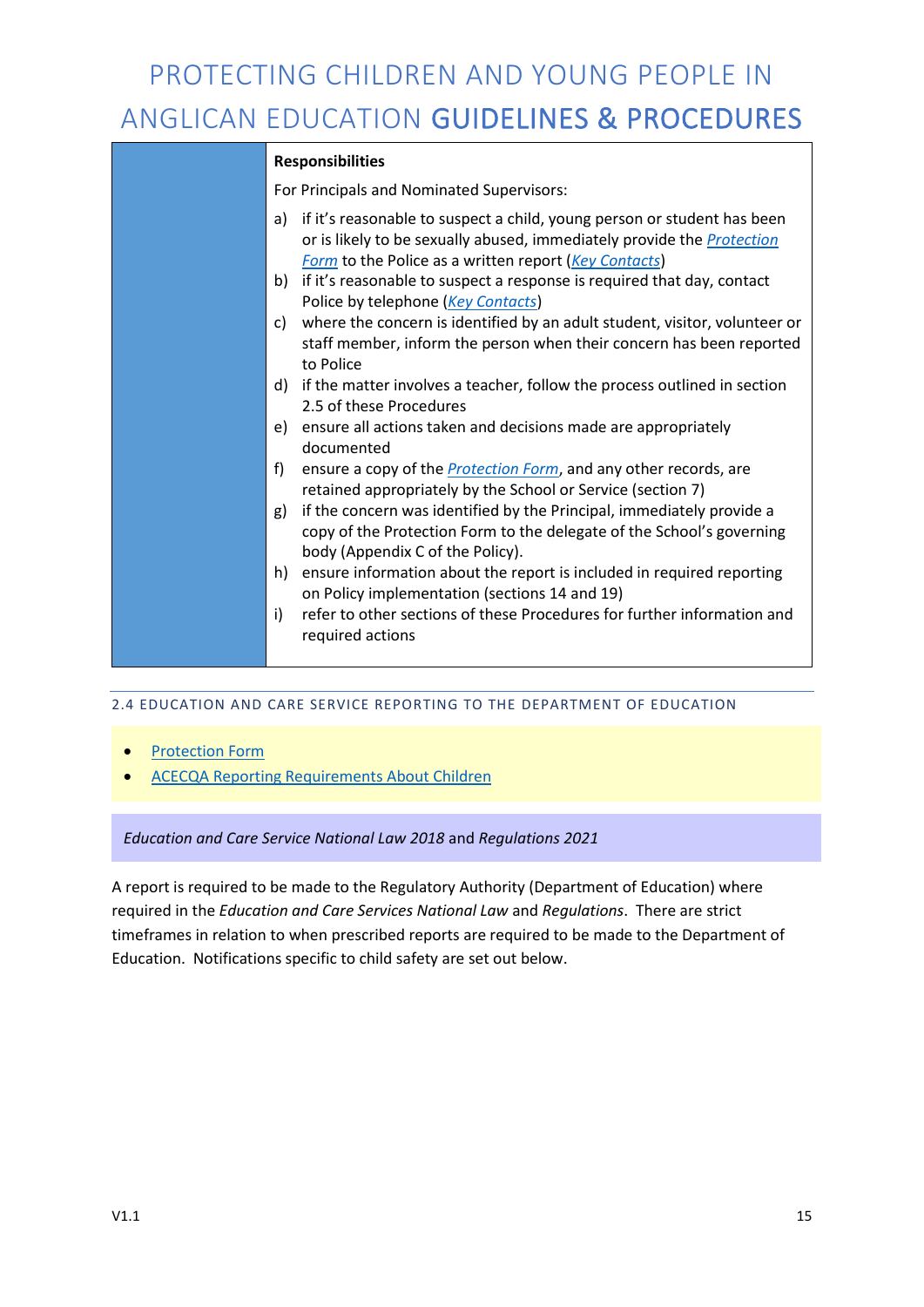#### 2.4.1 SUMMARY OF MATTERS TO BE REPORTED TO THE DEPARTMENT OF EDUCATION

| <b>Matter</b>                                                                                                                                                                                                                                                                                                                                                                                                                                                                                                                                                                                                                                                                                                                                                                                                                                                                                                      | <b>Timeframe for</b><br><b>Approved Provider</b><br>(or delegate) to<br>complete report to<br><b>Regulator</b> |
|--------------------------------------------------------------------------------------------------------------------------------------------------------------------------------------------------------------------------------------------------------------------------------------------------------------------------------------------------------------------------------------------------------------------------------------------------------------------------------------------------------------------------------------------------------------------------------------------------------------------------------------------------------------------------------------------------------------------------------------------------------------------------------------------------------------------------------------------------------------------------------------------------------------------|----------------------------------------------------------------------------------------------------------------|
| Receiving a complaint alleging that Education and Care Service Law has<br>been contravened<br>Note any communication that could possibly be perceived as a<br>$\circ$<br>complaint should be considered<br>Examples include, but are not limited to, not taking reasonable<br>$\circ$<br>precaution to protect children from harm or hazard, use of<br>inappropriate discipline or insufficient supervision                                                                                                                                                                                                                                                                                                                                                                                                                                                                                                        | Within 24 hours of<br>the complaint                                                                            |
| Any circumstance arising at the service that poses a risk to the health,<br>safety or wellbeing of a child attending the Service                                                                                                                                                                                                                                                                                                                                                                                                                                                                                                                                                                                                                                                                                                                                                                                   | Within 7 days                                                                                                  |
| Any incident where it is reasonable for the Approved Provider to believe<br>that physical abuse or sexual abuse of a child or children has occurred or is<br>occurring while the child is being educated and cared for by the Service<br>(note this is often reportable under another 24-hour category)                                                                                                                                                                                                                                                                                                                                                                                                                                                                                                                                                                                                            | Within 7 days                                                                                                  |
| Allegations that physical abuse or sexual abuse of a child or children has<br>occurred or is occurring while the child is being educated and cared for by<br>the Service (note this is often reportable under another 24-hour category)                                                                                                                                                                                                                                                                                                                                                                                                                                                                                                                                                                                                                                                                            | Within 7 days                                                                                                  |
| All suspected, actual or alleged serious incidents. A Serious Incident<br>includes:                                                                                                                                                                                                                                                                                                                                                                                                                                                                                                                                                                                                                                                                                                                                                                                                                                | Within 24 hours of<br>the incident                                                                             |
| the death of a child while being cared for by an Education and<br>$\circ$<br>Care Service (ECS), or following an incident at the ECS<br>any incident involving serious injury or trauma to a child where<br>$\circ$<br>it could be reasonably expected the children required urgent<br>medical attention from a registered medical practitioner, or<br>attend a hospital (e.g. broken limb);<br>any incident involving serious illness, where a child ought<br>O<br>reasonably to have attended a hospital (e.g. anaphylaxis)<br>any emergency for which emergency services attended;<br>$\circ$<br>any circumstance where a child<br>$\circ$<br>appears to be missing or cannot be accounted for; or<br>appears to have been taken or removed from the<br>٠<br>premises in a manner that contravenes Regulations; or<br>is mistakenly locked in or locked out of the premises or<br>٠<br>any part of the premises | In the case of a<br>death of a child, as<br>soon as practicable<br>but within 24 hours                         |
| Whenever the service receives a notification regarding a Nominated<br>Supervisor and:                                                                                                                                                                                                                                                                                                                                                                                                                                                                                                                                                                                                                                                                                                                                                                                                                              | Within 7 days                                                                                                  |
| the suspension or cancellation of a working with children card<br>$\circ$<br>or teacher registration, or<br>disciplinary proceedings under an education law<br>O                                                                                                                                                                                                                                                                                                                                                                                                                                                                                                                                                                                                                                                                                                                                                   |                                                                                                                |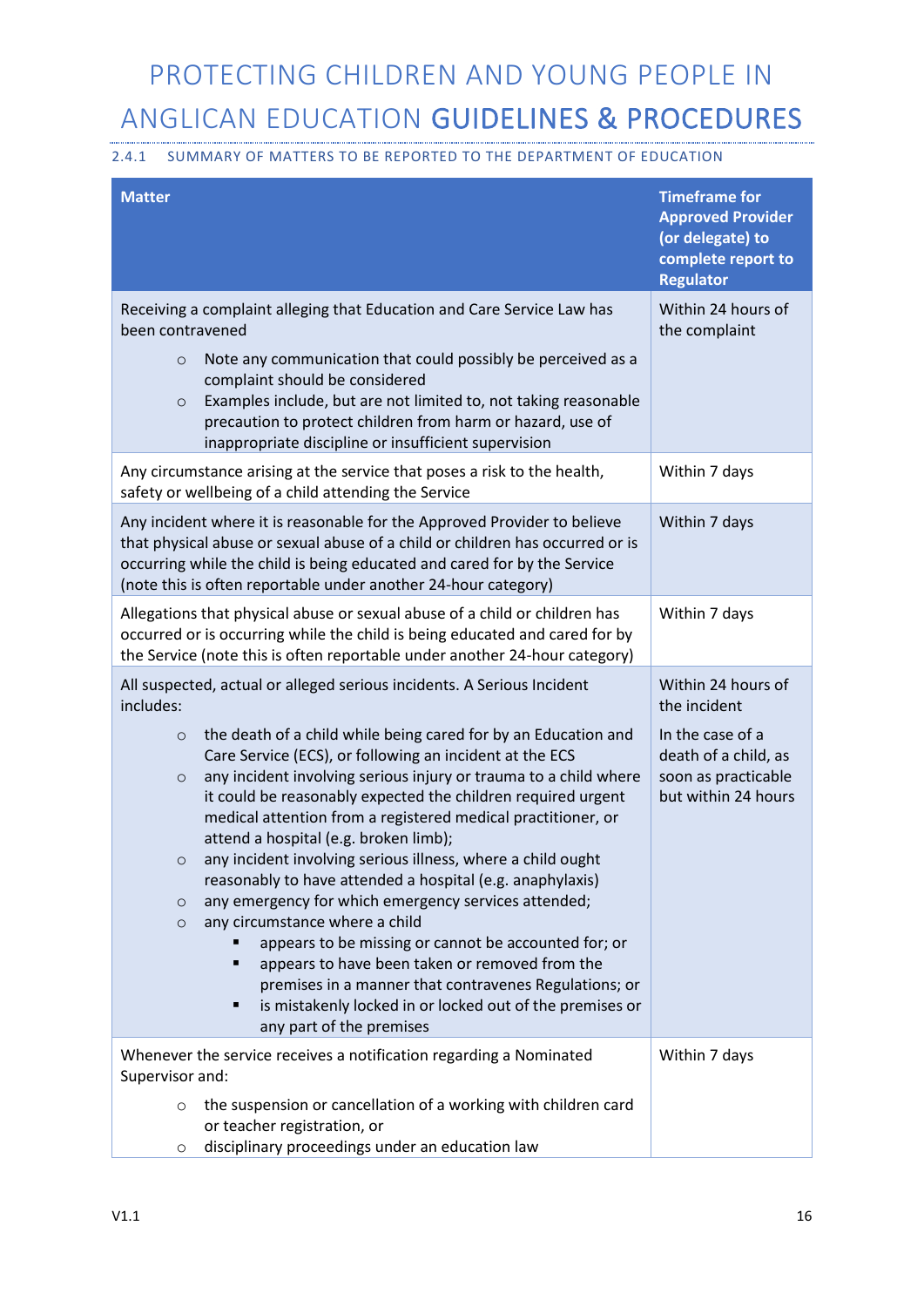#### 2.4.2 PROCESS FOR REPORTING TO THE DEPARTMENT OF EDUCATION AND ACTION TO BE TAKEN

| <b>Staff and</b><br>volunteers                             | If a matter is reportable (section 2.4.1), staff and volunteers are required to<br>ensure the matter has been reported to a Responsible Person or the<br>Nominated Supervisor as soon as practicable (usually immediately).<br>Staff and volunteers are required to ensure they understand what local<br>processes are in place in the Service to make these reports. They should be<br>both verbally (for timeliness) and, for staff at least, in writing (to evidence<br>that the Responsible Person or Nominated Supervisor was advised).                                                                                                                                                                                                                                                                  |
|------------------------------------------------------------|---------------------------------------------------------------------------------------------------------------------------------------------------------------------------------------------------------------------------------------------------------------------------------------------------------------------------------------------------------------------------------------------------------------------------------------------------------------------------------------------------------------------------------------------------------------------------------------------------------------------------------------------------------------------------------------------------------------------------------------------------------------------------------------------------------------|
| <b>Responsible</b>                                         | Assistance                                                                                                                                                                                                                                                                                                                                                                                                                                                                                                                                                                                                                                                                                                                                                                                                    |
| <b>Person and</b><br><b>Nominated</b><br><b>Supervisor</b> | engage with the staff member or volunteer to<br>a)<br>provide support and assistance in meeting their responsibilities<br>gather and share relevant information available (section 7)<br>consider the use of additional supports to guide decision making and<br>b)<br>management of the matter, such as the ASC's ECS support staff or Child<br>Safety Advocate                                                                                                                                                                                                                                                                                                                                                                                                                                              |
|                                                            | <b>Responsibilities</b>                                                                                                                                                                                                                                                                                                                                                                                                                                                                                                                                                                                                                                                                                                                                                                                       |
|                                                            | For Responsible Persons:                                                                                                                                                                                                                                                                                                                                                                                                                                                                                                                                                                                                                                                                                                                                                                                      |
|                                                            | ensure the matter is, as soon as practicable (usually immediately),<br>a)<br>reported to the Nominated Supervisor or, if the Nominated Supervisor<br>is unavailable, the delegate of the Approved Provider (Appendix C of<br>the Policy)<br>provide assistance, as necessary, to the Nominated Supervisor and the<br>b)<br>Approved Provider's delegate.                                                                                                                                                                                                                                                                                                                                                                                                                                                      |
|                                                            | For Nominated Supervisors:                                                                                                                                                                                                                                                                                                                                                                                                                                                                                                                                                                                                                                                                                                                                                                                    |
|                                                            | consider the use of additional supports to guide decision making and<br>c)<br>management of the matter, such as the ASC's ECS supports or the Child<br>Safety Advocate<br>complete the <b>Protection Form</b> and provide this to the delegate of the<br>d)<br>Approved Provider (see Appendix C of the Policy)<br>provide assistance, as necessary, to the Approved Provider's delegate<br>e)<br>and the Department of Education<br>ensure copies of the <i>Protection Form</i> and any other records, are<br>f)<br>retained appropriately by the Service (section 11)<br>ensure information about the report is included in required reporting<br>g)<br>on Policy implementation (sections 14 and 19)<br>refer to other sections of these Procedures for further information and<br>h)<br>required actions. |
| <b>Approved</b>                                            | Approved Providers/Delegates are required to:                                                                                                                                                                                                                                                                                                                                                                                                                                                                                                                                                                                                                                                                                                                                                                 |
| <b>Provider/Delegate</b>                                   | use information in the <b>Protection Form</b> to report to the Department of<br>a)<br>Education, in compliance with the notification timeframes<br>provide assistance, as necessary, to the Department of Education<br>b)<br>refer to other sections of these Procedures for further information and<br>c)<br>required actions.                                                                                                                                                                                                                                                                                                                                                                                                                                                                               |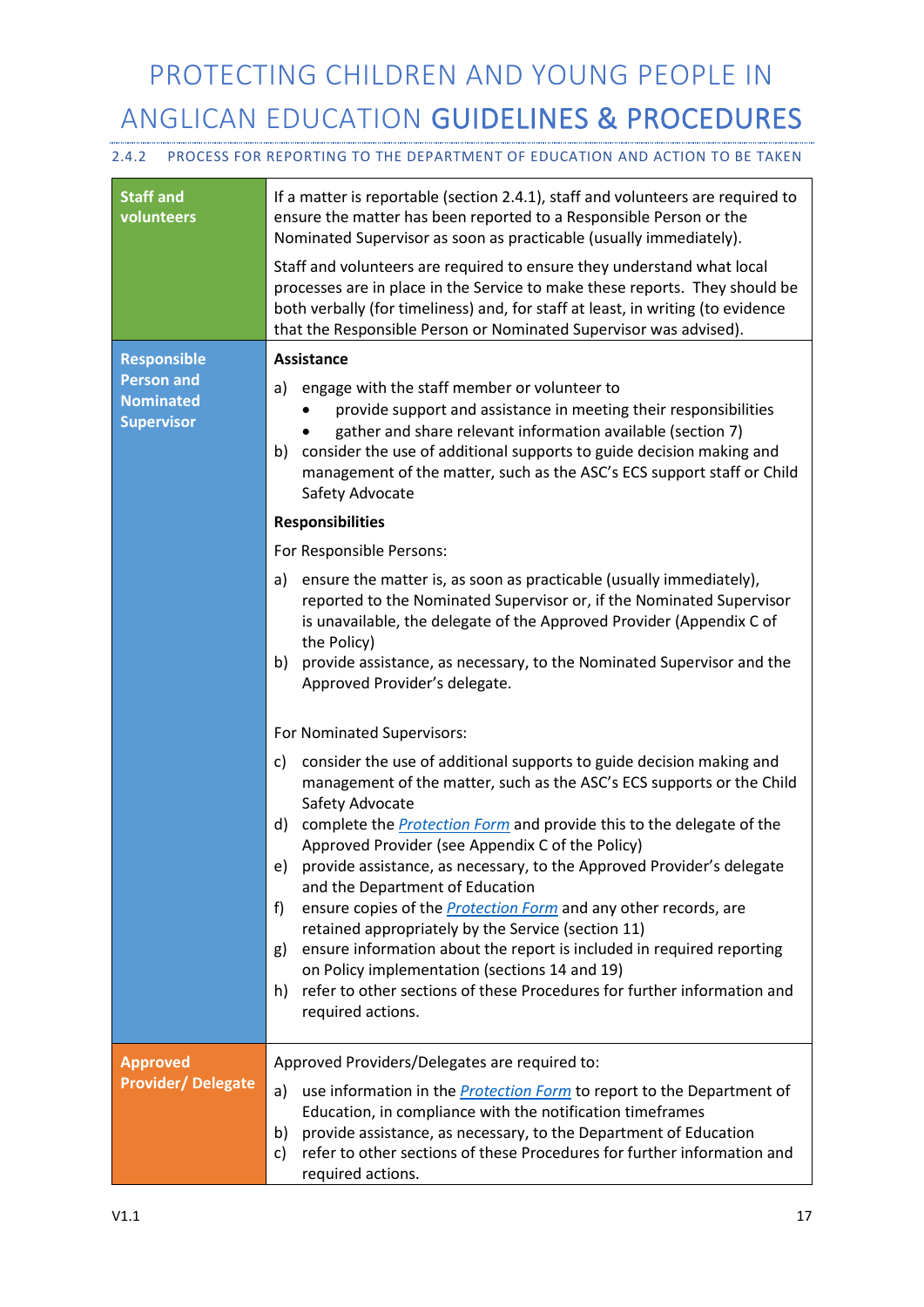2.5 PROCESS FOR REPORTING TO THE QUEENSLAND COLLEGE OF TEACHERS (QCT)

- Queensland College of Teachers: Notifications
- Queensland College of Teachers: Complaints

#### Sections 76 to 78 of the *Education (Queensland College of Teachers) Act* 2005

| <b>Principals (as</b><br>employing<br>authority) | As part of responding to concerns related to an Approved Teacher,<br>Principals are required to:<br>manage the matter as per section 3 of these Procedures;<br>a)<br>b)<br>report to QCT:<br>As soon as practicable after starting to deal with an allegation of<br>harm caused or likely to be caused to a child because of the<br>conduct of a relevant teacher. Dealing with an allegation of harm<br>includes if the employing authority takes action in relation to the<br>allegation, including investigating, inquiring into, or examining the<br>allegation or referring the allegation to another entity to deal with<br>As soon as practicable after the employing authority stops dealing<br>with the allegation for any reason, notify the outcome of the<br>employing authority's dealing with the allegations<br>Within 14 days of a notice of dismissal, notify dismissals of a<br>relevant teacher where circumstances call into question the<br>teacher's competency to be employed as a teacher<br>provide assistance, as necessary, to QCT.<br>c) |
|--------------------------------------------------|----------------------------------------------------------------------------------------------------------------------------------------------------------------------------------------------------------------------------------------------------------------------------------------------------------------------------------------------------------------------------------------------------------------------------------------------------------------------------------------------------------------------------------------------------------------------------------------------------------------------------------------------------------------------------------------------------------------------------------------------------------------------------------------------------------------------------------------------------------------------------------------------------------------------------------------------------------------------------------------------------------------------------------------------------------------------|
| <b>Nominated</b><br><b>Supervisor</b>            | As part of responding to concerns related to an Approved Teacher where<br>the relevant teacher is employed in a Service (and not a School where<br>above applies), a Nominated Supervisor is required to notify QCT if the<br>teacher is dismissed in circumstances that call into question their<br>competency to be employed as a teacher.                                                                                                                                                                                                                                                                                                                                                                                                                                                                                                                                                                                                                                                                                                                         |

#### 2.6 REPORTING TO THE AUSTRALIAN HEALTH PRACTITIONER REGULATION AGENCY (AHPRA)

- Australian Health Professional Regulation Agency: Concerns
- Australian Health Professional Regulation Agency: Mandatory Notifications

| <b>Principals and</b> | a) As part of responding to concerns related to a person who is registered |
|-----------------------|----------------------------------------------------------------------------|
| <b>Nominated</b>      | with Ahpra report to Ahpra where appropriate or required                   |
| <b>Supervisors</b>    | b) Provide assistance, as necessary, to Ahpra                              |
|                       |                                                                            |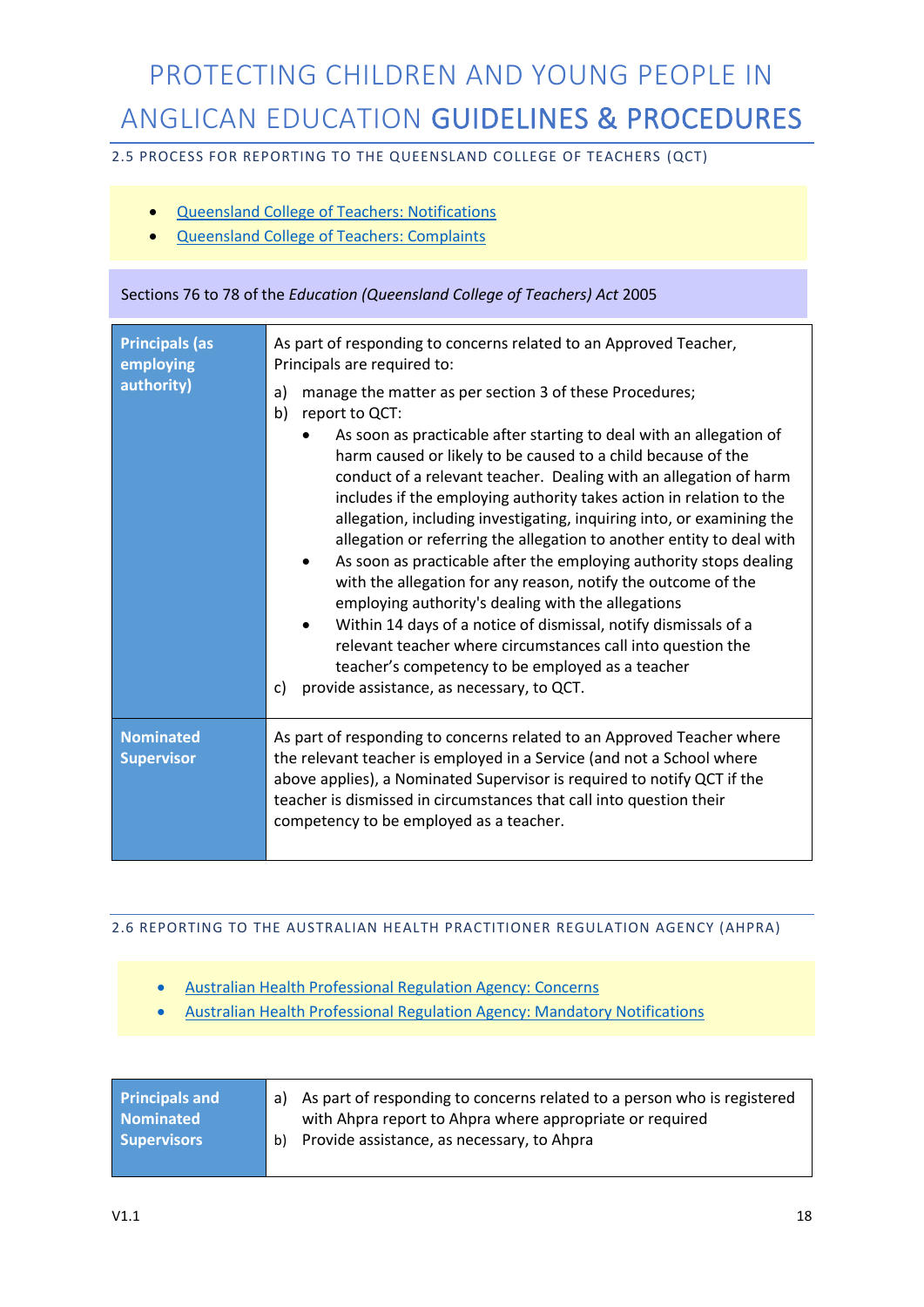#### 2.7 ADDITIONAL REPORTING TO POLICE

When responding to concerns, in addition to contacting '000' in response to an emergency or reporting to Police as per section 2.3 of these Procedures, it may be appropriate to report other matters, e.g. when the reporting is necessary to reduce a risk of harm.

- Queensland Police Service: https://www.police.qld.gov.au/
- Key Contacts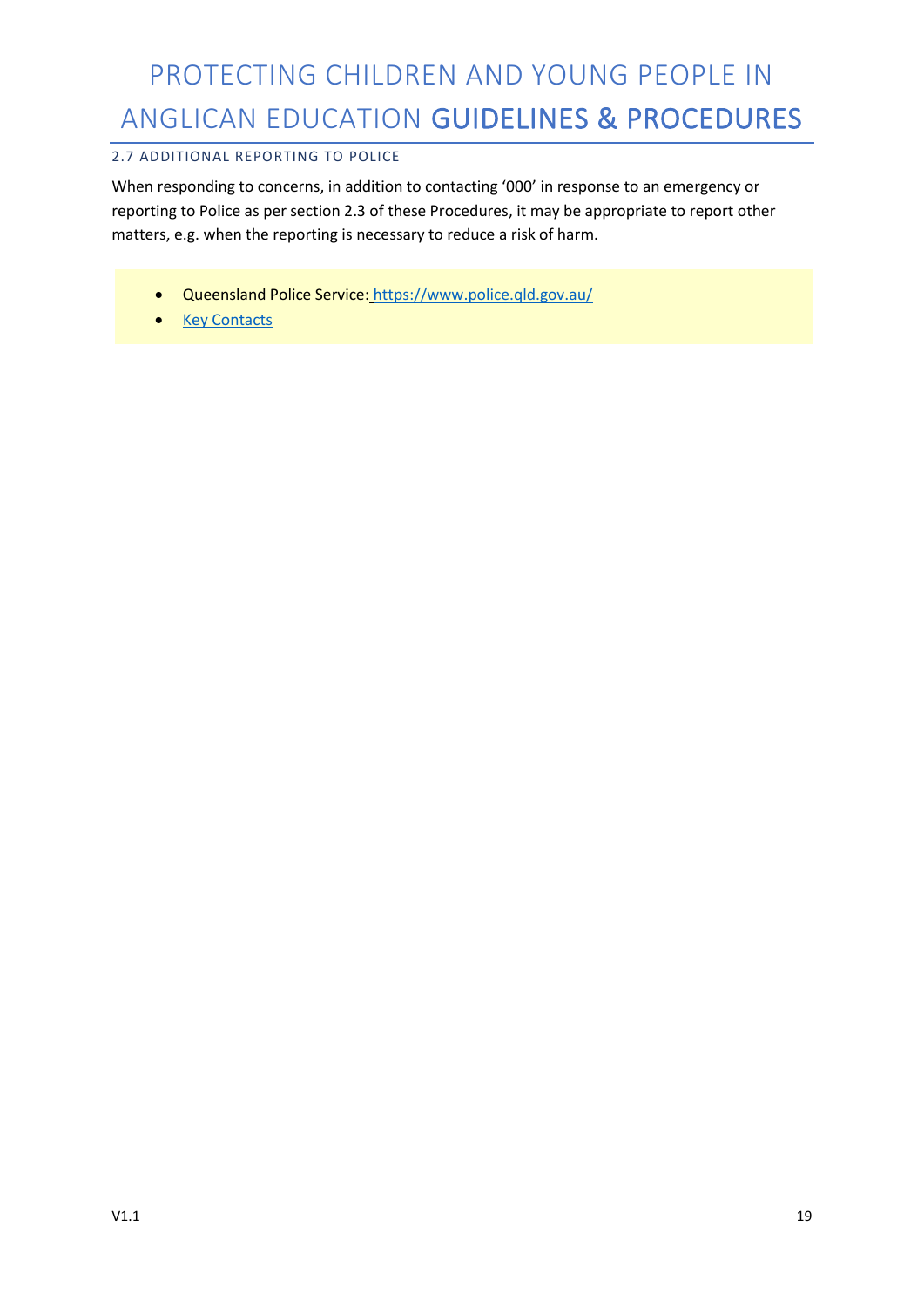#### 3. PROCESSES WHEN A CONCERN RELATES TO THE BEHAVIOUR OF A STAFF MEMBER OR VOLUNTEER

This section applies where concerns relate to the behaviour or alleged behaviour of a person who has a role in, or (direct or indirect) contact with children and young people, through an Anglican School or Service.

'Concern' is defined in Appendix 1 of these Procedures.

The violation of behavioural expectations and professional boundaries, irrespective of the person's intent, represents a breach of trust, a failure to meet a duty of care requirement to children and young people, and a failure to follow conduct requirements of their employer. When staff violate boundaries, they can risk:

- serious or harmful consequences for the child or young person
- seriously undermining the learning process
- seriously undermining their professional reputation and the confidence of the School or Service
- formal directions or other disciplinary action from their employer or regulating authority
- termination of employment
- criminal charges.

*It is the responsibility of adults to take action and promote a safe environment for children and young people. People often feel uncomfortable challenging boundary transgressions of others, especially adults. While raising a potential issue about another staff member or volunteer, especially a person perceived to be in a higher position of power, can feel very difficult, being able to do so is of utmost importance to the safety and wellbeing of children and young people. It is therefore an expectation that people will 'call out' behaviour that may be inconsistent with requirements or not in the best interests of children or young people.*

#### 3.1 ACTIONS REQUIRED

Where a person raises a concern about the behaviour of a staff member or volunteer (current or historical), the following actions are required:

| <b>Volunteer or staff</b><br>member, including<br>Appropriate<br><b>Authority</b> | If a volunteer or staff member develops or receives a concern they will, as<br>soon as practicable (usually immediately), report the matter to:<br>Schools: a Student Protection Officer (SPO) or the Principal<br>a)<br>Services: a Nominated Supervisors or the Approved Provider<br>b) |
|-----------------------------------------------------------------------------------|-------------------------------------------------------------------------------------------------------------------------------------------------------------------------------------------------------------------------------------------------------------------------------------------|
|                                                                                   | This should be both verbally (for timeliness) and in writing (to evidence that<br>appropriate persons were advised). Staff are to commence a <i>Protection</i><br>Form.                                                                                                                   |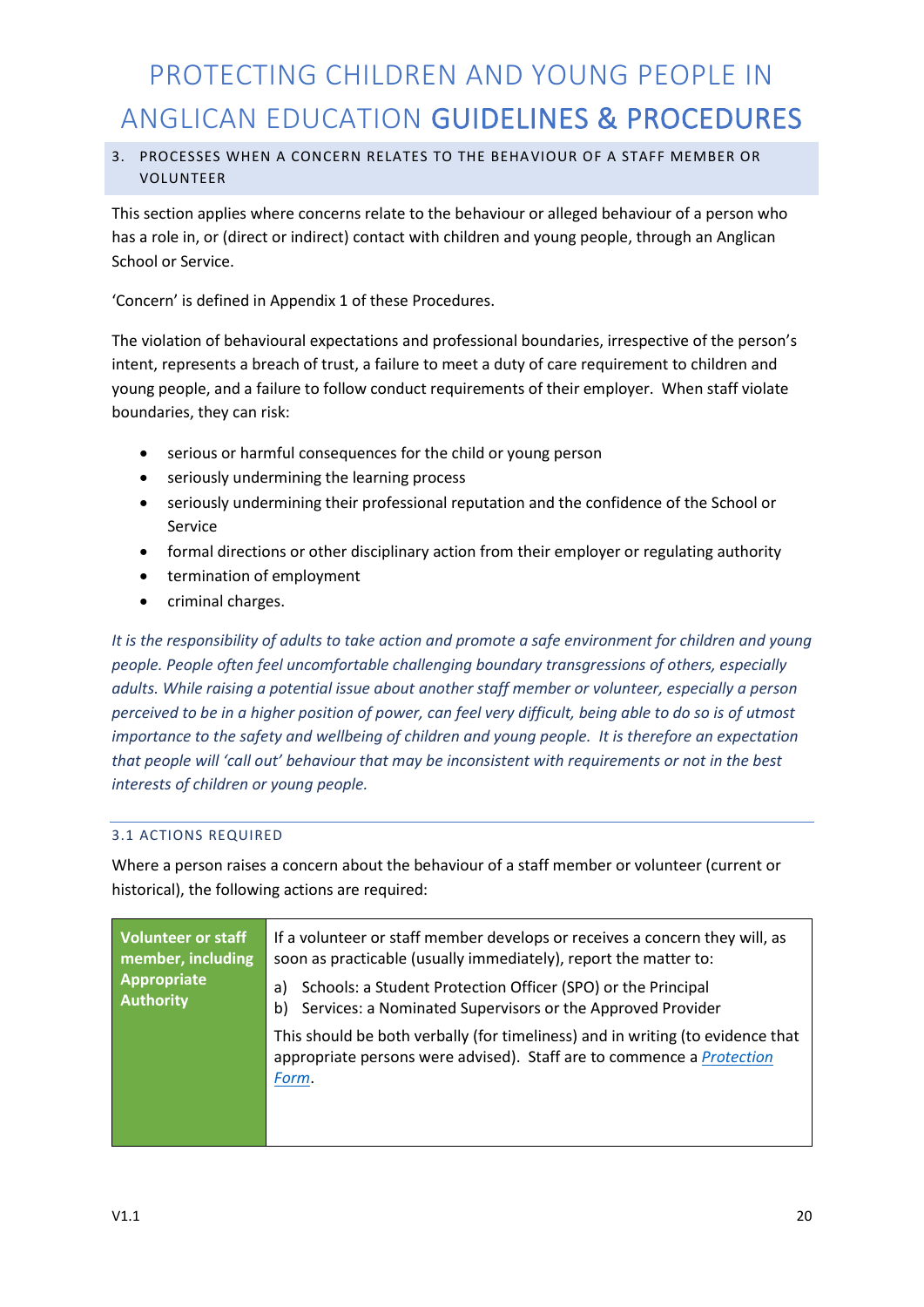| <b>Schools: SPO or</b>                                                                   | Appropriate persons from Schools and Services are required to:                                                                                                                                                                                                                                                                                                                                                                                                                                                                                                                                                                                                                                                                                                                                                                                                                                                                                                                                                                                                                                                                                                                                                                                                                                                               |  |  |
|------------------------------------------------------------------------------------------|------------------------------------------------------------------------------------------------------------------------------------------------------------------------------------------------------------------------------------------------------------------------------------------------------------------------------------------------------------------------------------------------------------------------------------------------------------------------------------------------------------------------------------------------------------------------------------------------------------------------------------------------------------------------------------------------------------------------------------------------------------------------------------------------------------------------------------------------------------------------------------------------------------------------------------------------------------------------------------------------------------------------------------------------------------------------------------------------------------------------------------------------------------------------------------------------------------------------------------------------------------------------------------------------------------------------------|--|--|
| the Principal                                                                            | <b>Assistance</b>                                                                                                                                                                                                                                                                                                                                                                                                                                                                                                                                                                                                                                                                                                                                                                                                                                                                                                                                                                                                                                                                                                                                                                                                                                                                                                            |  |  |
| <b>Services:</b><br><b>Nominated</b><br><b>Supervisor or</b><br><b>Approved Provider</b> | engage with the staff member or volunteer to:<br>a)<br>provide support and assistance in meeting their responsibilities<br>gather and share relevant information available (section 7)<br>consider the use of additional supports to guide decision making and<br>b)<br>management of the matter, such as the ASC's Child Safety Advocate and<br>legal advice                                                                                                                                                                                                                                                                                                                                                                                                                                                                                                                                                                                                                                                                                                                                                                                                                                                                                                                                                                |  |  |
|                                                                                          | on receiving these concerns, ensure a <b>Protection Form</b> is commenced<br>C)<br>SPOs will, as soon as practicable (usually immediately), bring the<br>d)<br>concerns to the attention of the Principal and provide a copy of the<br>commenced <b>Protection Form</b> .                                                                                                                                                                                                                                                                                                                                                                                                                                                                                                                                                                                                                                                                                                                                                                                                                                                                                                                                                                                                                                                    |  |  |
|                                                                                          | If the concerns relate to the Principal or the Nominated Supervisor,<br>e)<br>then concerns are to be reported directly to the governing body's<br>delegate (see Appendix C of the Policy), who will meet any<br>responsibilities otherwise delegated to that Principal or Nominated<br>Supervisor regarding the management of the matter.                                                                                                                                                                                                                                                                                                                                                                                                                                                                                                                                                                                                                                                                                                                                                                                                                                                                                                                                                                                   |  |  |
|                                                                                          | <b>Responsibilities for Principals and Nominated Supervisors</b>                                                                                                                                                                                                                                                                                                                                                                                                                                                                                                                                                                                                                                                                                                                                                                                                                                                                                                                                                                                                                                                                                                                                                                                                                                                             |  |  |
|                                                                                          | Principals and Nominated Supervisors are required to:                                                                                                                                                                                                                                                                                                                                                                                                                                                                                                                                                                                                                                                                                                                                                                                                                                                                                                                                                                                                                                                                                                                                                                                                                                                                        |  |  |
|                                                                                          | as soon as practicable, report all concerns to the governing body's<br>a)<br>delegate (Appendix C of the Policy)<br>adhere to all applicable statutory reporting requirements (section 2)<br>b)<br>work with governing body's delegate to plan an appropriate response<br>c)<br>that demonstrates integrity, using a process that would stand up to<br>external scrutiny. An investigation may be commenced where there is a<br>reasonable suspicion that the staff member or volunteer's behaviour<br>has caused or is likely to cause harm to a child or young person and if it<br>is appropriate in the circumstances (for example, the commencement<br>of an investigation may not be appropriate in circumstances where it is<br>being investigated by regulatory authorities, including the Police). This<br>includes concerns regarding grooming behaviour. Investigations may be<br>conducted by a third party, e.g. a law firm or external investigator<br>Consideration will be given to all relevant obligations, such as statutory<br>and canonical reporting; employment law; work, health and safety<br>responsibilities; or other actions that assist in reducing the likelihood of<br>harm to children and young people<br>ensure all actions taken and decisions made are appropriately<br>d)<br>documented |  |  |
|                                                                                          | ensure a copy of the <b>Protection Form</b> , and any other records, are<br>e)<br>retained appropriately by the School or Service (section 11)<br>ensure information about the report is included in required reporting<br>f)<br>on Policy implementation (sections 14 and 19)<br>refer to other sections of these Procedures for further information and<br>g)<br>required actions                                                                                                                                                                                                                                                                                                                                                                                                                                                                                                                                                                                                                                                                                                                                                                                                                                                                                                                                          |  |  |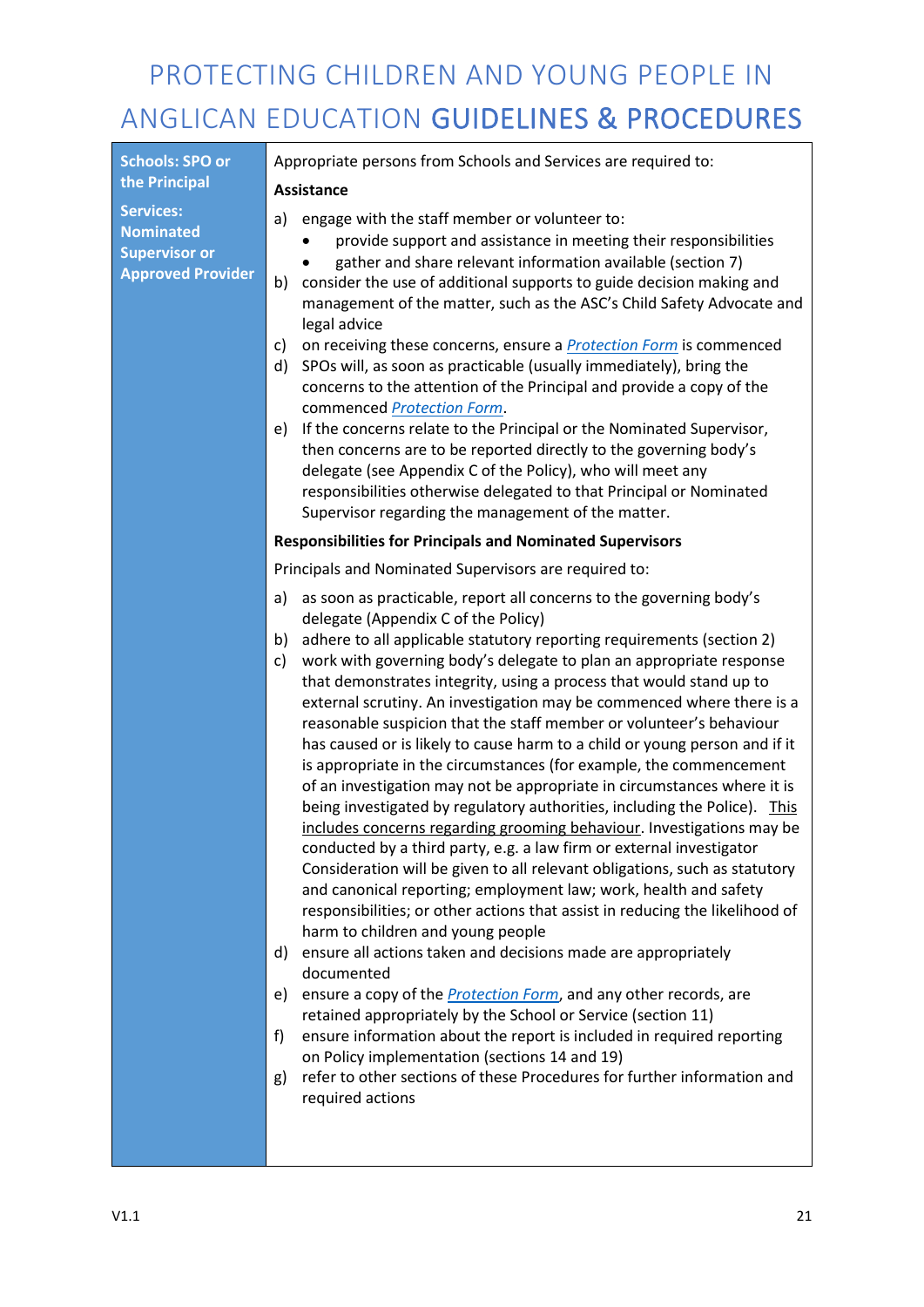| <b>Governing body's</b><br>delegate | The governing body's delegate is required to:<br>if concerns relate to a Licensed Person, report the concerns to the<br>a)<br>Bishop or Archbishop |
|-------------------------------------|----------------------------------------------------------------------------------------------------------------------------------------------------|
|                                     | work with the Principal or Nominated Supervisor to respond<br>b)<br>appropriately to the concerns and meet relevant responsibilities.              |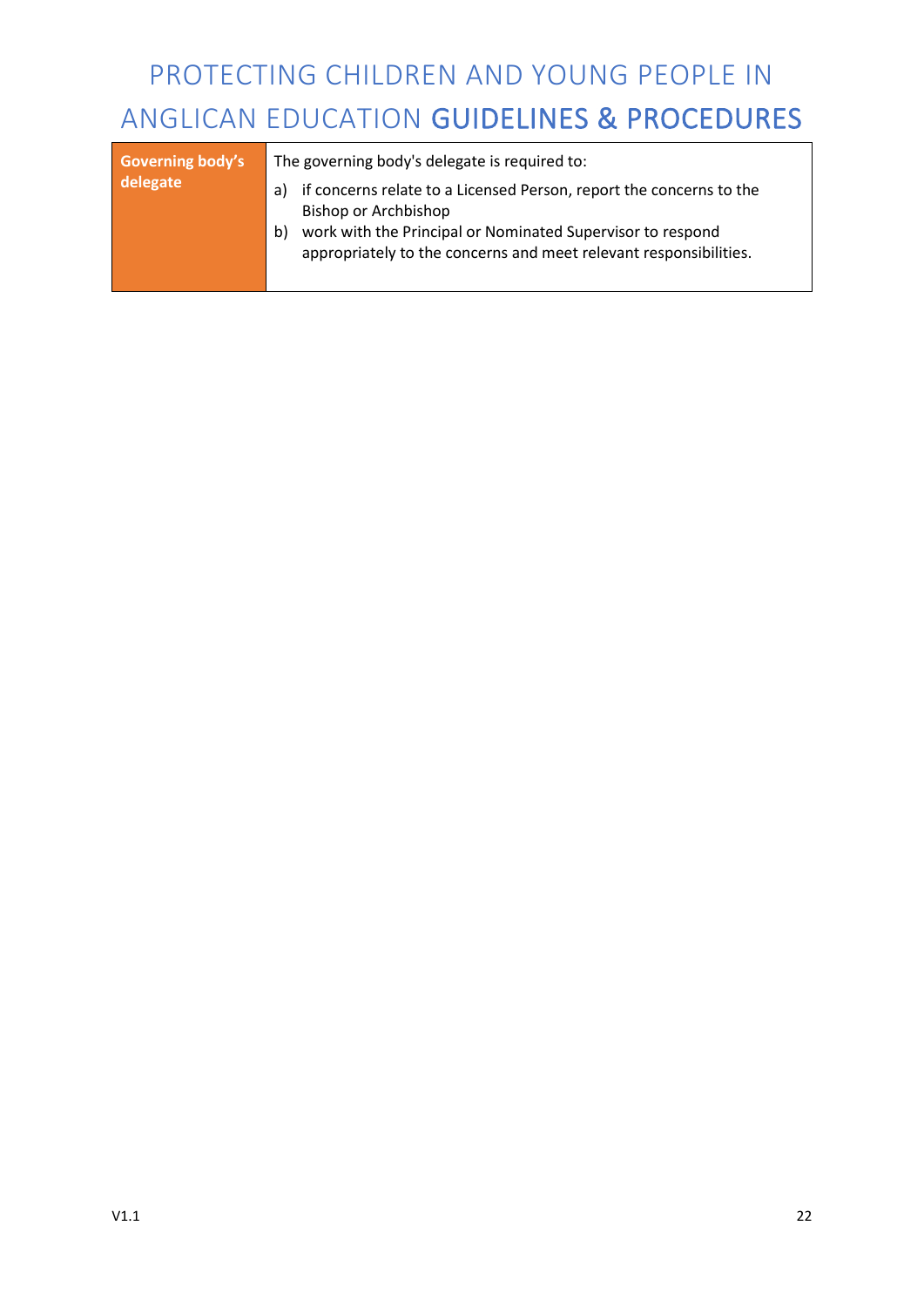PART B: KEY CONSIDERATIONS WHEN RESPONDING

#### 4. IDENTIFYING ABUSE

Abuse occurs when the following three criteria connect:



It can be very hard for children and young people to speak out about abuse. Often, they fear there may be negative consequences if they tell anyone what's happening to them. Some may delay telling someone about abuse for a long time, while others never tell anyone, even if they want to. *It's vital that children and young people are informed and feel safe enough to raise any worries or concerns, that they can speak out and that whoever they tell takes them seriously and takes appropriate action regarding what they've been told.* 

Even if a child or young person doesn't tell someone verbally about what's happened to them,

there may be other indicators that something is wrong. *People who work with children need to be able to recognise the signs and know how to respond appropriately.*

*Abuse happens when a person harms a child.* It can be physical, sexual or emotional, and can involve neglect. *Children and young people could be abused by anyone.* Children and young people who have been abused may want to tell someone, but not have the exact words to do so. They may attempt to disclose abuse by giving adults clues, through their actions and by using indirect words.

*Waiting for a child to be ready to speak about their experiences could mean that the abuse carries on and they, or another child, are put at further risk of significant harm.* Not taking appropriate action quickly can also affect the child's mental health. This may discourage them from seeking help in the future and make them distrust adults. *Raising concerns does not require a direct disclosure.*

#### 4.1 SIGNS OF ABUSE

Children and young people experiencing abuse often experience more than one type of abuse over a period of time and may be afraid to tell anybody about the abuse. They may struggle with feelings of guilt, shame or confusion. Many of the signs of abuse are the same regardless of the type of abuse. *Anyone working with children or young people need to be able to recognise the signs.* These include but are not limited to the following:

- being afraid of particular places or making excuses to avoid particular people
- knowing about or being involved in 'adult issues' which are inappropriate for their age or stage of development, for example alcohol, drugs and/or sexual behaviour
- having angry outbursts or behaving aggressively towards others
- becoming withdrawn or appearing anxious, clingy or depressed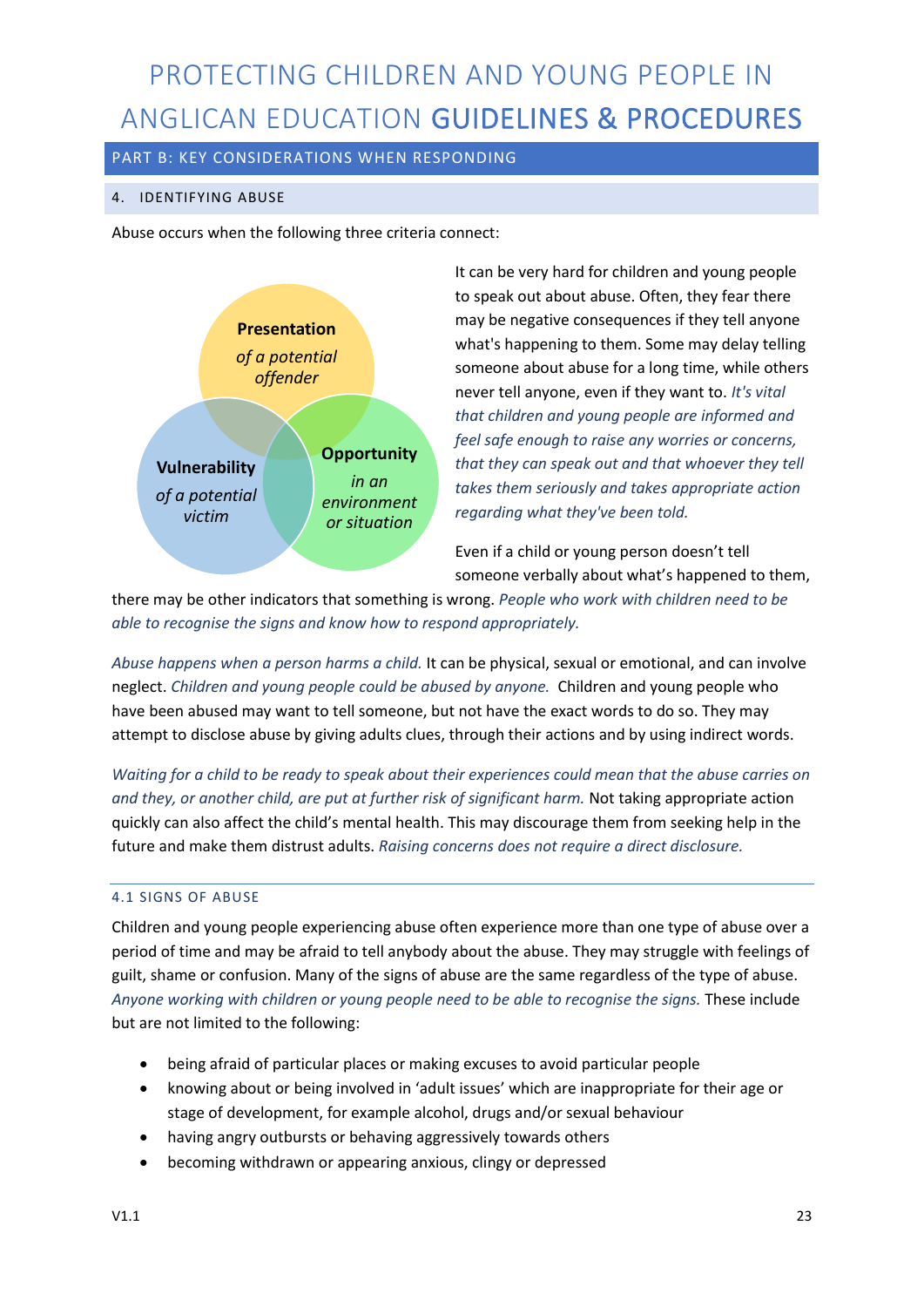- self-harming or having thoughts about suicide
- showing changes in eating habits or developing eating disorders
- regularly experiencing nightmares or sleep problems
- regularly wetting the bed or soiling their clothes
- running away or regularly going missing from home or care
- not receiving adequate medical attention after injuries

#### **Also refer to the Child Development and Trauma Guide**

https://www.dcp.wa.gov.au/ChildProtection/ChildAbuseAndNeglect/Documents/ChildDevelopme ntAndTraumaGuide.pdf

These signs do not necessarily mean that a child is being abused. There may well be other reasons for changes in a child's behaviour such as a bereavement or relationship problems between parents *– however they are enough to raise concerns with an appropriate person at the School or Service.*

#### 4.2 UNHEALTHY RELATIONSHIPS

Abuse usually occurs in the context of an unhealthy relationship. Being in an unhealthy relationship negatively affects a person's wellbeing and places them at risk of harm.

Children and young people may not always understand that a relationship is unhealthy. If they have been groomed for example, they may believe they are in a healthy relationship. If they are in an unhealthy or abusive family relationship, they may never have known any different. This means children and young people may not always speak out about unhealthy relationships.

#### *If a person is worried:*

- *about a child or young person's relationship with another person, or*
- *another person's behaviour is encouraging an unhealthy relationship to develop*

*it is important to raise concerns with an appropriate person at the School or Service.* 

#### 5. MANAGING DISCLOSURES

**Practitioner Resource: Responding to children and young people's disclosures of abuse**

https://aifs.gov.au/cfca/publications/responding-children-and-young-people-s-disclosures-abu

#### **Responding to a child's disclosure of abuse (video)**

#### https://youtu.be/bvJ5uBlGYgE

Disclosure is the process by which children and young people start to share their experiences of abuse with others. This can take place over a long period of time. Children may disclose directly or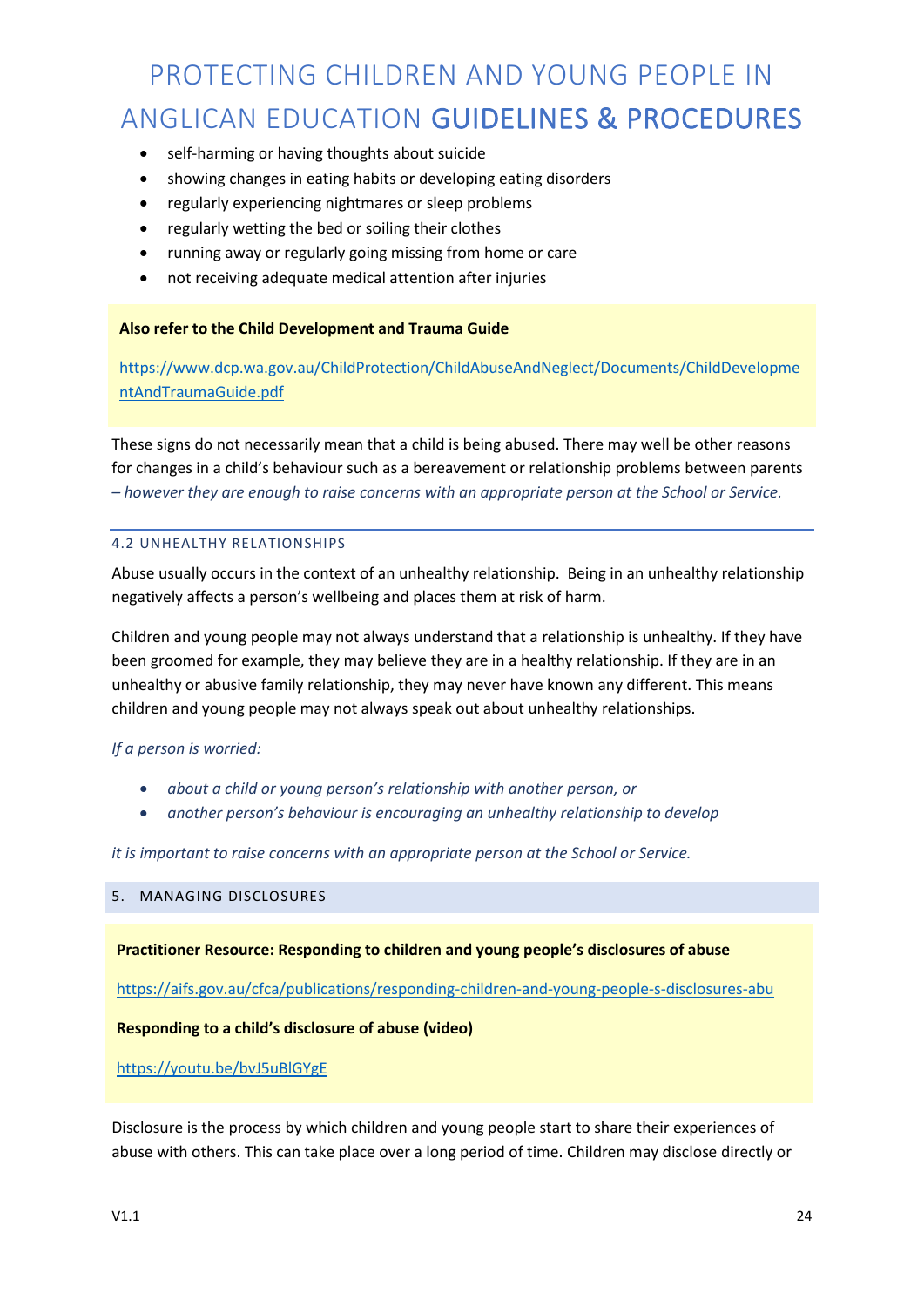indirectly and sometimes they may start sharing details of abuse before they are ready to put their thoughts and feelings in order.

Where a disclosure is made, or a person has a reasonable suspicion that a child is being subjected to abuse or harm, the steps and processes outlined in section 2 must be followed. *All disclosures should be taken seriously. It takes extraordinary courage for a child to go through the journey of disclosing abuse and it's vital that anyone who works with children and young people undertaking this journey, is able to provide them with the support they need.*

Children and young people may disclose abuse in a variety of ways, including:

- Directly: making specific verbal statements about what's happened to them
- Indirectly: making ambiguous verbal statements which suggest something is wrong
- Behaviourally: displaying behaviour that signals something is wrong
- Non-verbally: writing letters, drawing pictures or trying to communicate in other ways.

Children and young people may not always be aware that they are disclosing abuse through their actions and behaviour. Sometimes children and young people make partial disclosures of abuse. This means they give some details about what they've experienced, but not the whole picture. They may withhold some information because they:

- are afraid they will get in trouble with or upset their family
- want to deflect blame in case of family difficulties as a result of the disclosure
- feel ashamed and/or guilty
- need to protect themselves from having to relive traumatic events.

Research about how adults can better respond to a child who is disclosing abuse found three key interpersonal skills that help a child feel they are being listened to and taken seriously:

1. *Show you care,* help them open up: Give your full attention to the child or young person and keep your body language open and encouraging.

Be compassionate, be understanding and reassure them their feelings are important. Phrases such as 'you've shown such courage today' help.

- 2. *Take your time*, slow down: Respect pauses and don't interrupt the child – let them go at their own pace. Recognise and respond to their body language. Remember that it may take several conversations for them to share what's happened to them.
- 3. *Show you understand*, reflect back: Make it clear you're interested in what the child is telling you. Ask 'tell me more about that'. Reflect back what they've said to check your understanding – and use their language to show it's their experience.

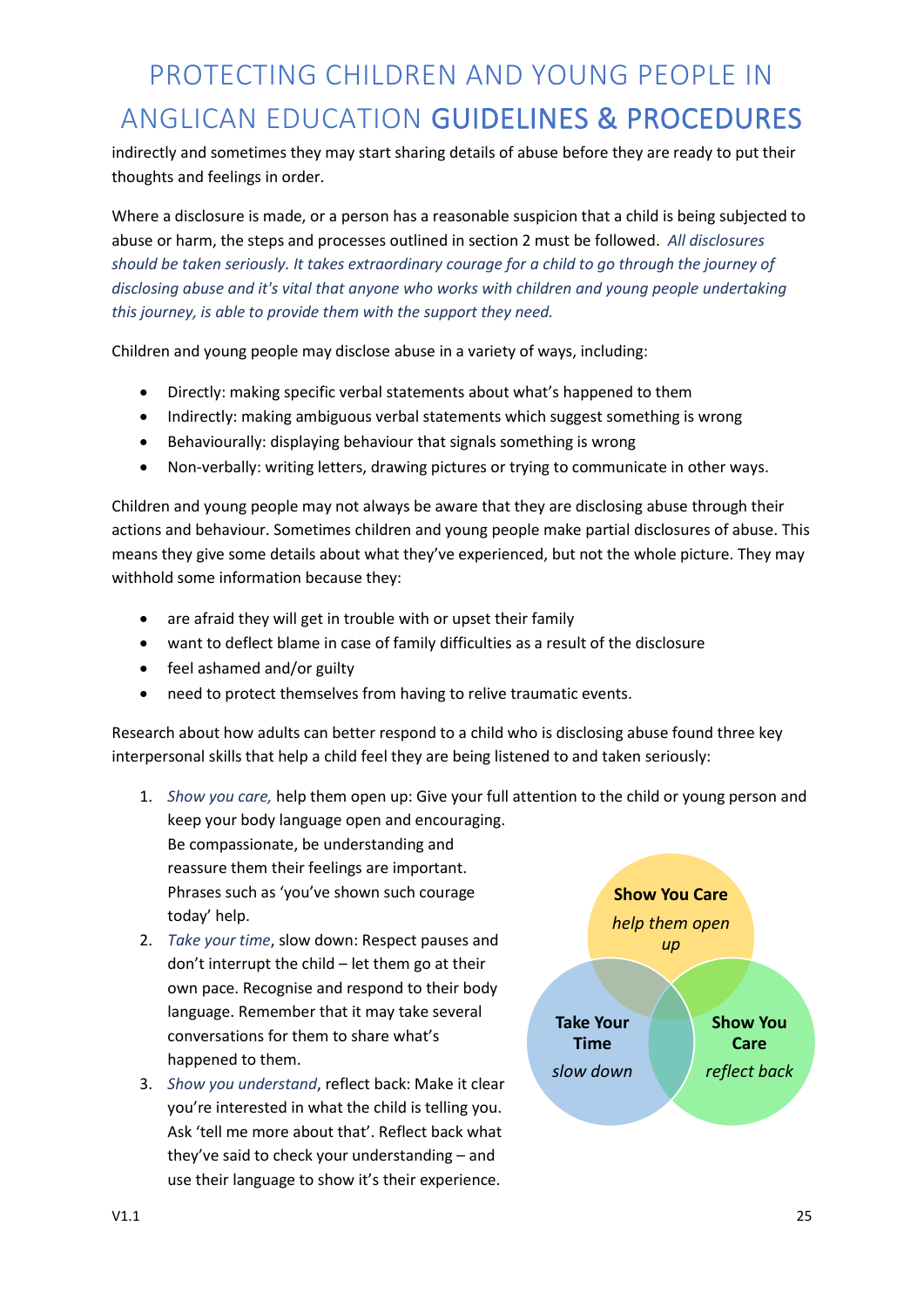If a child tells you they are experiencing abuse, *it's important to reassure them that they've done the right thing in telling you. Make sure they know that abuse is never their fault.* 

The people the child chooses to disclose to, need to listen, understand and respond appropriately so the child gets the help, support and protection they need.

#### 5.1 NON-BIASED APPROACH

It's vital that any child who is trying to disclose abuse feels that they are being listened to and taken seriously. There can be a risk that, if professionals react inappropriately, this can lead to unfair bias against the child or young person, or the alleged abuser as formal investigations progress. *This means it's important to maintain an unbiased approach when responding to disclosures and follow the Policy and these Procedures to ensure each case is treated in a fair and transparent manner and that the child gets the protection and support that they need.*

This also means that any person who has a role in the management of the matter, needs to declare identified, actual or perceived, conflicts of interest, so as wherever possible, decisions are not made, or the management of matters are not influenced by, the person with that conflict.

#### 5.2 PEER SUPPORT

For children and young people, friendship and support from peers is important to help children and young people feel safe and less isolated. Important considerations for Schools and Services regarding peer support include:

- Providing clear communication and support to children and young people about their ability to talk with an appropriate adult if they are concerned for either their, or another child or young person's, safety. This includes their role as bystanders or witness to behaviours of concern, including peer risk taking behaviour
- Providing support to both children and young people who make or receive disclosures.

#### 5.3 PROTECTIVE INTERRUPTING

Where children or young people disclosure in front of peers, or at another inappropriate time, it may be appropriate to use strategies labelled 'protective interrupting', these include:

- 1. Gently interrupt the child by acknowledging them and preventing further disclosure. For example, "thank you, it sounds as though you have something really important to talk about..."
- 2. Be supportive and gently indicate that the child or young person can talk in a more private situation. For example, "....why don't we have a chat at recess?" or ask the student if they would like to leave the classroom to continue the conversation
- 3. Arrange to see the child as soon as possible in an appropriate location.

Note: for injuries seek appropriate medical assistance immediately.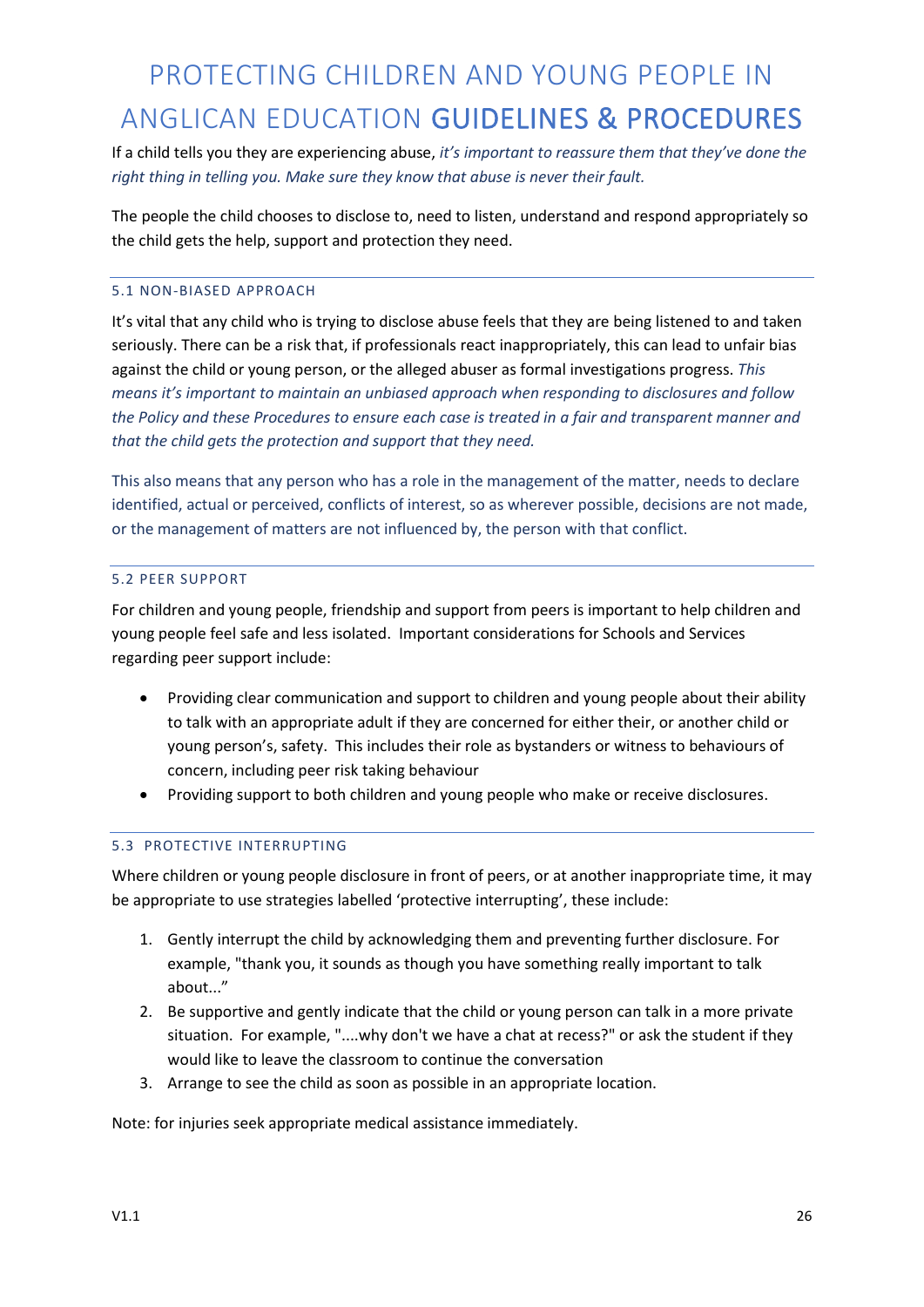#### 6. CONSULTATION AND SUPPORT

In addition to internal supports within Schools and Services, support and advice can be sought from other appropriate persons, such as the ASC's Child Safety Advocate and other ASC staff, lawyers, support services (section 13) and statutory authorities (section 2).

#### 7. INFORMATION GATHERING

It is appropriate for Nominated Supervisors, Student Protection Officers, Principals, and at times, another person with Appropriate Authority, when they have developed or receive a concern, to identify and gather information that will assist in determining the most appropriate response to the concerns. In doing so, the following will be considered:

- In these circumstances, what information is reasonable to be sought and from what source?
- What information gathering is not appropriate given its potential impact on an investigation by a statutory authority (e.g. Child Safety or Police)?
- The reporting threshold for most statutory authorities (including in particular the Police and Child Safety) is 'reasonable suspicion' and it is the role of those authorities to investigate such suspicions, as relevant to either a child's need for protection, or criminal offences. Mindful of this, Schools and Services do not need be certain to report (in most cases only a reasonable suspicion is required) nor are they required to investigate concerns themselves in most cases.
- Any School or Service investigation regarding concerns (e.g. those directly associated with the School or Service environment) will occur in a carefully planned manner, as coordinated by the Principal or Nominated Supervisor and the governing body's delegate, in consultation with any relevant statutory authority and any other appropriate support (see section 2 and 6).
- In most cases Schools and Services do not need to photograph injuries. If required, Police or Child Safety will arrange for photographs.
- Schools and Services are to seek medical attention for known injuries as appropriate to the circumstance and will document such, using written notes and diagrams. School and Service staff will not seek to sight any injuries in an area normally covered by underwear, unless it occurs in another appropriate context and as per approved policy and procedure (e.g. such as providing to the physical care needs of an infant in a Service).

#### 8. MATTERS RELATED TO PEERS WITHIN THE SCHOOL OR SERVICE

#### 8.1 SCOPE

Where concerns relate to peers within a School or Service, the Policy and these Procedures are intended to compliment and work alongside local processes for behavioural guidance and management. When concerns relate to peers within a School or Service, the focus of the Policy and these Procedures is on: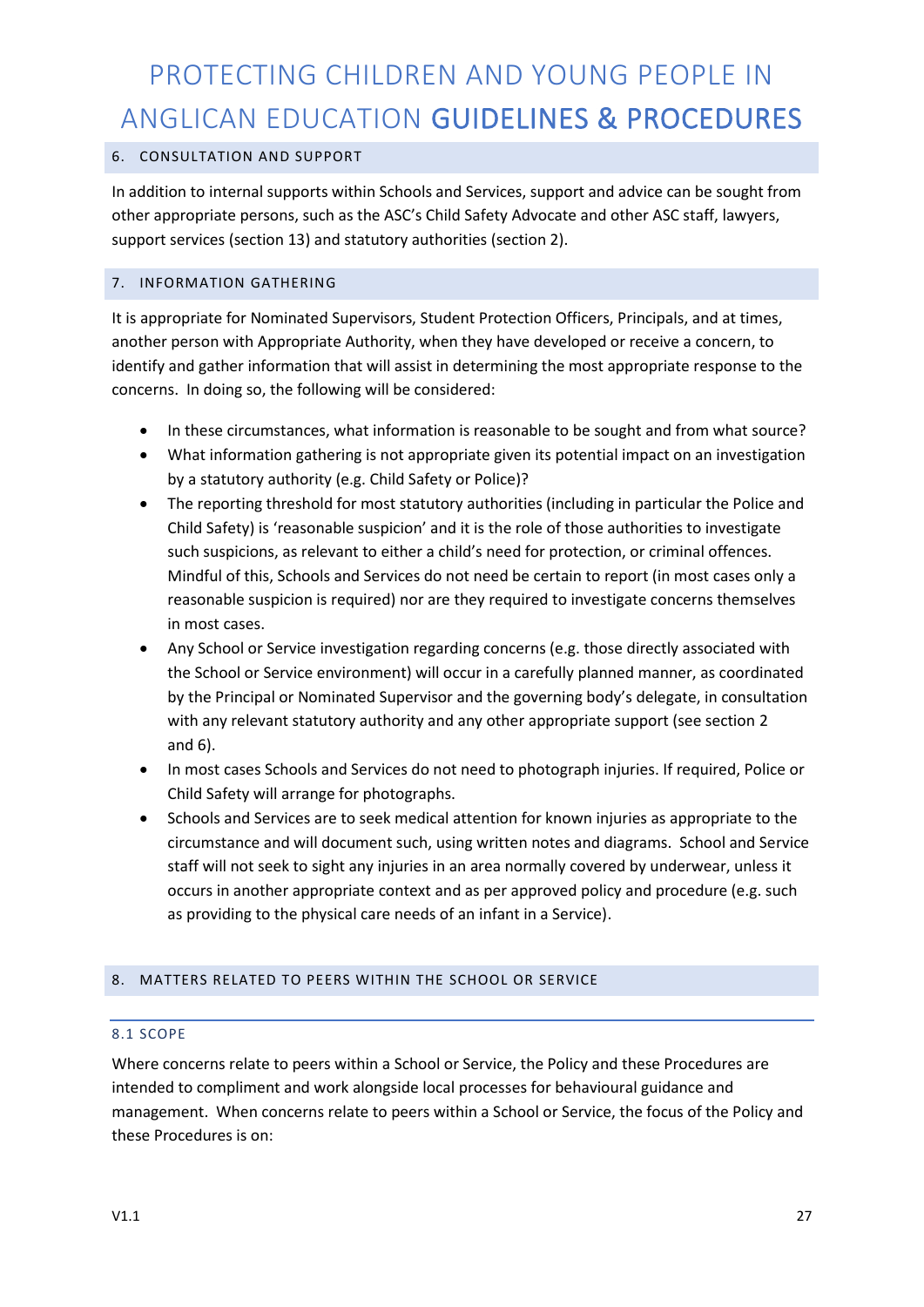- Assessing risk of harm to children and young people whilst in the care, supervision or control of the School or Service and implementing reasonable strategies for managing such risk (see sections 9 and 10).
- Complying with law and any related reporting obligations, as described within the Policy and these Procedures (see section 2).

#### 8.2 SEXUALISED BEHAVIOUR IN CHILDREN

Where the concerns relate to sexualised behaviour, the School or Service will engage with evidencebased resources and, where necessary, seek specialist advice, to assist in the management of such behaviour. It is important to remember that there is sexual behaviour that:

- is developmentally explainable;
- is cause for concern; or
- Indicates or causes harm.

The focus will be on identifying, understanding and responding to the behaviour in a way that manages the safety needs of all children and young people, with particular regard given to foreseeable danger.

Traffic Lights: Sexual behaviours in children and young people, published by True Relationships and Reproductive Health

• Traffic Lights App (Apple)

Recognising and Responding to Harmful Sexual Behaviours Fact Sheet, the Changing Futures Program and other resources by the Daniel Morcombe Foundation.

Problem sexual behaviours and sexually abusive behaviours in Australian children and young people, published by Child, Family, Community, Australia.

#### 9. RISK MANAGEMENT

*Taking action to reduce any reasonably foreseeable danger to a child or young person is of paramount importance.* 

*Schools and Services recognise that despite implementation of best practice approaches, risk always exists for children and young people when accessing organisations. To assist in mitigating this, Schools and Services adopt a risk management approach that aims to act in a preventative manner and reduce the likelihood of risks becoming realised. This same approach is applied when managing particular concerns or incidents.*

There are criminal repercussions for individuals who fail to protect a child from a child sexual offence and civil penalties for organisations who breach the duty of care they owe to children in their care.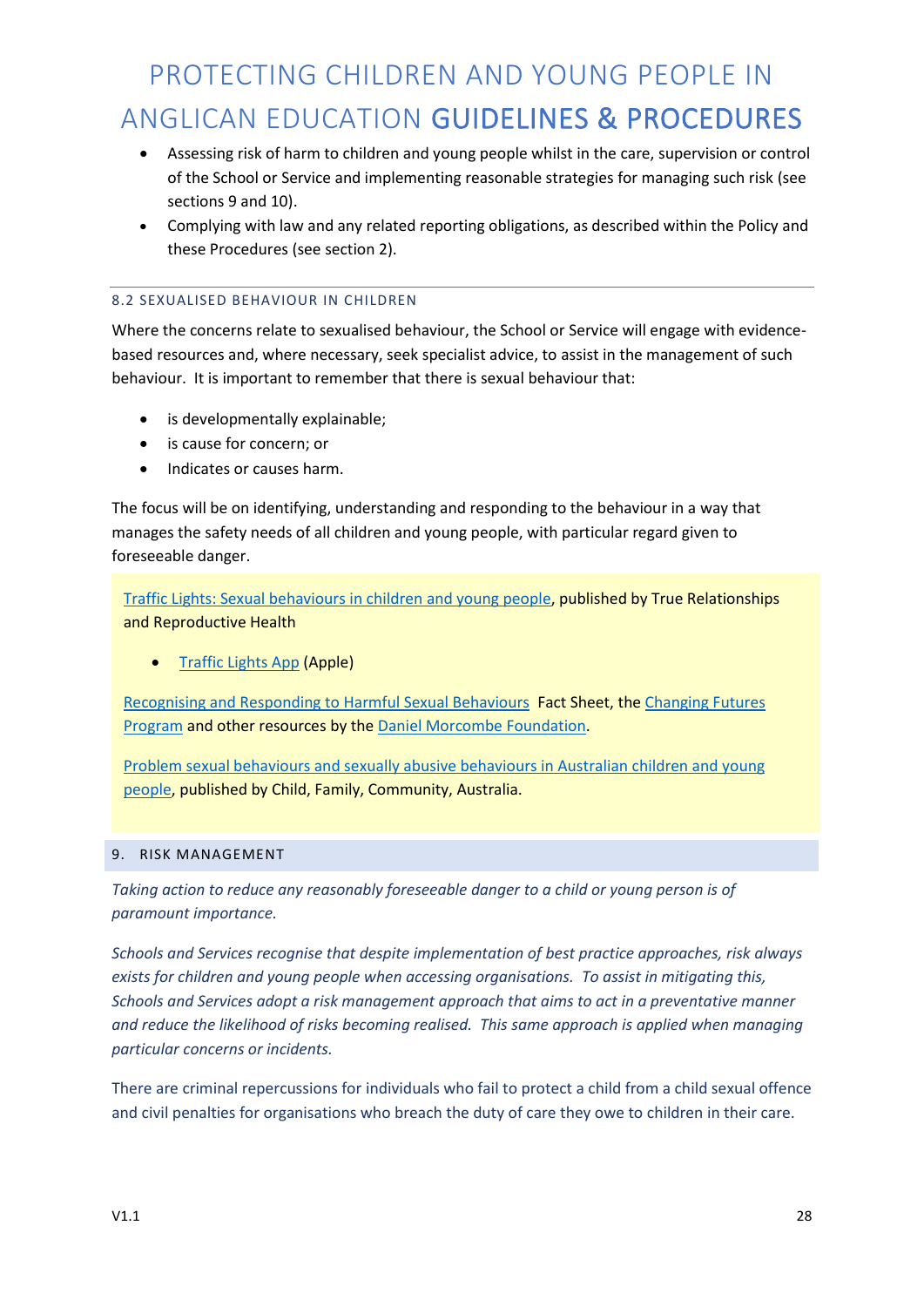*When a concern is identified and throughout the management of a concern, risks to children and young people's physical and emotional/psychological safety are to be assessed and managed through appropriate actions, noting the following:*

- Independent of the response from Police or Child Safety, a Nominated Supervisor, Student Protection Officer, Principal or other Appropriate Authority within the School or Service, will consider what actions are necessary and reasonable in the circumstances, to reduce risk of harm. This particularly applies if they relate to the School or Service's duty of care responsibilities. In these circumstances it may be particularly appropriate to consult with the Child Safety Advocate (ASC), Police, lawyers or other supports.
- Where it is reasonable to suspect immediate danger, School and Service staff are to contact the Police (e.g. call '000'). This is to occur within the context of the School or Services' localised processes to manage critical incident incidents.
- Where a response is believed to be required that day, a phone call is to be made to Police or Child Safety, to complement any written report (noting the phone call can occur before the written report is submitted). This call will usually be made by a Nominated Supervisor, Student Protection Officer, or the Principal. See *Key Contacts*.
	- Section 229BB of the *Criminal Code 1899*: Failure to protect
	- Section 33D and E of the *Civil Liability Act 2003*: Duty to prevent child abuse

#### 10. SAFETY AND SUPPORT PLANNING FOR CHILDREN AND YOUNG PEOPLE

*Where children and young people are under the care, supervision, control or authority of a School and Service, Schools and Services are responsible for identifying reasonably foreseeable risks and putting strategies in place to reduce both the likelihood and impact of harm on children and young people. This risk management can often be assisted by developing safety and support plans. A 'plan' will be documented and usually has the following characteristics.* 

- Is customised to the safety and support needs of a particular child or group of children:
	- $\circ$  where there is a reasonable suspicion their behaviour may have caused, or place other children or young people at risk of, harm, or
	- $\circ$  where there is a concern for a child or young person's safety whilst in a relevant School or Service environment
- Respectfully describes the concern or worry in sufficient detail
- Describes any relevant strengths or actions already taken to address the concern or worry
- Considers all environments the child or young person is located within as part of attending the School or Service, e.g. classes, accessing toileting facilities, play areas, and after school care or activities.
- Reflects the relevant emotional/psychological and physical safety needs of relevant children and young people; and details of actions planned for those needs to be met.
- Includes actions that are reasonable to implement in the circumstances, proactive and preventative where at all possible, and reactive if necessary.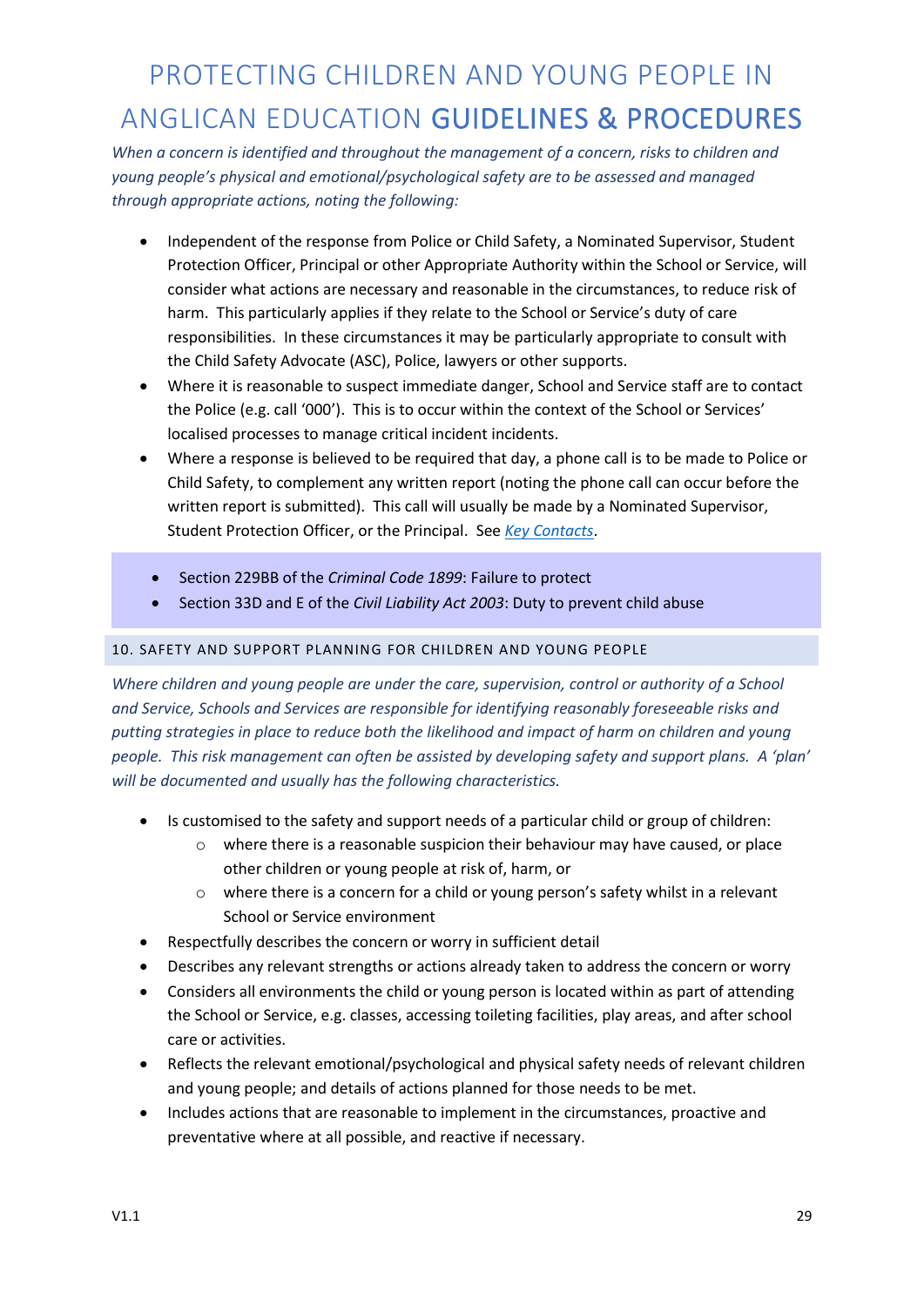- Allocates a person responsible for implementing each action, noting this may be a child or young person, or any other relevant stakeholder.
- Allocates an appropriate staff member responsible for developing, communicating, monitoring and reviewing the plan. Where possible and appropriate to the circumstances, this will be undertaken in collaboration with the child or young person, their family, relevant staff and other relevant stakeholders (other children, external professionals etc).
- Is communicated to relevant stakeholders who need to know the information to support the plan's success (section 12).
- Has a review timeframe and will be reviewed earlier if required due to changing circumstances.
- Agreed to by an appropriate representative of the School or Service, and where appropriate to the circumstances, the child or young person, their parent, carer or guardian and any other person responsible for taking action.

*Note, this type of planning can also be used with children and young people when talking about safety and support strategies that may help them in other environments.* 

#### 11. RECORDING AND RETAINING RECORDS OF CONCERNS

• Protection Form

*All concerns that are reported to a Nominated Supervisor, Student Protection Officer or Principal are to be recorded on a Protection Form. This form, and all supporting information/records, are to be stored appropriately. A key goal of the Protection Form is to provide a record that reflects and supports the decision-making process.*

*Where the concerns relate to:*

- *physical or sexual abuse, or likely sexual abuse, that may require reporting to Police or Child Safety or*
- *inappropriate behaviour by a staff member or volunteer*

#### *and it is practicable, the Protection Form is to be commenced by the staff member who first identifies, or otherwise receives, the concerns.*

Given the additional roles and responsibilities that Nominated Supervisors, Student Protection Officers and Principals have, it can be difficult to identify whether a *Protection Form* is required. **A**  *Protection Form* **is required to be commenced if the matter meets the definition of concern:**  *Information of whatever nature and from whatever source, that leads to a reasonable suspicion of circumstances that may have posed, or continues to pose, a risk to the physical or psychological safety of a child or young person.* Some indicators may include:

• The matter requires or required reporting to a statutory authority (such as Police, Child Safety, Department of Education or the Queensland College of Teachers), or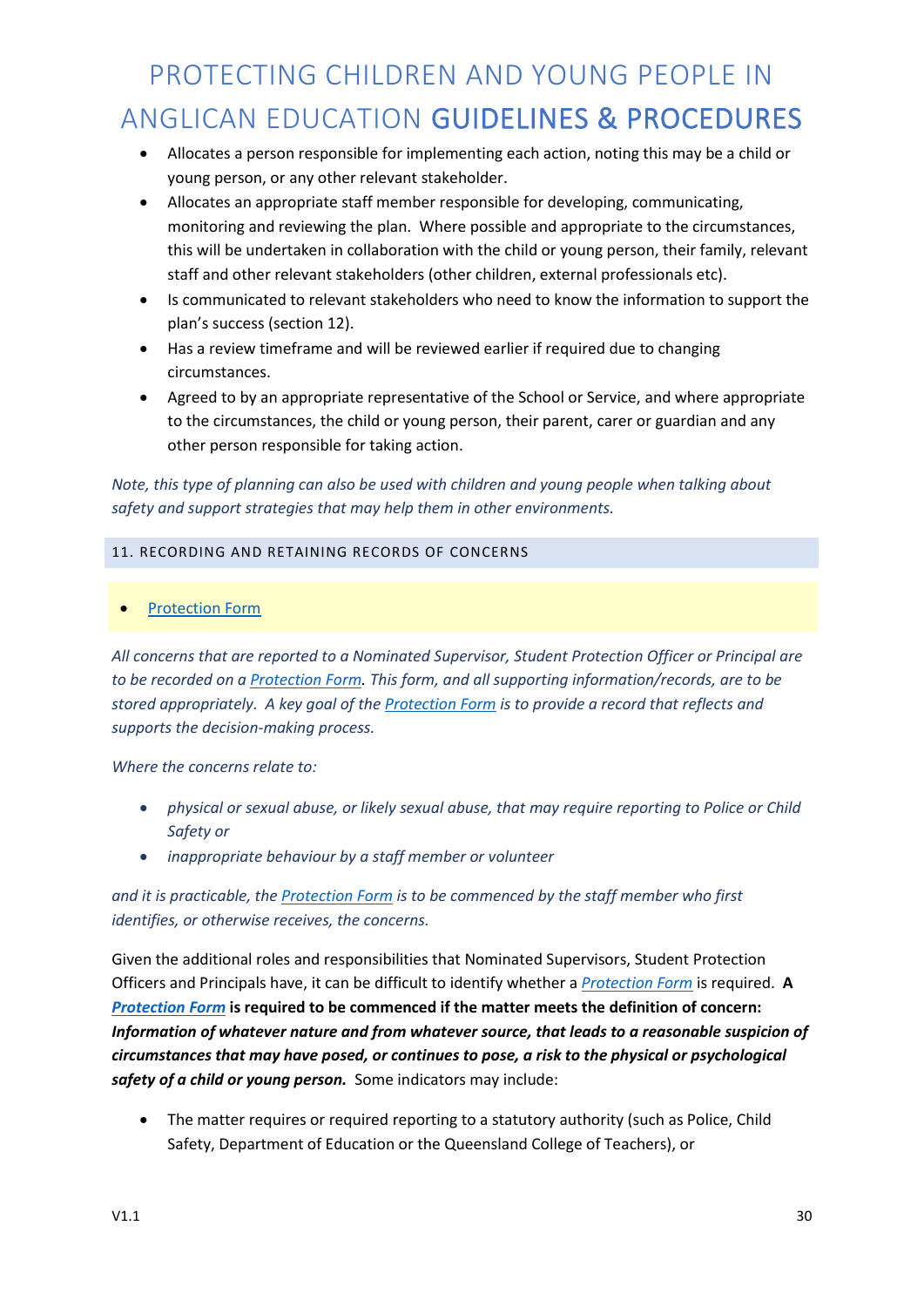- There is relevant decision making to be recorded regarding, for example, decisions to not report the concerns to a statutory authority, or
- A safety and support plan is required to be developed, or
- The information may be required to be referred to in the future, for example, due to a pattern or escalation of concerns; or to meet responsibilities regarding the recording and sharing of information.

If there is any doubt as to whether a *Protection Form* is required, a *Protection Form* should be completed.

In retaining Protection Forms, Schools and Services, noting the sensitive and personal nature of the information recorded, will:

- have a record keeping system that provides access to necessary staff for reference, for example, if further concerns arise, or the school is required to account for actions taken.
- manage the form in keeping with the School or Service's record keeping and retention requirements, as well as in accordance with its privacy obligations.

Consistent with the Royal Commission into Institutional Responses to Child Sexual Abuse recommendation (8.4), Schools and Services' actions will be in keeping with the following principles for records and recordkeeping:

- Principle 1: Creating and keeping full and accurate records relevant to child safety and wellbeing is in the best interests of children and should be an integral part of institutional leadership, governance and culture.
- Principle 2: Full and accurate records should be created about all incidents, responses and decisions affecting child safety and wellbeing.
- Principle 3: Records relevant to child safety and wellbeing should be maintained appropriately.
- Principle 4: Records relevant to child safety and wellbeing, should only be disposed of in accordance with law or policy.
- Principle 5: Individuals' existing rights to access, amend or annotate records about themselves should be recognised to the fullest extent.

In addition to regulatory requirements, the ACSQ requires Schools and Services to maintain suitable record keeping as per the approved ACSQ Retention Schedule.

**ACSQ Records Retention Schedule for Anglican Schools**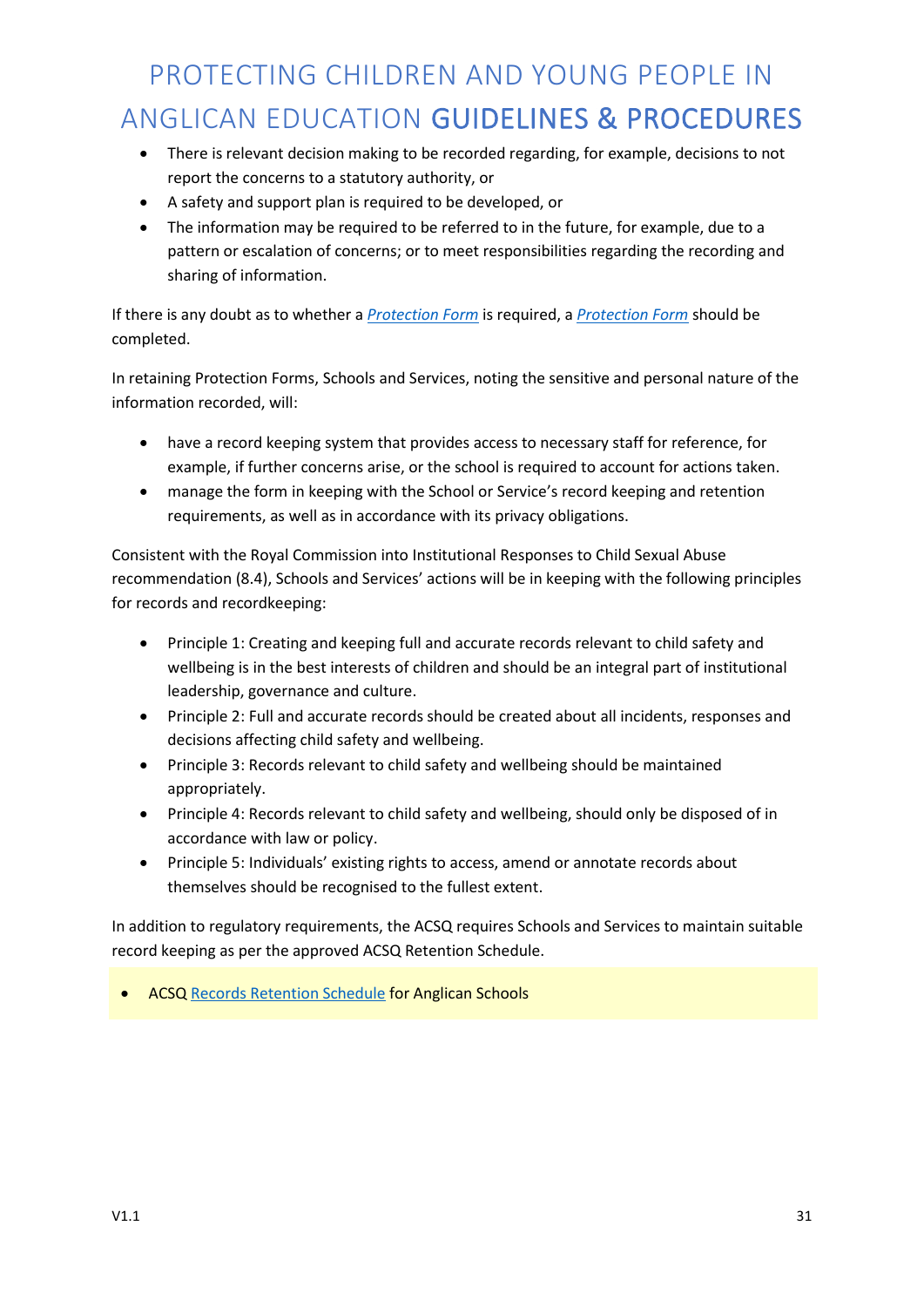#### 12. PARTICIPATION, COMMUNICATION AND INFORMATION SHARING

#### 12.1 INFORMATION SHARING

Section 176 of the *Education (Accreditation of Non-State Schools) Act* 2017

Australian Privacy Principles: https://www.oaic.gov.au/privacy/australian-privacy-principles

Information sharing by Schools is compliant with section 176 of the *Education (Accreditation of Non-State Schools) Act*. Additionally, both Schools and Services are required to comply with the Australian Privacy Principles in privacy legislation and any relevant supporting policy and procedures. Specific to these Procedures, the following should be noted.

#### 12.1.1 WHERE CONCERNS RELATE TO CHILD SEX OFFENCES

#### Section 229BC of the *Criminal Code 1899*

Where the concern identified by an adult student, visitor, volunteer or staff member causes the person to believe on reasonable grounds that a child sexual offence is being or has been committed against a child by another adult, the person who has identified the concern is required to disclose the concern to the Police. A report to Police may not be required in certain circumstances, including where the person who identified the concern believes on reasonable grounds that the concern has already been disclosed to the Police.

*Accordingly, the Principal (School), Nominated Supervisor (Service), or another delegate of the governing body is to inform the person when their concern has been reported to Police – refer to section 2.3 of these Procedures.*

#### 12.2 COMMUNICATION WITH CHILDREN AND YOUNG PEOPLE

*While a concern is being managed, consideration must be given to the children or young people involved.* 

Where possible, one person is to be identified to be responsible for liaising with the child or young person throughout the entire process. This person is to be someone appropriate and trusted by the child or young person. Schools and Services will be particularly mindful to:

- Listen to what children and young people say without judgement and take their views seriously
- Ask children and young people about the types of support they need to participate and develop a plan for involving them
- Be honest and open about the things children and young people have control over or a say in, and those where they do not
- Never dismiss or give less value to children's or young people's views simply because they are not adults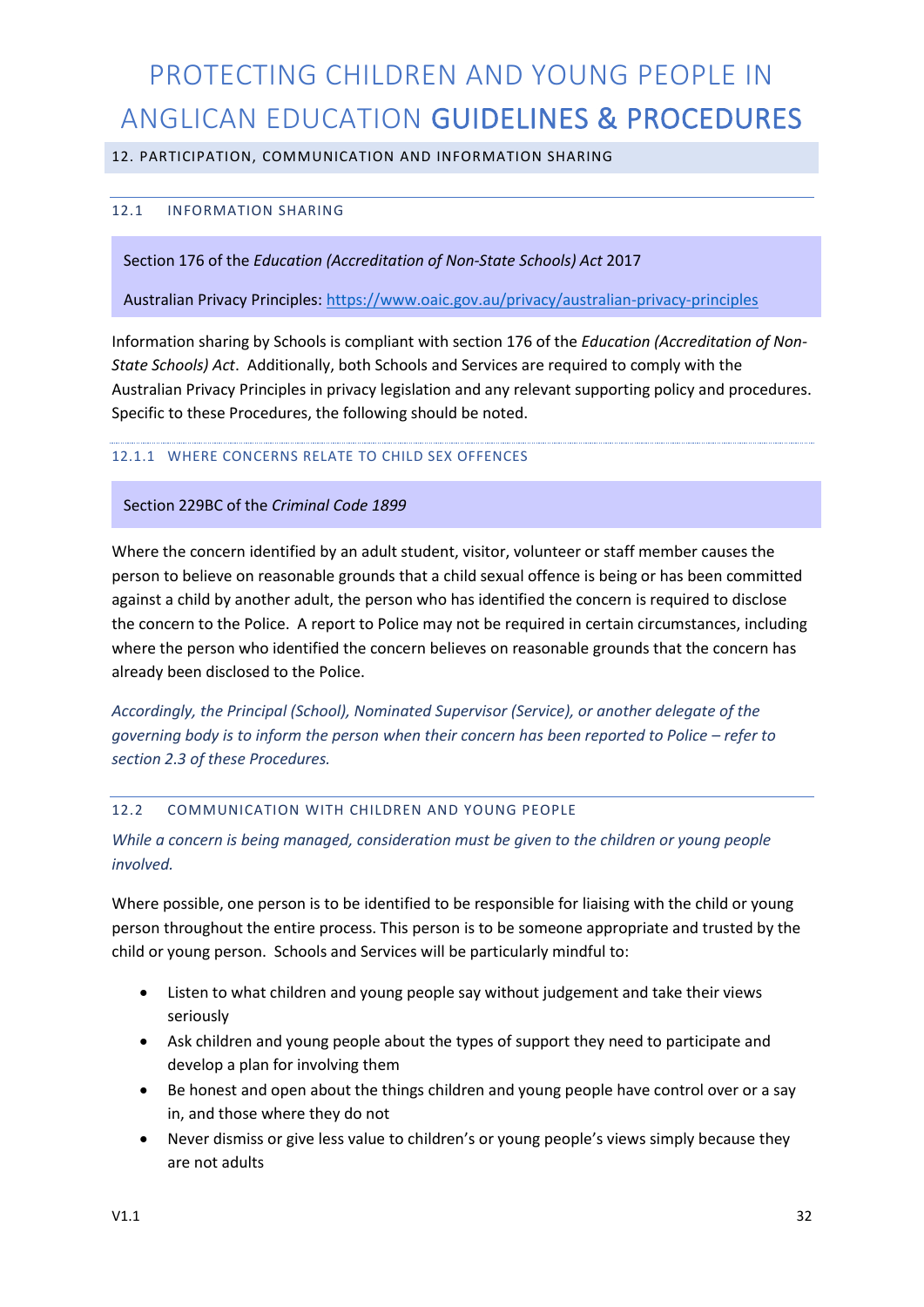- Not necessarily prioritise an adult's opinion over that of a child or young person where they may differ
- Recognise that the most marginalised children and young people are often more vulnerable, and in doing so implement strategies for effective engagement. Specific consideration will be given to diversity associated with culture, disability, sexual and gender identity.

#### 12.3 COMMUNICATION WITH ALL STAKEHOLDERS

Where allowed to by law, relevant stakeholders are to be kept informed of the progress and outcome of a matter. This includes, but may not be limited to:

- Children and young people
- Their parents, carers and guardians
- People who raise or receive concerns
- People whose behaviour the concerns relate to
- Broader cohorts within the School or Service community
- People or organisations identified as necessary to reduce risk of harm to a child or young person

Such information sharing will be to:

- Assist in the safety and wellbeing of children or young people
- Assist in the successful operations of the School or Service

Communication of complex matters will often require consultation and support (section 6).

Where allowed by law, and where the sharing of such information will not cause harm, relevant stakeholders will:

- Be informed of the potential outcomes for certain types of complaints, as well as the final outcome and the reasons for it.
- Be informed of what action was taken to deal with the concern.
- Receive reasons for decisions that affect them, and advice about avenues for review of decisions.
- Explain, where relevant, how complaints can be made regarding the management of the matter. These may include internal and external options (refer to the Policy for information regarding complaints).

*Finding out about the management of a concern may be traumatic for a relevant stakeholder, irrespective of the outcome. This doesn't mean the information shouldn't be shared, however consideration is required as to the most appropriate way to communicate information to the relevant person, and the support they might require.*

When managing a concern, Schools and Services will proactively consider how relevant stakeholders will be appropriately supported. This includes monitoring for and managing inappropriate adverse consequences.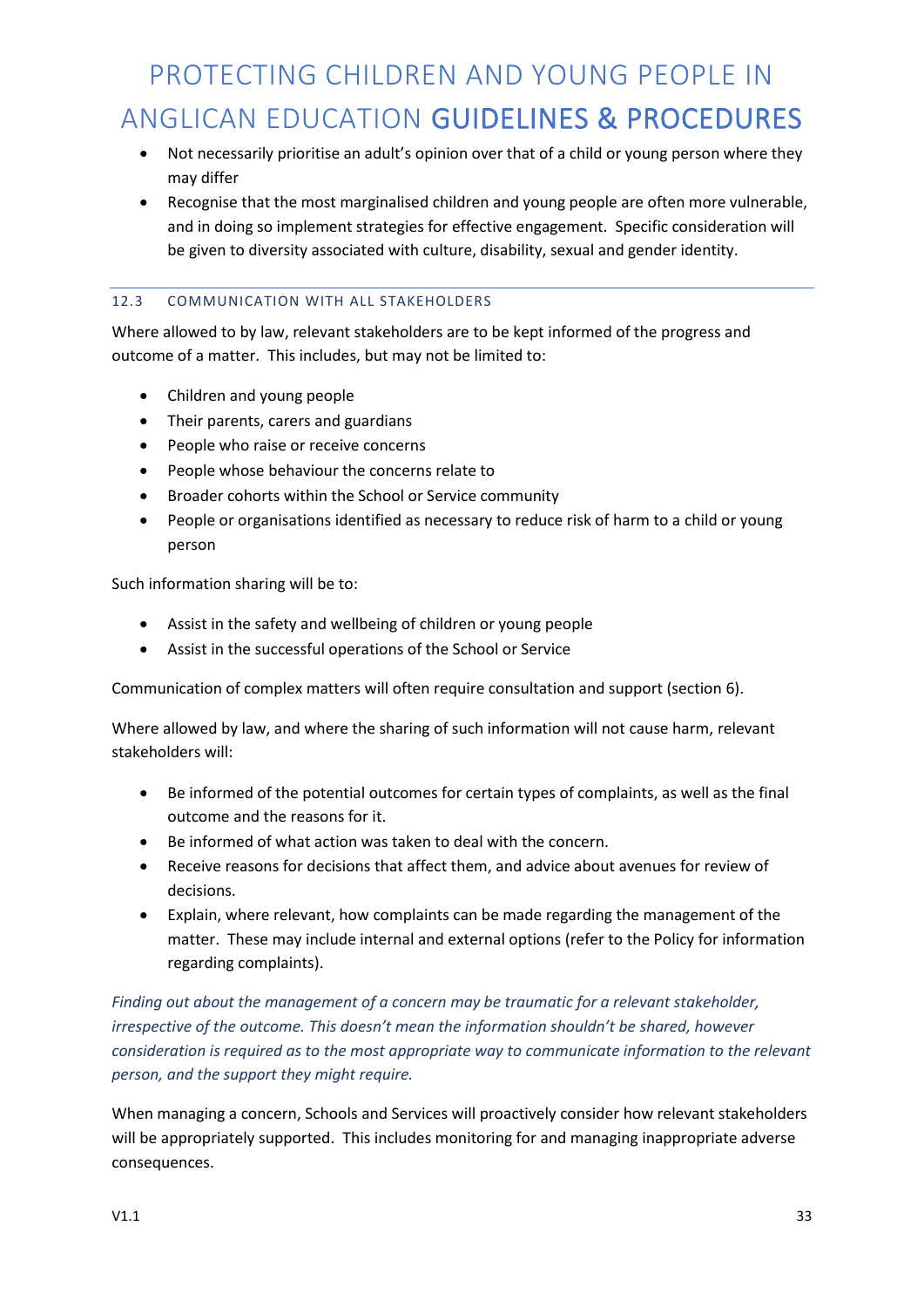#### 12.4 INFORMATION SHARING WITHIN THE QUEENSLAND CHILD PROTECTION SYSTEM

Chapter 5A and Section 186 of the *Child Protection Act 1999*

#### 12.4.1 CHILD SAFETY INFORMATION SHARING GUIDE

Information Sharing Guidelines: https://www.cyjma.qld.gov.au/resources/dcsyw/protectingchildren/child-family-reform/information-sharing-guideline.pdf

Information Sharing Guidelines are issued by the Queensland Government under Section 159C of the *Child Protection Act*. They aim to support and guide organisations and agencies within the Queensland child protection and family support system, including government and non-government organisations to:

- understand their obligations when they share information under the Act
- outline what information can be shared, the circumstances in which it may be shared and who may share information
- define when information must be shared with Child Safety
- support the legislative framework for information sharing
- provide practical guidance about how to store and manage personal information

#### 12.4.2 CONFIDENTIALITY OF NOTIFIER DETAILS

When reporting to Child Safety, the identity of the person who is listed as the Notifier is protected. This means their identity will not be disclosed by Child Safety or the Police unless the person provides their consent, or it is otherwise required to be provided by law. This also means that Schools and Services should be careful to not disclose the identity of a Notifier to a third party unless confident that to do so is lawful. This includes where responding to a subpoena. Consult and seek support as required (section 6).

#### 12.5 INFORMATION SHARING WITH POLICE

Information is to be shared with a Law Enforcement Agency (e.g. Queensland Police Service or Australian Federal Police) where the sharing is necessary for the prevention, detection, investigation, prosecution or punishment of a criminal offence or a breach of a law imposing a penalty or sanction.

#### Section 176(e) of the *Education (Accreditation of Non-State Schools) Act* 2017

#### 12.6 NOTIFICATION TO INSURERS

Where a concern is associated with a School or Service and there may be a need to make an insurance claim, either now or into the future, it is likely (due to relevant clauses in insurance policies) that the School or Service's insurer will need to be notified of the matter. This decision will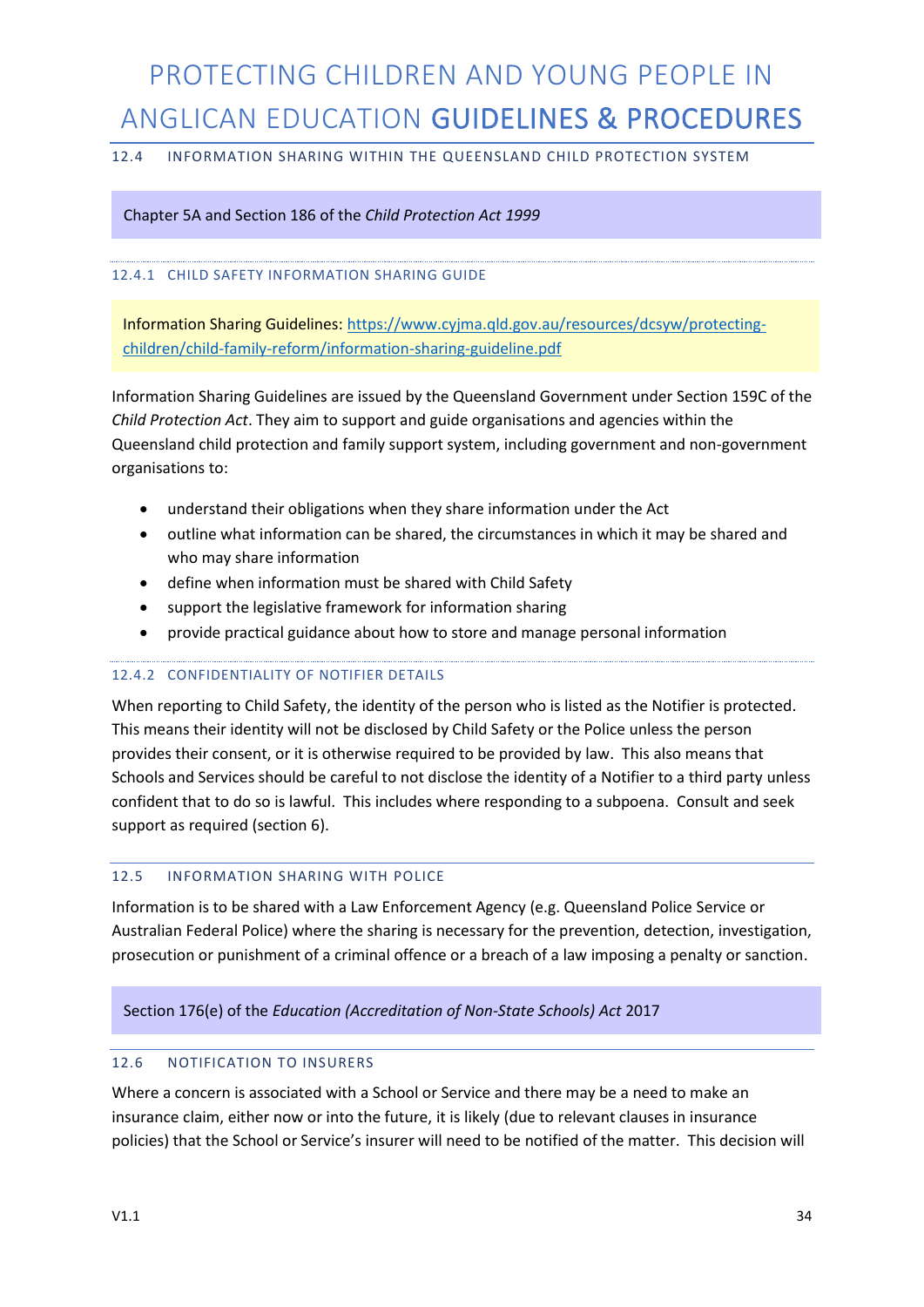be made by the Principal or Nominated Supervisor in collaboration with the governing body's delegate. Consultation and support may be required to inform this decision (see section 6).

Where this occurs, the School or Service should inform the insurer of the precise facts or circumstances that it reasonably believes might give rise to a claim against it and other information requested by the insurer.

#### 13. REFERRALS

#### Chapter 5A of the *Child Protection Act 1999*

Where a concern is identified, it is often appropriate to refer children and young people, or the family, to support services. By referring to support, Schools and Services can help concerns to be addressed before they escalate further.

Referrals will usually be undertaken by a Student Protection Officer in Schools or a Nominated Supervisor in Services. In Services, referrals to support require the family's consent. In Schools, consent is preferred, however Principals can make referrals without consent. Note the following support options.

#### 13.1 FAMILY AND CHILD CONNECT (FaCC)

https://www.familychildconnect.org.au/professionals

Call: 13 32 64 (13 FAMILY)

Funded by the Queensland Government, FaCC has locations all across Queensland that can provide:

*Information and advice:* Information and advice on how you could respond. This may include advice on how to keep the family engaged and *information on local support services*. Note, you don't need a family's consent to access this option if you do not identify the family to FaCC.

*Referral to a support service:* Help you refer the family to a support service.

*Active engagement and referral:* Where families have multiple or complex needs, FaCC will engage them in a more detailed needs assessment and seek their consent to be referred to an Intensive Family Support service, or other service options.

An experienced Child Protection Practitioner is also based at each FaCC location to help identify and respond to more serious concerns.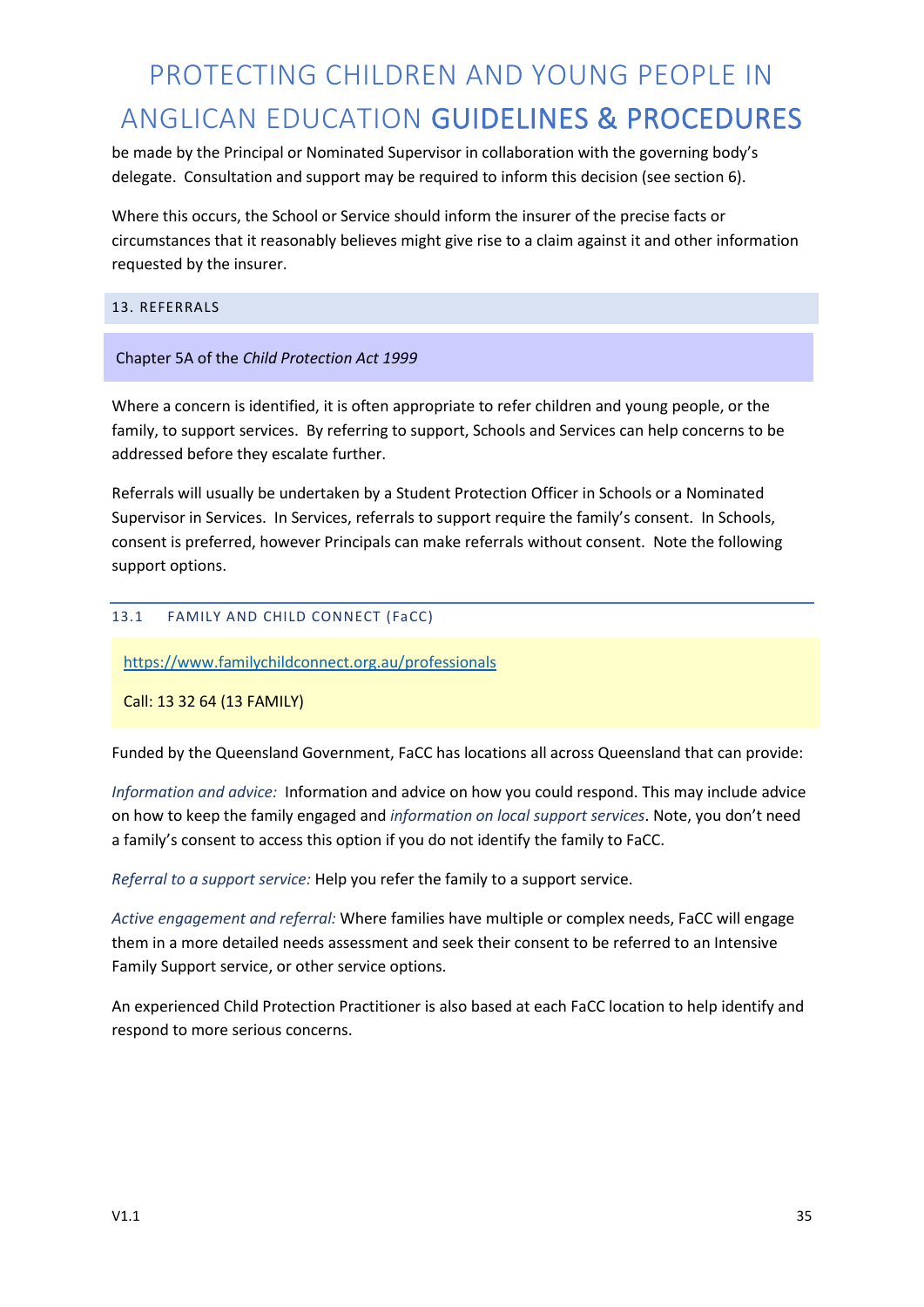#### 13.2 DOMESTIC AND FAMILY VIOLENCE (DFV)

#### *DV Connect:* https://www.dvconnect.org/

The Queensland Government also publishes the following information on domestic and family violence support: https://www.qld.gov.au/community/getting-support-health-socialissue/support-victims-abuse/domestic-family-violence

Local support services can be found: https://www.qld.gov.au/community/getting-support-healthsocial-issue/support-victims-abuse/domestic-family-violence/find-local-support

*Helplines include:*

- DVConnect Womensline: 1800 811 811
- DVConnect Mensline: 1800 600 636
- 1800RESPECT: 1800 737 732 (24/7 information, referral and counselling for sexual assault and DFV).

#### 13.3 MENTAL HEALTH SUPPORT FOR CHILDREN AND YOUNG PEOPLE

raisingchildren.net.au is a high-quality source of information for parents and professionals.

*Headspace:* headspace.org.au. Headspace is the National Youth Mental Health Foundation providing early intervention mental health services to 12-25 year olds. Headspace can help young people with mental health, physical health (including sexual health) alcohol and other drug services, and work and study support.

*Kids Helpline:* https://kidshelpline.com.au/ or call 1800 551 800. Kids Helpline is Australia's only free, confidential 24/7 online and phone counselling service for young people aged 5 to 25. Qualified counsellors at Kids Helpline are available via WebChat, phone or email anytime and for any reason.

*Child and Youth Mental Health Service (CYMHS):* 

https://www.childrens.health.qld.gov.au/chq/our-services/mental-health-services/ . CYMHS specialises in helping infants, children and young people up to the age of 18 who have complex mental health needs. They provide community and hospital-based services, outreach and telepsychiatry programs, early intervention, forensic and other specialty services.

*In emergencies, it may be appropriate to call an ambulance, or access a hospital emergency department. In non-emergencies, it may be appropriate to ask families to engage with their GP for appropriate intervention and referral.*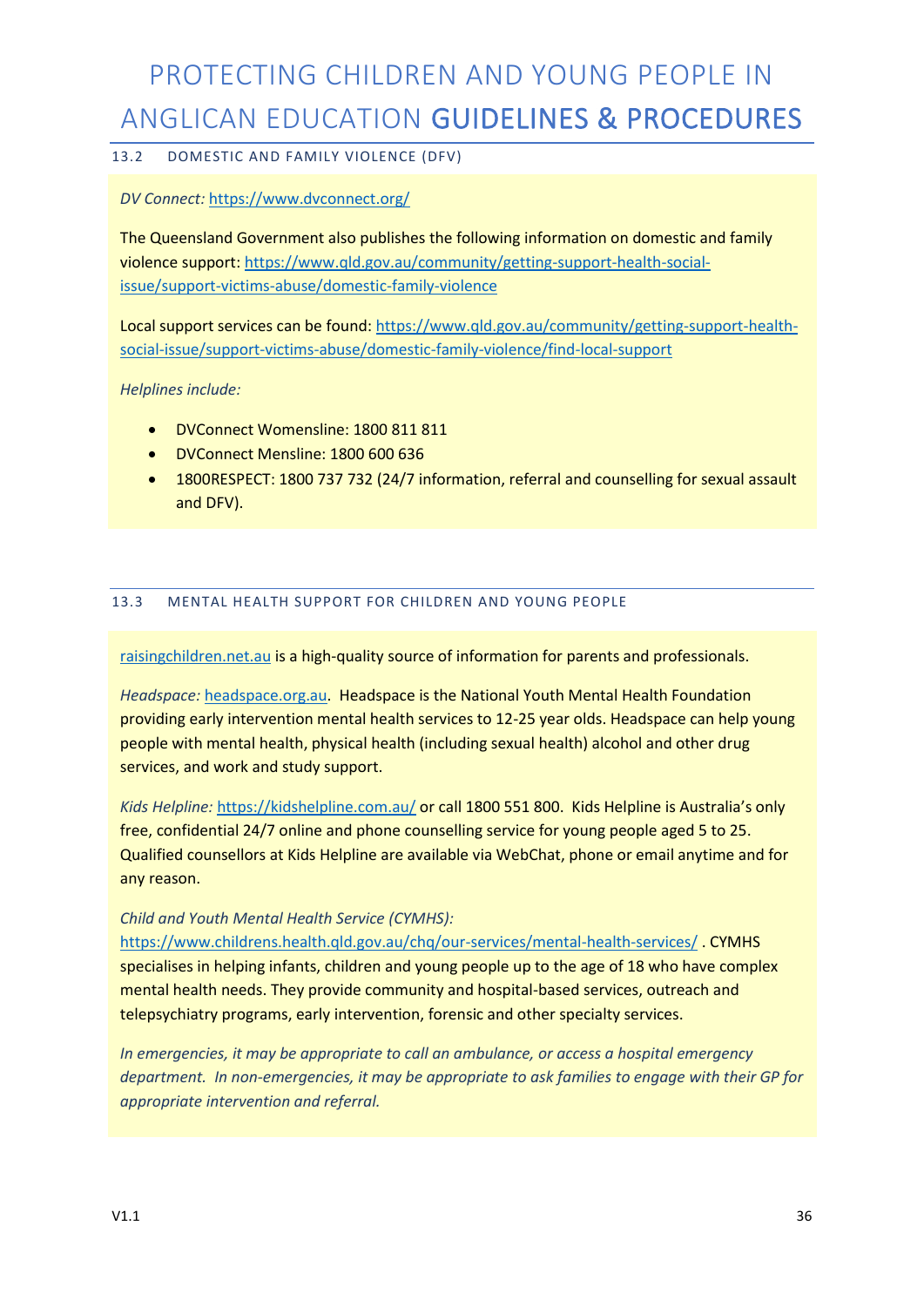#### 13.4 ONLINE SAFETY

Where concerns relate to online abuse, guidance can be sought from the eSafety Commissioner https://www.esafety.gov.au/. The eSafety Commissioner has powers relating to cyberbullying, image-based abuse, and illegal and harmful online content.

To guide appropriate actions, the eSafety Commissioner also publishes the following Toolkit for schools: https://www.esafety.gov.au/educators/toolkit-schools

https://www.thinkuknow.org.au/ is an education program led by the Australian Federal Police focused on preventing online child sexual exploitation.

#### 13.5 ABORIGINAL AND TORRES STRAIT ISLANDER FAMILIES

The Queensland Government funds *Aboriginal and Torres Strait Islander Family Support Services* with an explicit goal of making it easier for Aboriginal and Torres Strait Islander families in communities across Queensland, to access culturally responsive support to improve their social, emotional, physical and spiritual wellbeing, and build their capacity to safely care for and protect their children.

For information on local service options visit:

https://familysupportreferral.org.au/

https://www.cyjma.qld.gov.au/protecting-children/child-family-reform/meeting-needsrequirements-aboriginal-torres-strait-islander-children-families-communities/aboriginal-torresstrait-islander-family-wellbeing-services

#### 14. REVIEW AND CONTINUOUS IMPROVEMENT

Each School and Service will have processes in place to analyse the management of each concern to check:

- processes are being followed
- timeframes are being met
- complaint trends/patterns and risks relating to certain individuals, are identified
- systemic problems are detected and mitigated by the organisation

This will usually be undertaken through the administration of the Child and Youth Risk Management Committee. Relevant issues will be reported through quarterly and annual reporting (section 19).

Working with Children in Anglican Education Policy, Guidelines and Procedures

National Principles for Child Safe Organisations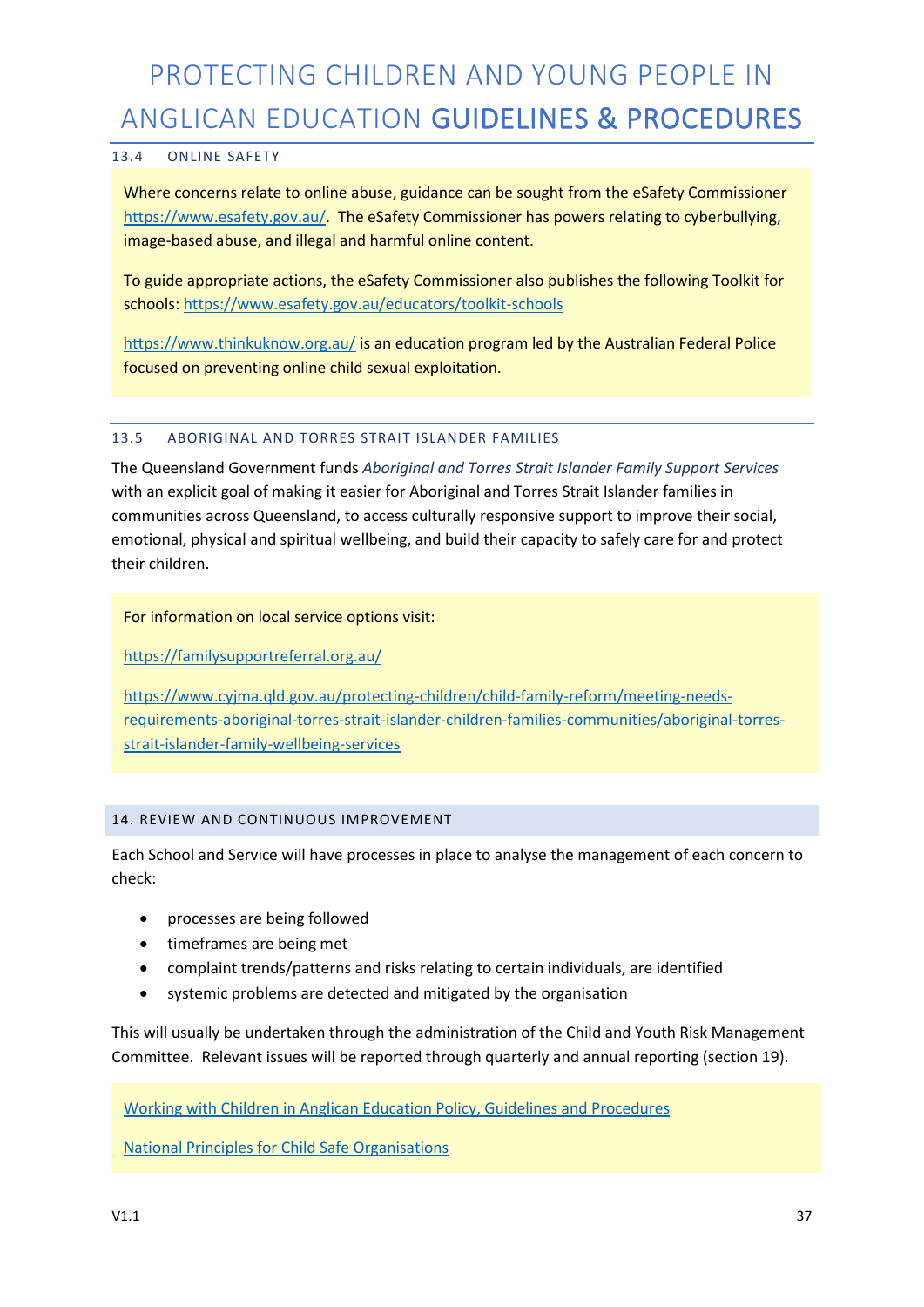#### PART C: PREPARING TO RESPOND

Working with Children in Anglican Education Policy, Guidelines and Procedures

National Office of Child Safety, including the Complaint Handling Guide

National Principles for Child Safe Organisations

Sections 171 and 172 of the *Working with Children (Risk Management and Screening) Act* 2000 and section 4 of the *Regulation* 2020

Whilst Schools and Services take all reasonable steps to prevent abuse of a child or young person (refer to the Working with Children in Anglican Education Policy), concerns for the physical and psychological safety of children and young people will continue. As such Schools and Services also take reasonable steps to prepare for responding appropriately to these concerns.

#### 15. CULTURE AND ENVIRONMENT

*To be able to respond appropriately to concerns, Schools and Services foster a culture and care environment that encourages concerns to be raised. Schools and Services, for example, through their Child and Youth Risk Management Committee, have a plan in place for doing so, including through operationalising the following on a local level.*

#### 15.1 RAISING CONCERNS

It's important to create an environment where children and young people are comfortable about speaking out if anything is worrying them. They particularly need to:

- have access to reliable, consistent adults
- be cared for in environments where their wellbeing is prioritised
- be able to recognise potential abuse and know it is wrong
- know who they can talk to about abuse or potential abuse

Many children and young people will seek help because they know where to go and believe that it will make a difference. Others may not have the confidence to seek support or may be too scared to ask for help. They may not get the help they need until they reach crisis point.

*The people they choose to disclose to need to listen, understand and respond appropriately, so the child gets the help, support and protection they need; and Schools and Services need to make it as easy as possible to find and take up the offer of help.* 

Schools and Services can, for example:

- Embed practical strategies that demonstrate wellbeing is prioritised through positive role modelling and leading by example.
- Reinforce positive messages about those who seek help seeking help is a sign of strength.
- Encourage parents to support their children and young people in seeking help.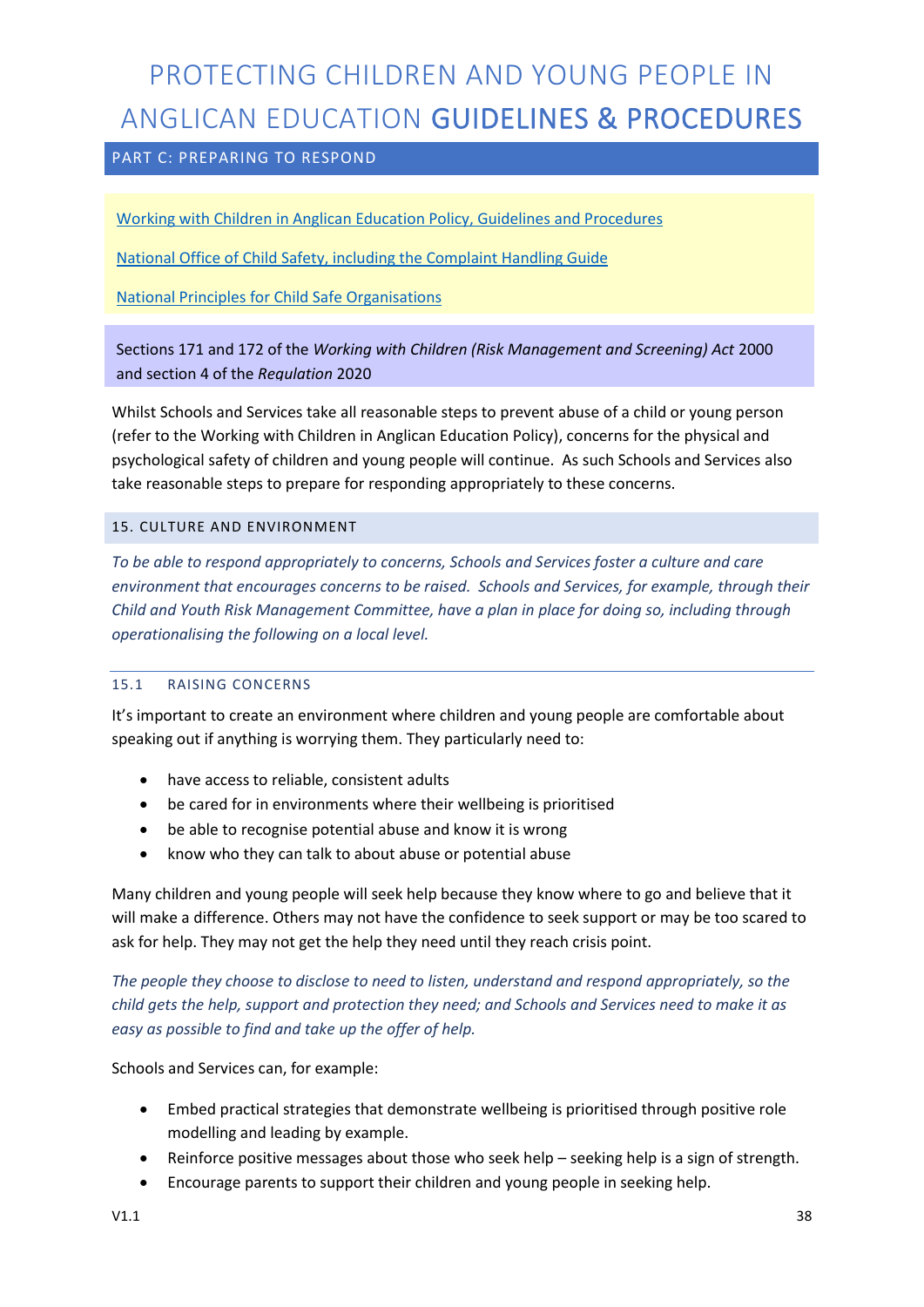- Be positive about children and young people, their capacity for change and their resilience. Engage with young people both in terms of their strengths and their challenges.
- Build trust by treating children and young people with respect.
- Communicate effectively about the strategies you implement lack of awareness is a significant barrier to people seeking help.

#### 15.2 ADVERSE CONSEQUENCES

Schools and Services need to support people to raise concerns and be clear that no one will be penalised or suffer adverse consequences for doing so. At the very least, this means:

- Communicating this commitment through information sharing, inductions and training relevant to the Policy, or the School/Service's behavioural expectations.
- Proactively considering how people who raise concerns will be supported and how this will be monitored when a matter is being managed.
- Having systems in place to assess, investigate and performance manage any behaviour that could be perceived as creating such adverse conditions towards the person who raised a concern.

#### 15.3 PARTICIPATION

Facilitating effective participation from children and young people, and their families, serviced by the School or Service, will substantially increase the success associated with implementing the Policy. In developing strategies to achieve effective participation, Schools and Services will:

- Apply a 'child friendly', inclusive approach.
- Seek, listen to and value feedback from children and young people (and their families).
- Recognise that the most marginalised children and young people are often more vulnerable, and in doing so implement strategies for effective engagement. Specific consideration will be given to diversity associated with culture, disability, sexual and gender identity.
- Ask children and young people about the types of support they need to participate, and develop a plan for involving them.
- Be honest and open about the things children and young people have control over or a say in, and those where they do not.
- Help children and young people to help each other, by seeking to equip them with the skills and tools to support their peers. This includes appropriate actions as a bystander.

#### 15.4 ADDRESSING BARRIERS

Schools and Service need to consider what barriers may be in place for any child and young person to raise concerns, and make reasonable adjustments to meet their needs. Barriers may be those caused by:

• an environment, such as online learning, or the physical location of appropriate staff, that impacts on successful access to appropriate support; and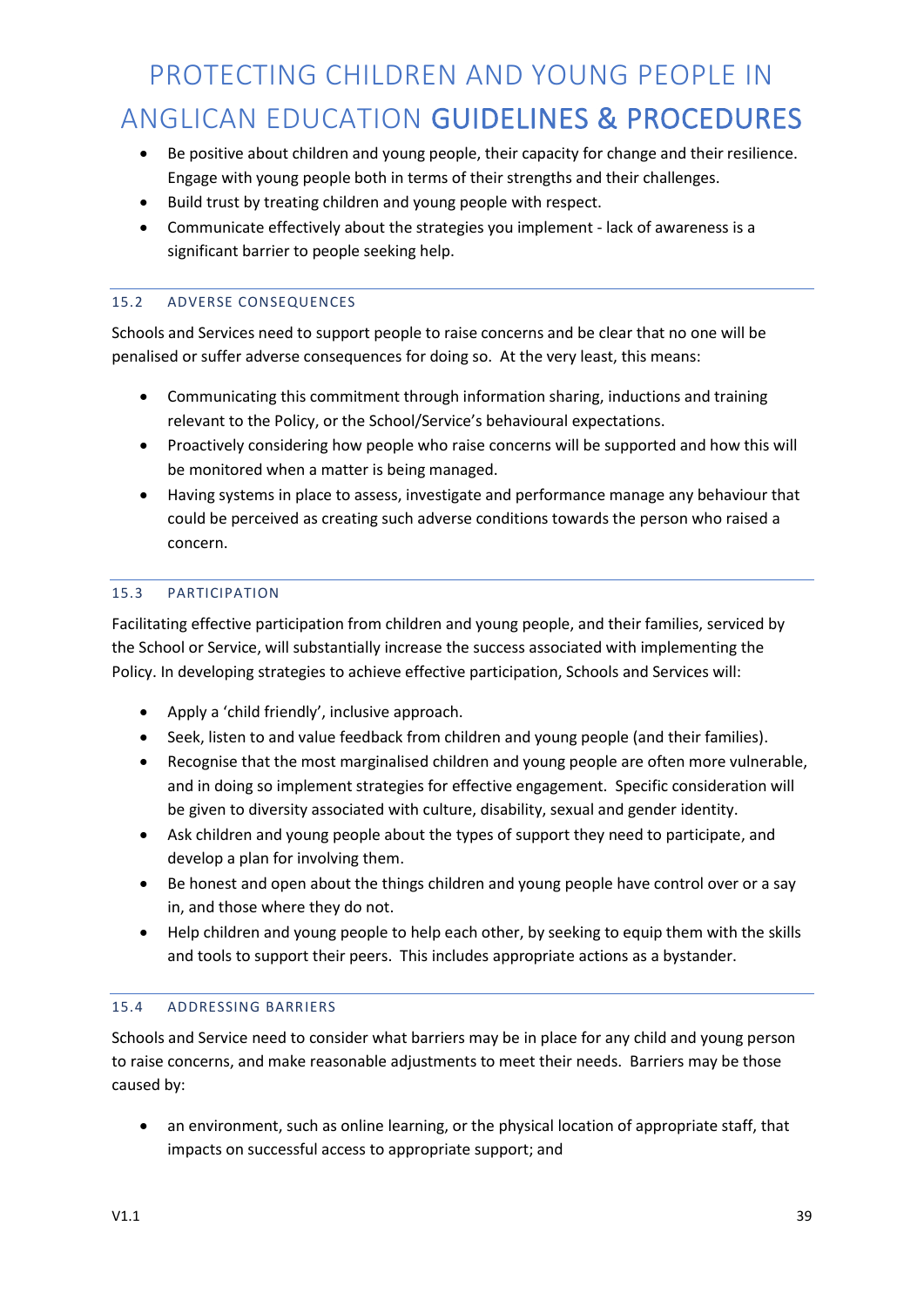• marginalisation through, for example, culture, language, disability, or sexual or gender orientation.

Some children and young people are reluctant to seek help because they feel they don't have anyone to turn to for support. They may have sought help in the past and had a negative experience, which makes them unlikely to do so again. They may also, for example:

- feel that they will not be taken seriously;
- feel too embarrassed to talk to an adult about a private or personal problem;
- lack trust in the people around them (including parents) and in the services provided to help them;
- worry about confidentiality;
- fear the consequences of asking for help;
- worry they will be causing trouble and making the situation worse;
- find formal procedures overwhelming.

It is also important to note that not all children and young people realise they have experienced abuse, for example if they have been groomed.

#### 15.5 MULTIPLE PATHWAYS

Schools and Services will provide various ways for children and young people to raise concerns. Key considerations are:

- Children and young people's feedback about how they prefer to communicate;
- Variety of developmental stages, and the diversity of children and young people attending the school or service;
- Helping children and young people to identify adults they can trust and ways to access them;
- Sharing information about the role of Student Protection Officers (in Schools) and appointing a sufficient number of suitable persons to create various access options for all children and young people;
- The use of technologies. These should be complementary to other ways of supporting children and young people.

#### 15.6 BEHAVIOURAL EXPECTATIONS

Our Commitment, Creating and environment for children and young people to thrive: Code of Conduct for Anglican Schools and ECS

Schools and Services must ensure all persons acknowledge their agreement to comply with any required behavioural expectations (and have evidence of this). This includes, but is not limited to:

• any applicable Code of Conduct or similar requirement.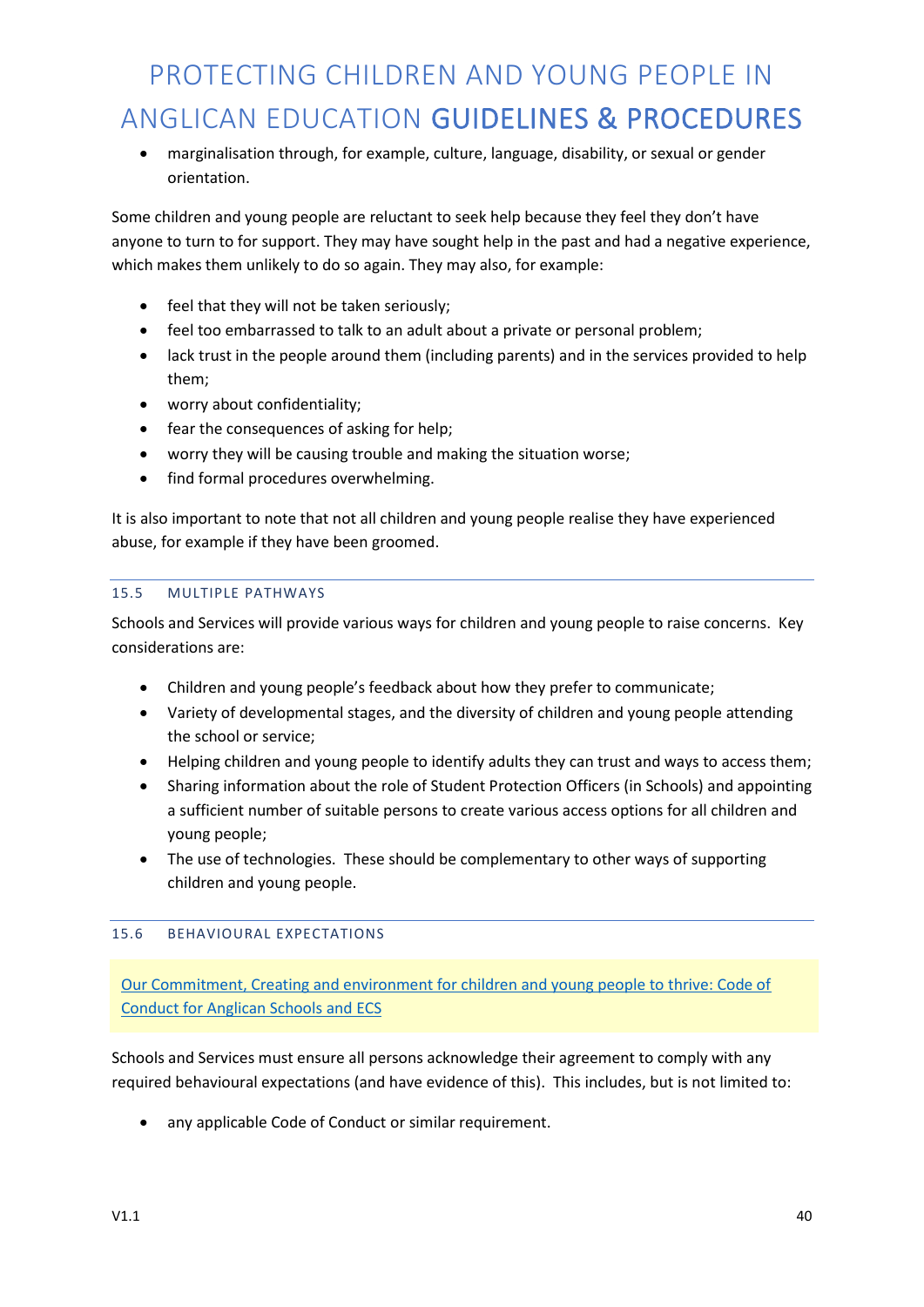• any role they have in assisting with the implementation of the School or Service's policy implementation and, responsibilities to provide care and manage risk of harm to children and young people. Refer to section 17 of these Procedures.

#### 15.7 PROFESSIONAL BOUNDARIES

#### Professional Boundaries: A Guideline for Queensland Teachers

Schools and Services will implement specific strategies to have staff and volunteers maintain professional boundaries, including:

- Acknowledging their agreement to comply with behavioural expectations (see section 14.6)
- Provide training regarding professional boundaries, reporting requirements and the consequences of any failure to report;
- Monitoring and policing boundary violations, including disclosing any concern, including those related to themselves, whether current or historic, to an Appropriate Person (section 1);
- The consequences of failing to maintain boundaries or make reports.

Maintaining appropriate personal, professional and protective boundaries and behaviours, i.e. how staff and volunteers present themselves, their interactions and general conduct; helps keep children and young people safe from harm and reduces the risk of allegations of harm.

Staff and volunteers are in a unique position of trust, care, responsibility and influence regarding children and young people. This means there is an inherent power imbalance. Boundaries shape staff and volunteer relationships with children and young people, families, care-givers and colleagues. This does not mean relationships are detached; authentic and supportive relationships can be developed without placing children and young people at risk.

Applying expectations about behaviour and boundaries is similar to herd immunisation. Large numbers of people are immunised to protect a population, particularly our most vulnerable, from the adverse consequences of various viruses. Similarly, larger numbers of people monitoring and policing boundaries can help protect children and young people from the adverse consequences of abuse, through limiting the opportunity for offenders to act. As discussed in section 3, *'calling out' behaviour that may be inconsistent with requirements or not in the best interests of children or young people's safety or wellbeing, is expected, valued and sought to be normalised.*

Offenders, or potential offenders, are difficult to detect. They not only groom children and young people, but also the adults around them. Offenders focus on reducing any suspicion towards themselves and creating opportunities to abuse. A common attribute of offenders is a proclivity to prelude abusive behaviour with habitual rule breaking and boundary violations which often help to create an environment that enables abuse to be perpetrated. Monitoring and policing boundaries across all staff and volunteers helps discourage offenders and creates an environment where the likelihood of abuse is reduced (known as a disabling environment).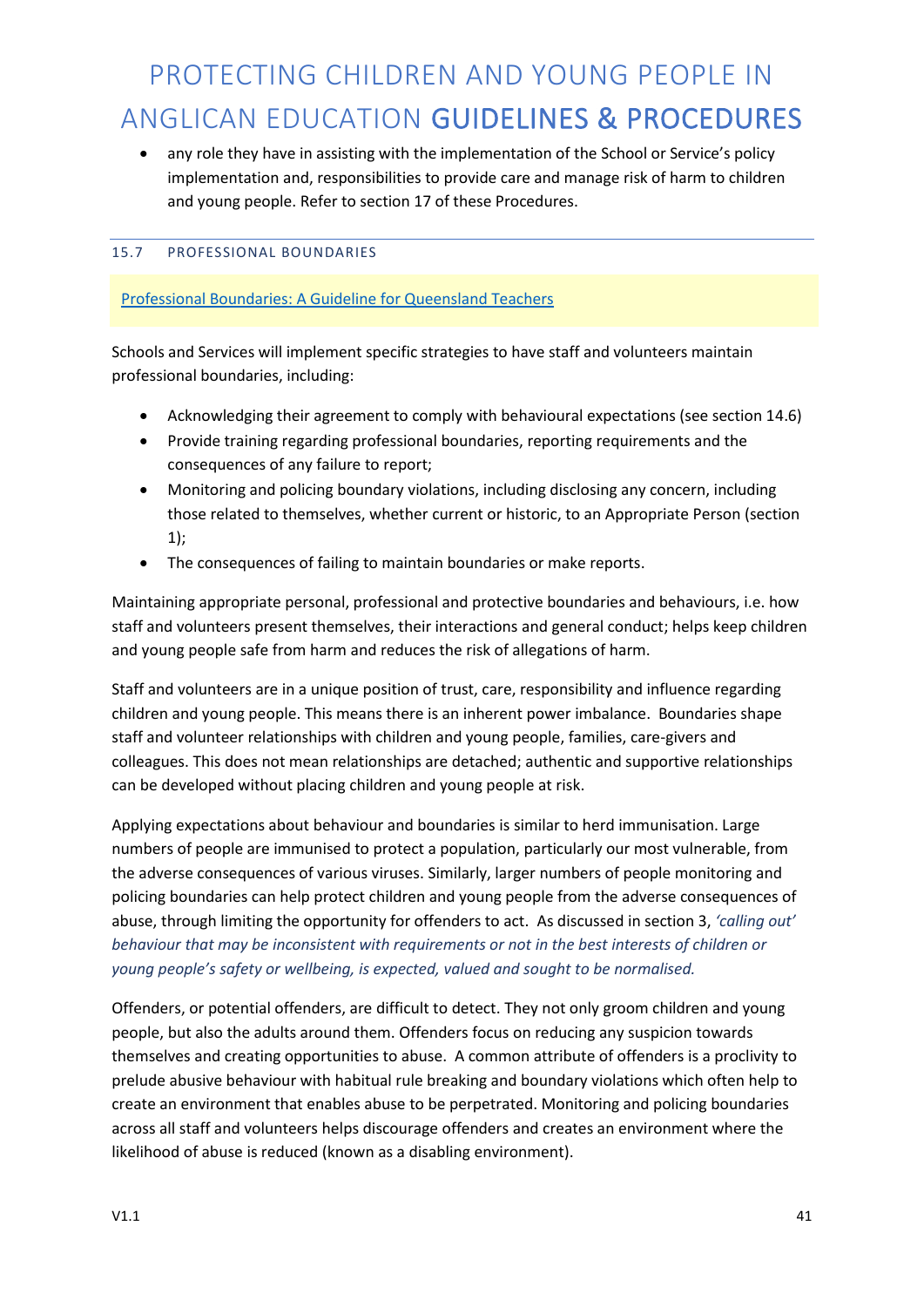#### 16. UNDERSTANDING THE DIFFERENCES BETWEEN A SERVICE, COMPARED TO A SCHOOL

It is important to understand the differences between a Service and a School, as related to the Policy. This is particularly important where Services and Schools are co-located, but can also be especially challenging when staff work across both the Service and the School.

These differences are due to variation in law and regulation, such as:

- Services are separate registered businesses and types of regulated employment, under the *Working with Children (Risk Management and Screening) Act.*
- Services must meet the requirements in *Education and Care Service National Law* and *Regulations* (including all reporting obligations from the Approved Provider to the Regulatory Authority), while Schools (Prep to Yr. 12) are required to comply with the *Education (Accreditation of Non-State Schools), Education (General Provisions)* and *Education (Queensland College of Teachers) Acts* and *Regulations*.
- All Service staff over 18 years are mandatory reporters under the *Child Protection Act* (see section 2).
- Also, within the child protection system, under the *Child Protection Act* the Principal of a Non-State School (Prep to year 12) (as a 'particular Prescribed Entity') has a different role in information sharing than a person in a Service, including an Approved Provider (see section 12).

#### 16.1 IMPLICATIONS

#### 16.1.1 ROLES

Given Student Protection Officers (SPOs) are a requirement under *Education (Accreditation of Non-State Schools) Regulations*, Service staff are not appointed as SPOs unless they are also employed in a different role at the School (e.g. a role servicing P to 12 children not including OSHC/Vacation Care).

The roles and responsibilities of staff in Services are based on their positional responsibilities within the Service (e.g. Responsible Person, Nominated Supervisor) as defined in the *Education and Care Service National Law* and *Regulations.* All Nominated Supervisors, Directors/Coordinators and other appropriate persons are offered Child Protection Leader Induction Training, to support them to meet the Services' responsibilities regarding child protection and is pertinent to their governing legislation.

Where professional development is topic based relevant School and Service staff will be invited to the same sessions.

#### 16.1.2 REPORTING

For relevant matters, Services must ensure they meet the reporting obligations of the Approved Provider to the Regulatory Authority (see section 2).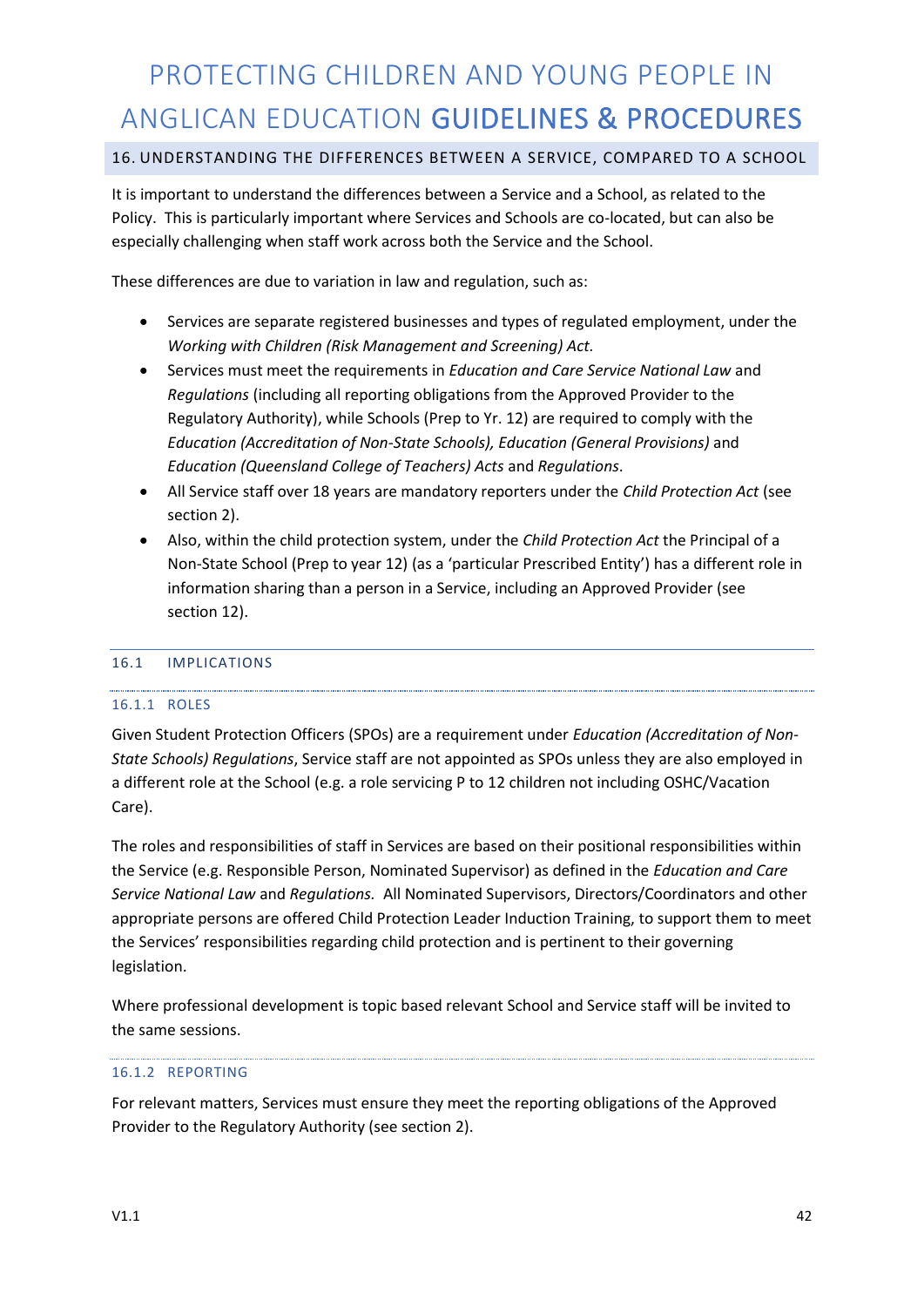#### 16.1.3 INFORMATION SHARING AND REFERRAL TO SUPPORTS

Service staff are not to receive personal information from the School about individual families where a child is not enrolled in their Service (e.g. is enrolled at the School and not at the Service) unless the sharing of information is necessary to enable the School or Service to take appropriate action for the safety of a child (at risk or in need of protection). If the child does not attend the Service, the chance of this occurring is remote.

Services are classified in legislation as a 'service provider' and the ability to share information without a family's consent is limited. Information can be shared where the Service:

- is reporting to or sharing relevant information with a statutory authority such as Police, Child Safety or the regulatory authority;
- they reasonably believe that the sharing of relevant information is necessary to:
	- o allow either the Service or the School to decide if a report to Child Safety is appropriate
	- o help decrease the likelihood of the child becoming in need of protection
	- o keep a record about giving a report to Child Safety

This means families, with children who only attend the Service and not the School cannot be referred to other support services without the family's consent, whereas Principals of Schools can refer families without consent to other support services (although consent remains preferred).

#### 17. STUDENT PROTECTION OFFICERS ( SPOs)

- Appendix D of the Policy: Notification of appointment of Student Protection Officers
- SPO Poster templates

In accordance with section 16 (3) of the *Education (Accreditation of Non-State Schools) Regulation*, there must be at least two stated staff members in each school.

SPOs are staff members appointed by a Principal in a School. Principals must have at least two staff appointed to this role, however more are usually necessary. In appointing SPOs the Principal must be sure that these staff members understand and have capacity to adhere to the Policy and these Procedures, and their related roles and responsibilities.

The following key attributes are to be considered when appointing SPOs:

- *Trustworthy*. Children and others need to feel they can trust the person they are talking with.
- *Contemporary knowledge* of child safety and the role of the School/ECS in the safety and wellbeing of children, and ability to apply this knowledge to meet the responsibilities of the role.
- Ability to work *collaboratively* with all stakeholders towards the achievement of child safety and wellbeing outcomes.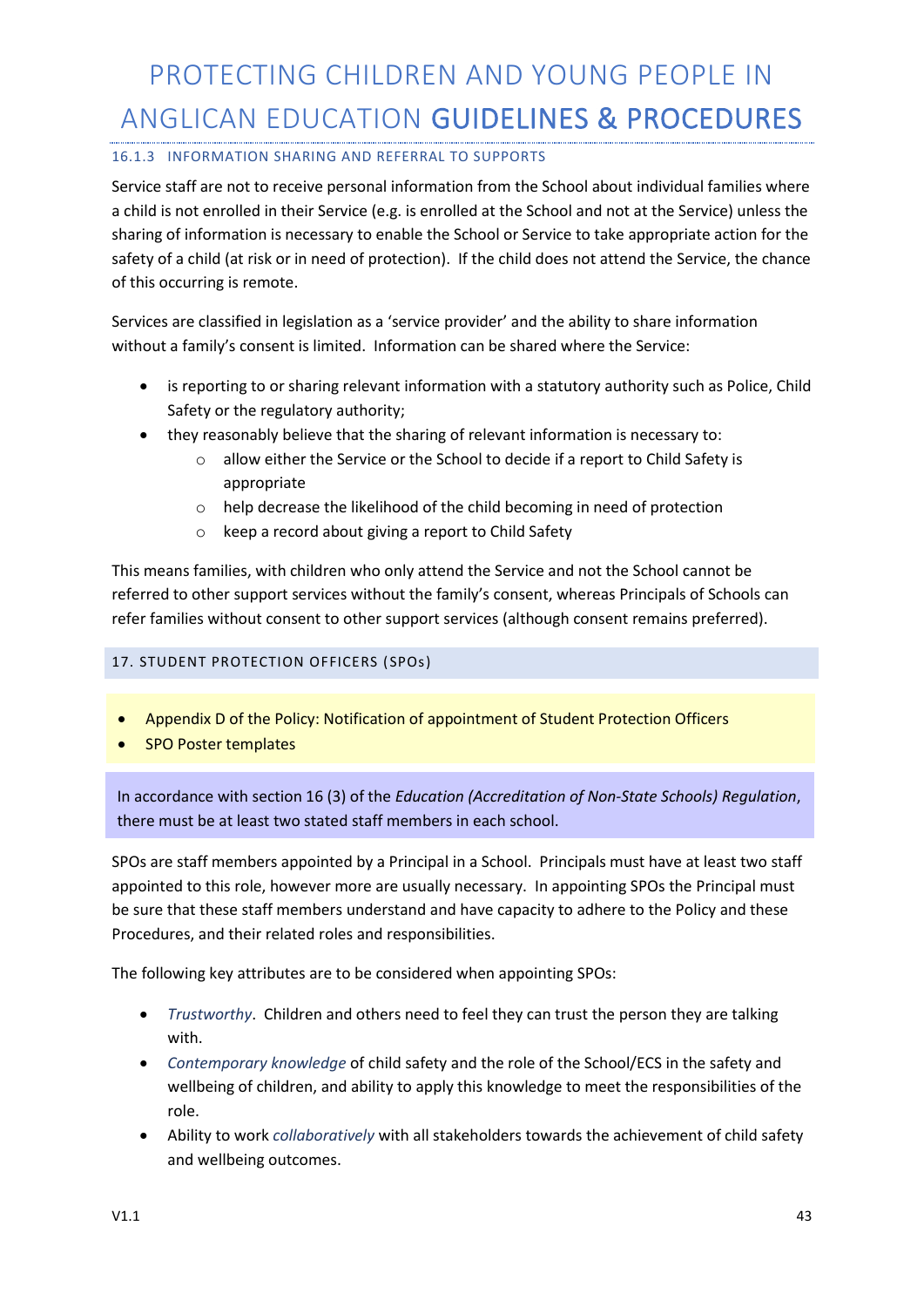- Ability to *communicate effectively*, including approaching and responding to child safety issues with appropriate *sensitivity* and appreciation of the impact of these issues on individuals.
- *Sufficient authority* within the School, including leadership skills and the ability to direct other staff, where appropriate, and manage upwards.

Prior to commencing in the role, the staff member will have:

- Read the Policy and these Procedures
- Complete the SPO Induction, administered by the ASC

To maintain the role of SPO the staff member will, where practicable, attend professional development as arranged by the ASC.

18. INFORMATION PROVISION, INDUCTION AND TRAINING

- Child friendly versions of the Policy
- Additional Resources
	- $\circ$  Training material on relevant processes and responsibilities in the Policy and these **Procedures**
- Working with Children in Anglican Education Policy, Guidelines and Procedures (including Statement of Commitment)

In accordance with the *Work, Health and Safety Act,* Schools and Services are to provide information, instruction and supervision, necessary to protect the children and young people they service.

The *Working with Children (Risk Management and Screening) Regulations* require Schools and Services to provide communication and support for implementing the risk management strategy, including written information about the risk management strategy for, and where the strategy may be accessed by:

- Persons employed or otherwise engaged, and
- Children, or parents of children, who receive a service or take part in an activity associated with the School or Service.

Schools and Services need to make the Policy and these Procedures available, and ensure relevant changes are notified to any relevant stakeholder, including, as is developmentally appropriate, children and young people; parents, carers and guardians; and staff, volunteers and visitors. At minimum, as described in the Policy:

- The Policy and these Procedures are published on the ASC, and each respective School or Service website. This includes child friendly versions of the Policy.
- Each School or Service will detail their localised approach to providing access to the Policy and these Procedures within their respective Child and Youth Risk Management Strategies.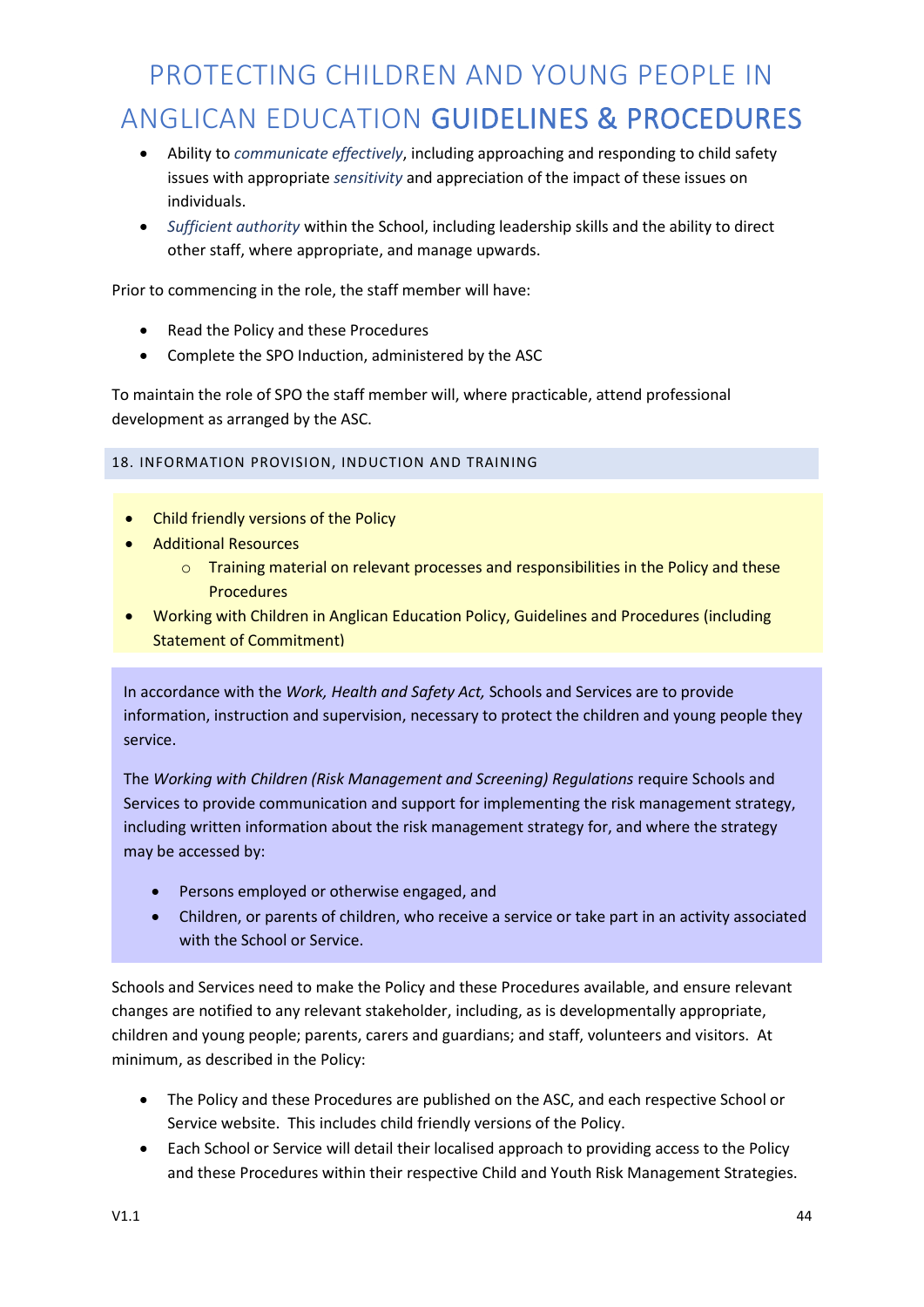Schools and Services are required to provide information, training and instruction, necessary to protect children and young people from risks to their safety.

How this is implemented is a School or Service's operational responsibility, will vary across differing cohorts within the School or Service, and is to be described within the School or Service's Child and Youth Risk Management Strategy.

*The following minimum requirements apply, and Schools/Services are responsible for being able to evidence their implementation.*

#### 18.1 CHILDREN AND YOUNG PEOPLE

Schools and Services are to provide developmentally applicable, and culturally safe and appropriate information on how children and young people can seek assistance and report any concerns. This includes, but may not be limited to:

- what safety and wellbeing means;
- the organisation's commitment to their safety and wellbeing, and how this is implemented in operations. This includes who to talk to within the School or Service, and any relevant information about the School or Service's risk management strategy;
- their rights and responsibilities, e.g. regarding safety, information and participation;
- safe environments and protective strategies.

In part, this may occur using developmentally appropriate abuse prevention and respectful relationships programs/content.

National Code of Practice for Providers of Education and Training to Overseas Students: Standard 5 (legislated instrument)

#### 18.2 VISITORS

Schools and Services are to provide visitors with information on responsibilities relevant to the Policy and these Procedures. The nature of this information will be determined by the School or Service, as relevant to the purpose of the person's role and responsibilities, and:

- will first occur prior to the person commencing their intended role;
- can occur through either verbal presentation or through written material (including, for example, information provided and agreed to on sign-in to the School or Service);
- will occur on at least an annual basis.

#### 18.3 VOLUNTEERS AND STAFF

Schools and Services will provide volunteers and staff with information on responsibilities relevant to the Policy, and access to the Policy and these Procedures. The nature of this information will be determined by the School or Service, as relevant to the purpose of the person's role and responsibilities, and:

• will first occur prior to the person commencing their intended role;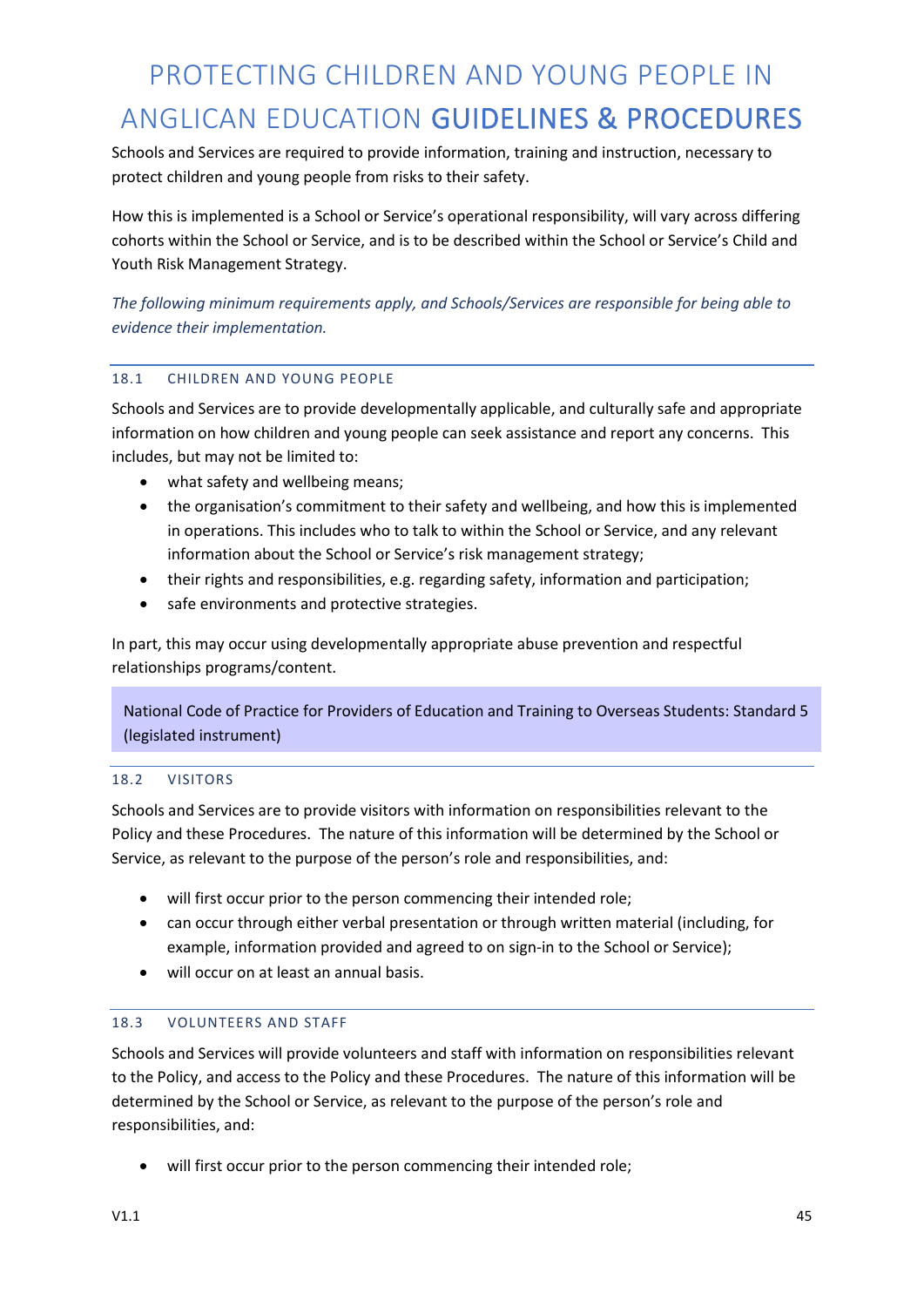- can occur through either verbal presentation or through written material;
- will occur on at least an annual basis.

*Volunteers and staff must acknowledge in writing that they have read and agree to the Policy and these Procedures, that they will report any suspected abuse and that they will advise immediately should an allegation of abuse be raised against them.*

Schools and Services will enable volunteers and staff to be equipped, through ongoing education and training as relevant to their role, with the knowledge, skills and awareness to help children and young people have their safety needs met.

Schools and services will provide information to support volunteers and staff, proportionate and relevant to their role and responsibilities, to understand matters related to the school or service's child and youth risk management, and the role they have in helping to manage risks, such as:

- helping to create environments that reduce the opportunity for abuse or harm to occur;
- being attuned to signs of harm and helping identify risks of harm to children and young people, including harm caused by other children and young people;
- helping facilitate child-friendly ways for children and young people to express their views, participate in decision making and raise their concerns;
- helping handle disclosures or suspicions of harm to children;
- supporting colleagues who disclose harm;
- understanding the existence and application of applicable law and any obligations that they may have under that law; and
- effectively implementing the organisation's relevant policies and related processes, focused on responding effectively to issues regarding child safety and wellbeing.

For volunteers and short term/seasonal and new staff, this information will be made available through induction (required on at least an annual basis), whereas for staff in continuous service this will occur through annual training (discussed below).

The *Working with Children (Risk Management and Screening) Regulations* require Schools and Services to provide communication and support for implementing the risk management strategy, including:

- Training materials for persons employed or otherwise engaged:
	- o to help identify risks of harm to children
	- o to help handle disclosures or suspicions of harm to children
	- o about matters included in the risk management strategy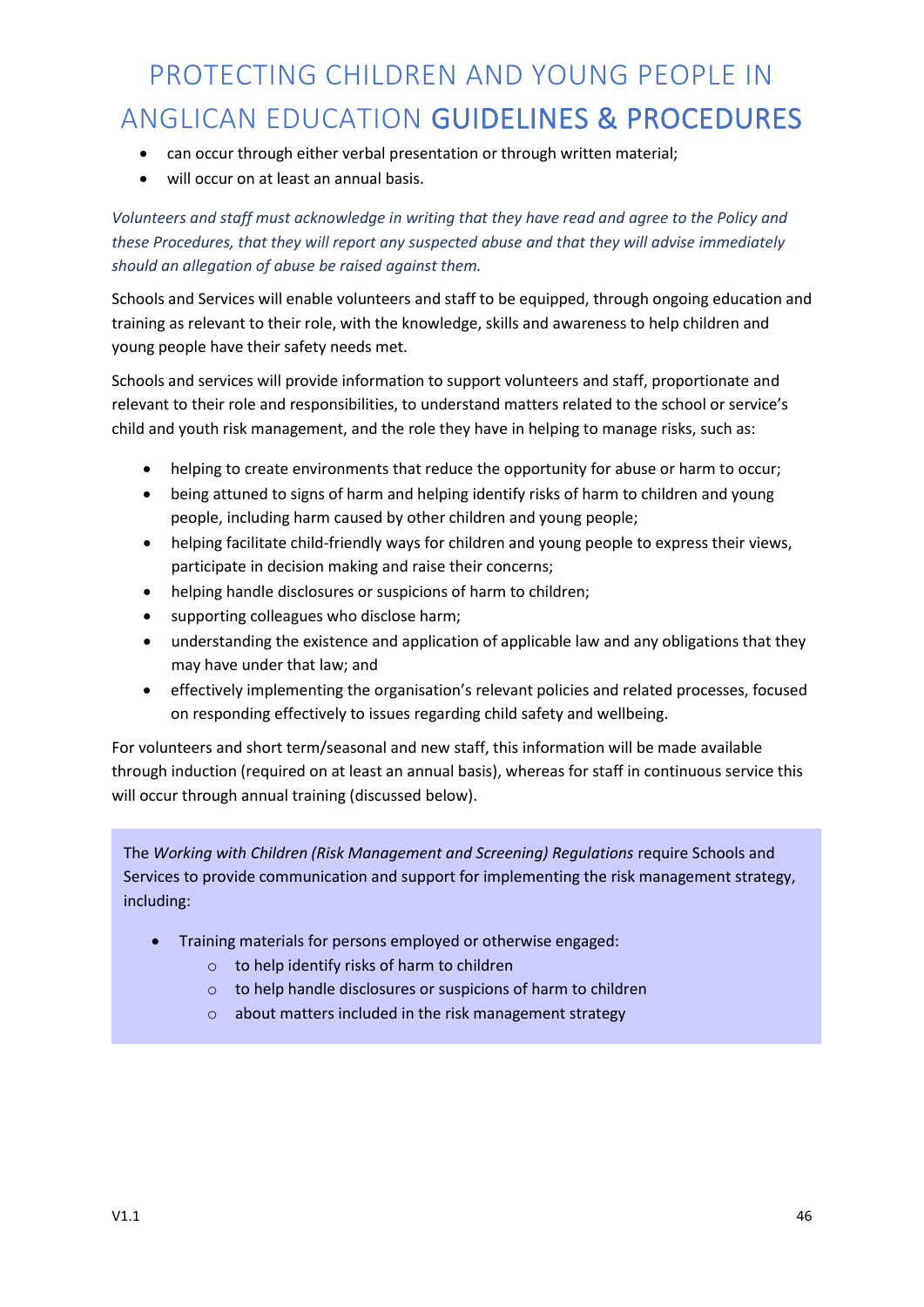#### 18.3.1 ADDITIONAL CONSIDERATIONS FOR STAFF AND MEMBERS OF SCHOOL COUNCIL/ ECS MANAGEMENT COMMITTEE

In addition to the above, each School and Service will ensure staff and members of the School Council/ ECS Management Committee are trained annually in:

- using training material provided by the ASC, processes detailed in the Policy and these Procedures, and
- information on local implementation as provided by the School or Service.

In accordance with section 16 (4)(c) of the *Education (Accreditation of Non-State Schools) Regulations*, governing bodies must ensure all staff are trained annually in implementing these processes.

#### 18.3.2 ADDITIONAL CONSIDERATIONS FOR STUDENT PROTECTION OFFICERS (SCHOOLS) AND NOMINATED SUPERVISORS (SERVICES)

In addition to the above, each School and Service will ensure Student Protection Officers (Schools) and Nominated Supervisors (Services) participate in:

- Schools: Student Protection Officer Induction (administered by the ASC) prior to commencing in the role;
- Services: Child Protection Leadership Induction (administered by the ASC);
- Professional development as arranged by the ASC.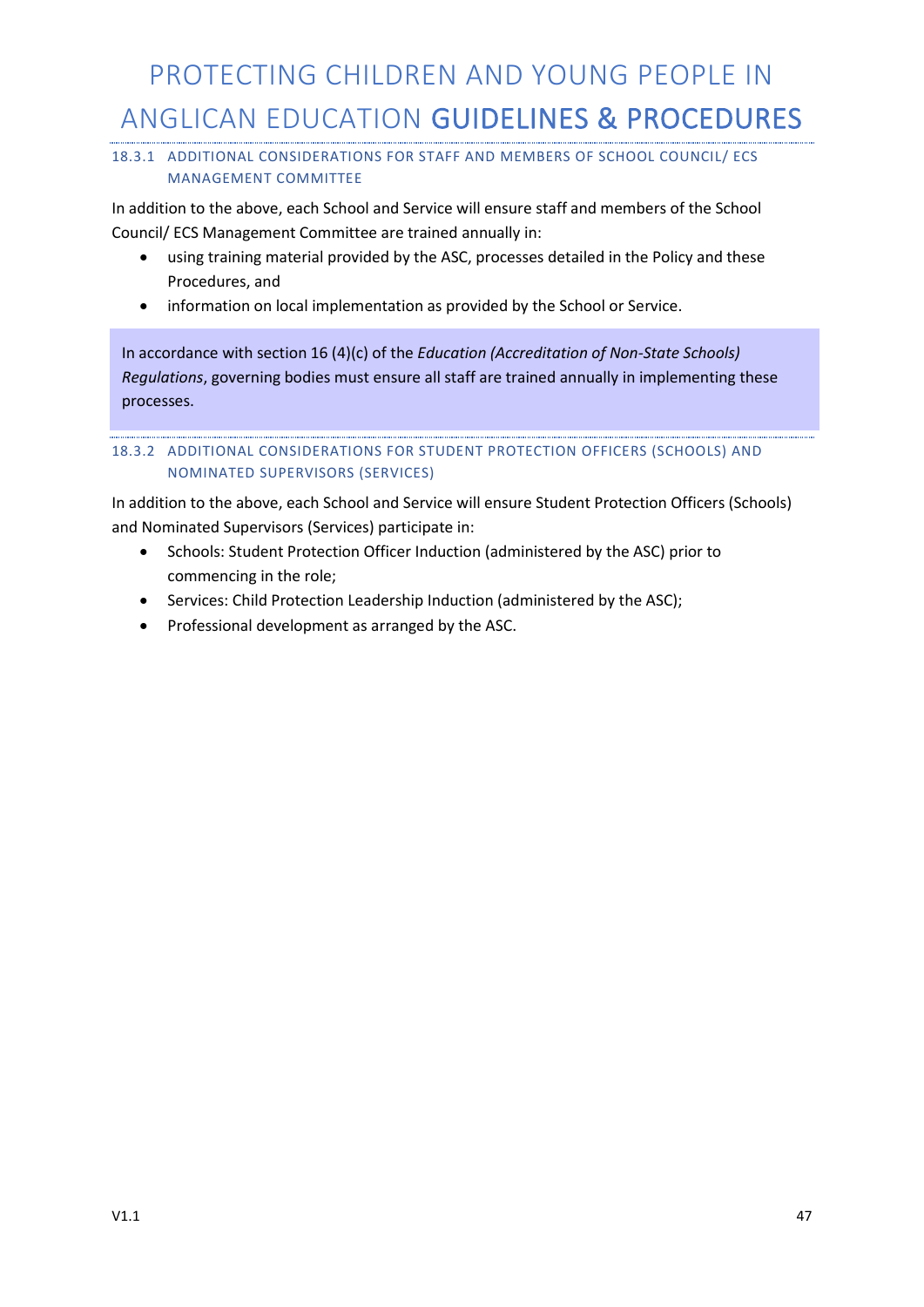#### PART D: ASSURANCE ACTIVITIES

#### 19. ASSURANCE

Working with Children in Anglican Education Policy, Guidelines and Procedures

National Office of Child Safety

National Principles for Child Safe Organisations

Schools and Services will participate in quality assurance processes, as directed by the ACSQ or a regulatory authority. This includes, but may not be limited to, reporting undertaken by the Child and Youth Risk Management Committee, on a quarterly basis to the Principal and School Council or Nominated Supervisor and Service Management Committee, and annual reporting to the School or Service's governing body (or delegate).

Reporting will include, but may not be limited to:

- issues relevant to:
	- a. evidencing effective implementation of the Policy and these Procedures
	- b. learnings from the application of the Policy and related matters, to the management of the School or Service, including strategic risks;
- details of staff allocated and systems in place to support operations related to the Policy;
- details of how relevant people within the School or Service community are made aware of, given access to and trained in implementing the Policy and these Procedures, as described in the Policy;
- the number of concerns raised and matters reported to each statutory authority; and
- any issues in the management of these matters that are relevant to the leadership and governance associated with developing and maintaining a child safe culture.

Note: Where a School or Service is controlled by the ACSQ a copy of the annual report is to be provided to the Executive Director, ASC.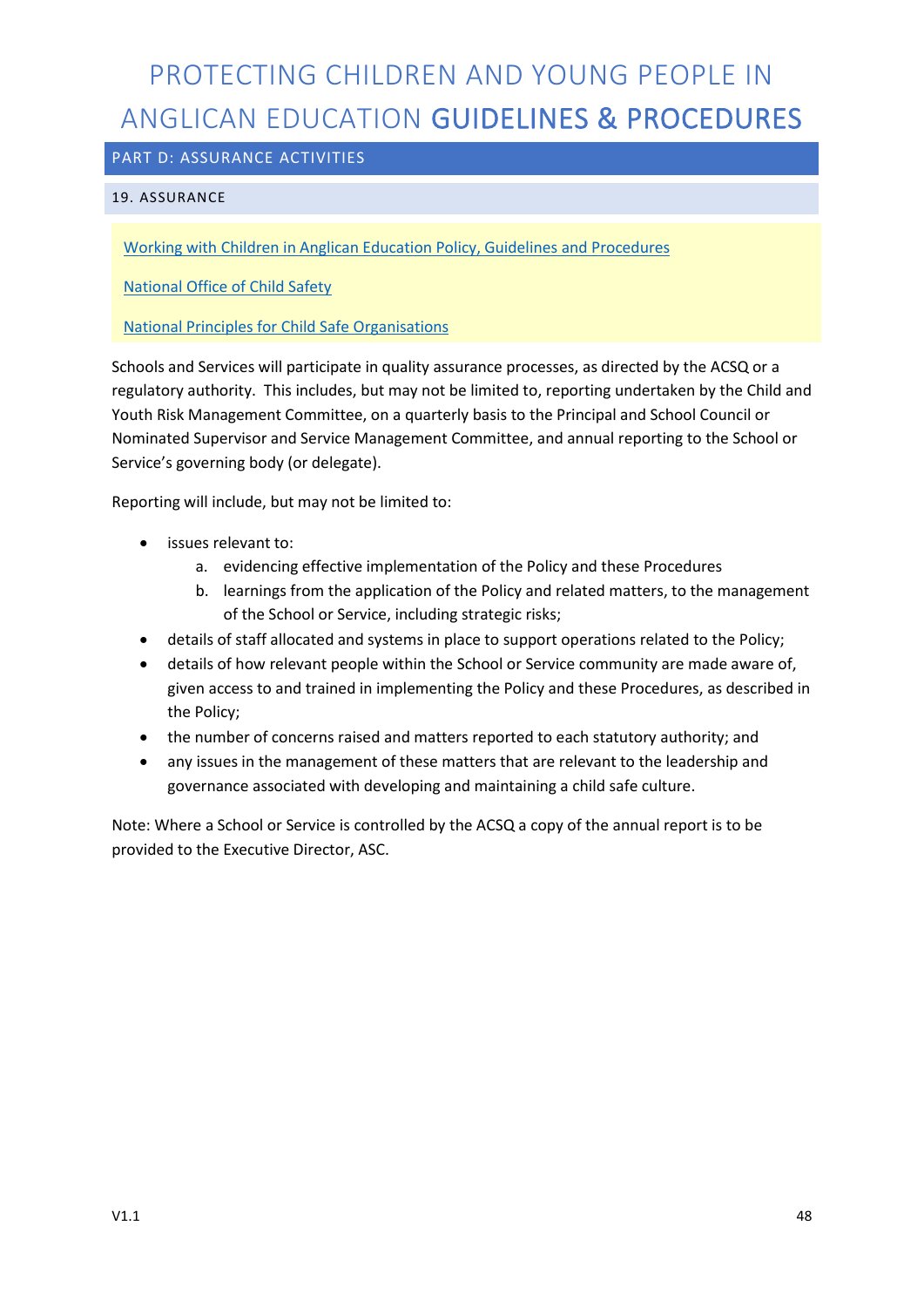#### 20. VERSION CONTROL

These Procedures replace both the Student Protection in Anglican Schools and the Child Protection in Anglican Education & Care Services Procedures.

| <b>Version</b> | Date       | <b>Document owner</b>              | <b>Comments</b>                         |
|----------------|------------|------------------------------------|-----------------------------------------|
| 1.0            | 16/12/2021 | <b>Anglican Schools Commission</b> | Approved                                |
| 1.0            | 18/01/2022 | <b>Anglican Schools Commission</b> | Hyperlinks inserted for protection form |
|                |            |                                    | and key contacts                        |
| 11             | 11/04/2022 | <b>Anglican Schools Commission</b> | Clarification e.g. correct references   |

#### 21. SOURCES

The following external sources have been used to inform these Procedures:

#### Bullying No Way

Child, Family, Community Australia, Australian Institute of Family Students, Australian Government. The Child Family Community Australia (CFCA) information exchange's mission is to be the primary source of quality, evidence-based information, resources and interactive support for professionals in the child, family and community welfare sector. It plays a critical role in closing the gap between research, policy and practice. CFCA's long term vision is to contribute to improved outcomes for children and families in need of support and/or protection.

Daniel Morcombe Foundation

Department of Children, Youth Justice and Multicultural Affairs, Queensland Government

Department of Communities, Government of Western Australia

Growing and Developing Healthy Relationships, Department of Health, Government of Western **Australia** 

NAPCAN: National Association for the Prevention of Child Abuse and Neglect (AUS)

NSPCC: National Society for the Prevention of Cruelty to Children (UK)

Queensland Legislation

Queensland College of Teachers

Queensland Police Service

The Australian Human Rights Commission

The National Office of Child Safety

True Relationships and Reproductive Health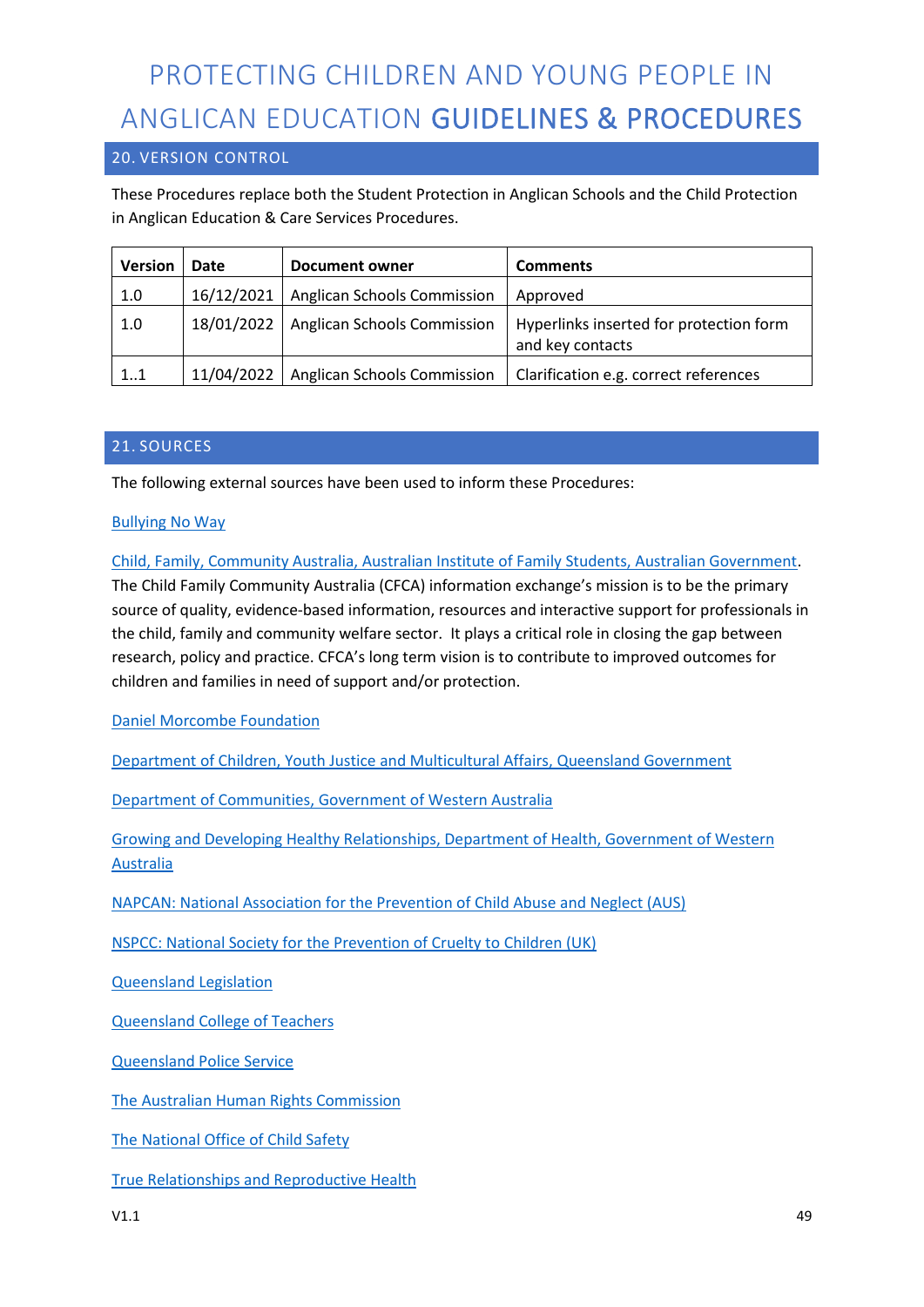#### PART E: APPENDICES

#### APPENDIX 1: KEY TERMS AND DEFINITIONS

**Abuse**: Behaviour that causes, or could reasonably be expected to cause, harm. It can be a single incident, or several incidents that take place over time. For the purpose of the Policy and these Procedures, examples of Abuse include:

- (a) A SEXUAL OFFENCE COMMITTED AGAINST, WITH OR IN THE PRESENCE OF A CHILD
	- (i) Sexual offences refer to criminal conduct of a sexual nature and includes:
		- (A) sexual assault
		- (B) indecent acts
		- (C) production or possession of child abuse material
		- (D) 'grooming' a child in order to commit a sexual offence. Grooming concerns predatory conduct undertaken to prepare a child for sexual activity at a later time.
- (b) SEXUAL MISCONDUCT
	- (i) Sexual misconduct includes behaviour, physical contact, speech or other communication of a sexual nature, inappropriate touching, grooming behaviour, and voyeurism. This captures a broader range of inappropriate behaviours of a sexual nature that are not necessarily criminal. Examples of sexual misconduct include:
		- (A) an adult developing a close and inappropriate relationship with a child which crosses professional boundaries
		- (B) an adult inappropriately discussing sex and sexuality with a child
		- (C) other overtly sexual acts that could lead the ASC to take disciplinary or other action.
- (c) PHYSICAL VIOLENCE
	- (i) Physical violence includes an act that causes physical injury or pain. Examples of physical violence can include:
		- (A) hitting/kicking/punching
		- (B) pushing/shoving/grabbing/throwing/shaking
		- (C) using an object to hit or strike
		- (D) using restraint or excessive force that is inappropriate to the situation.
	- (ii) Physical violence does not include lawful behaviour. For example:
		- (A) reasonable steps taken to protect a child from immediate harm, such as taking a child's arm to stop them from going into oncoming traffic
		- (B) medical treatment given in good faith by an appropriately qualified person, such as a senior first aid officer administering first aid.
- (d) BEHAVIOUR THAT CAUSES SIGNIFICANT EMOTIONAL OR PSYCHOLOGICAL HARM TO A CHILD
	- (i) Examples of behaviours that may cause emotional or psychological harm include:
		- (A) exposure to violence or threats of violence, including family violence
		- (B) persistent hostility/rejection
		- (C) humiliation/belittling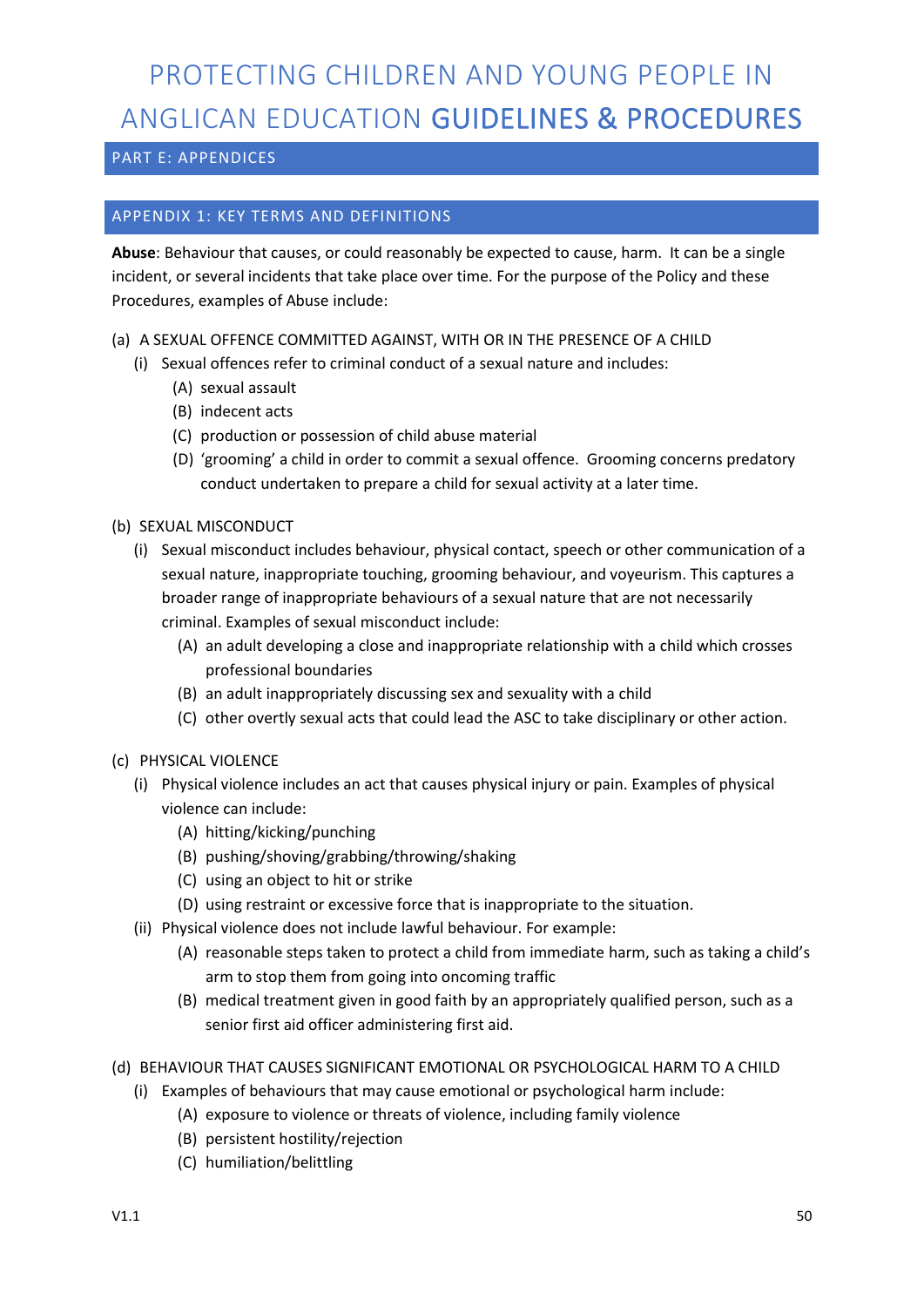(D) scapegoating.

- (ii) Please note the following does not constitute behaviour that causes significant emotional or psychological harm to a child:
	- (A) a person takes reasonable steps to protect a child from immediate harm
	- (B) a person with responsibility for discipline takes lawful and reasonable disciplinary action, such as sending a child to sit in 'time out' for a period of time, in line with organisational policy
	- (C) the conduct is related to providing medical treatment or care given in good faith, such as a first aid officer administering first aid.

#### (e) SIGNIFICANT NEGLECT OF A CHILD

- (i) The neglect:
	- (A) must be more than minor and insignificant
	- (B) does not need to have a lasting or permanent effect
	- (C) may be an ongoing situation or a one-off incident, as long as it is not minor in nature.
- (ii) Examples of different types of neglect include:
	- (A) supervisory neglect, which is the absence or inattention of a person which places the child at risk of physical harm or injury, sexual abuse or allows other criminal behaviour towards the child
	- (B) physical neglect, which is the failure to provide basic physical necessities for a child, such as adequate food, clothing and housing
	- (C) medical neglect, which is the failure to provide for appropriate medical care for a child, including a failure to acknowledge the seriousness of an illness or condition, or deliberately withholding appropriate care.

Also see: https://aifs.gov.au/cfca/publications/what-child-abuse-and-neglect

The Queensland Government publishes the following information on child abuse: https://www.cyjma.qld.gov.au/protecting-children. This information is referenced here as it is published by the Department that administers the *Child Protection Act 1999*, including the requirement for relevant persons to notify reportable suspicions a child is in need of protection from physical or sexual abuse.

**Adult student:** a person enrolled as a student of a School who is 18 years or older.

**All persons:** All children and young people, **staff, volunteers** and **visitors** in the School or Service.

#### **Appropriate Authority**:

An Appropriate Authority in a School refers to members of the senior or executive leadership team who include, but are not limited to:

- The Principal.
- The Deputy Principal, Heads of 'Schools' (e.g. Junior, Middle, Senior), Assistant Heads, Deputy Heads, Deans and Directors.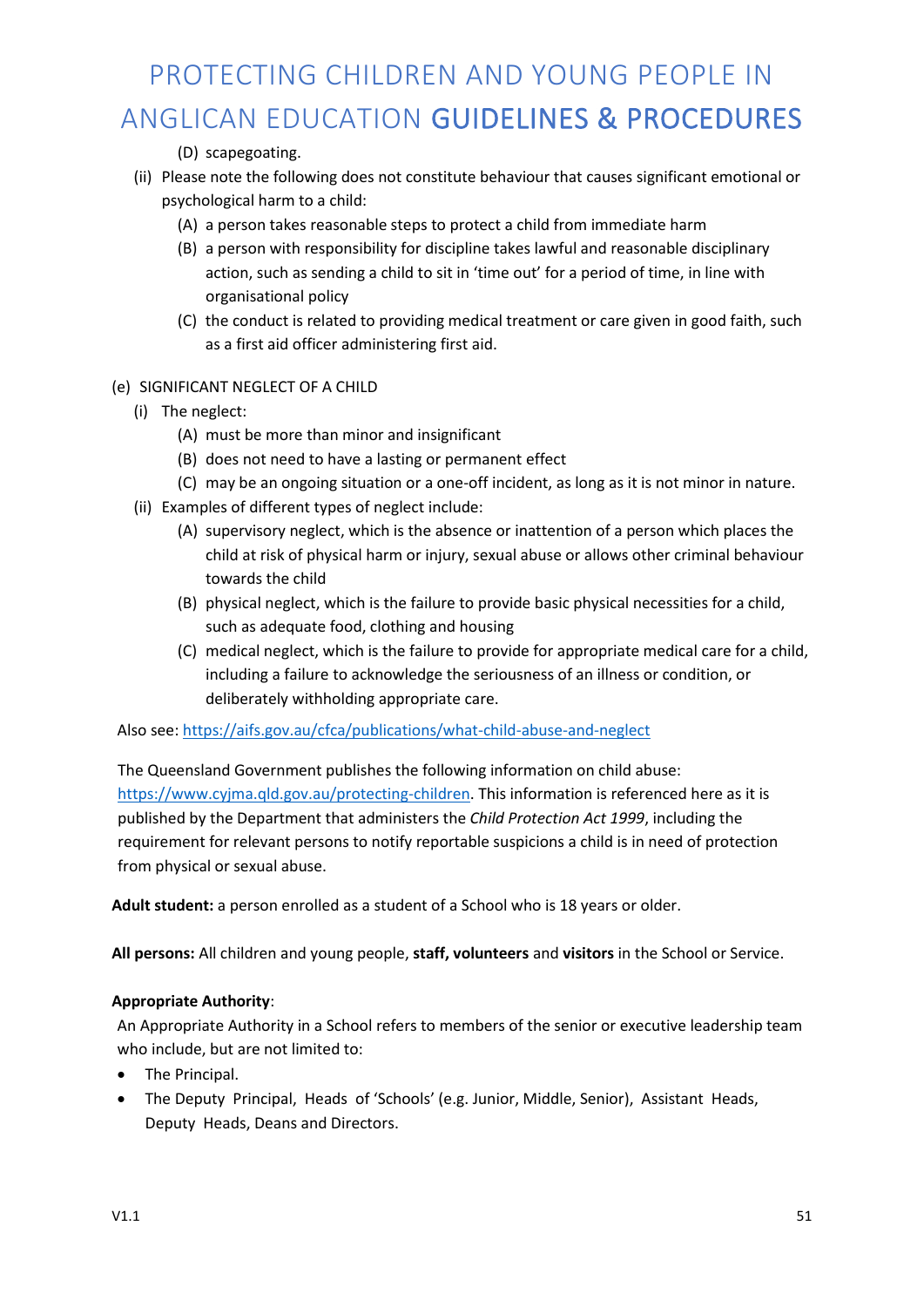An Appropriate Authority in an ECS refers to the Director/Coordinator or Nominated Supervisor of the Service.

In some circumstances (e.g. complaints), Schools owned or controlled by ACSQ or ECS for which ACSQ is the Approved Provider, the Chair of a school council or ECS management committee or the Executive Director, Anglican Schools Commission may be considered as an Appropriate Authority. For other Anglican Schools or ECS, the Chair of the School's governing body or ECS management committee may be considered an Appropriate Authority.

**Appropriate Person:** the term 'Appropriate Person' will differ depending on the person who is reporting a concern. Please see the table below to ascertain who the 'Appropriate Person' would be in different circumstances.

| Person with concern                                                           | Appropriate persons to share information with                                                                                                                      |
|-------------------------------------------------------------------------------|--------------------------------------------------------------------------------------------------------------------------------------------------------------------|
| Children and young people                                                     | Children and young people are asked to raise any concerns<br>(impacting either themselves or their peers) with an adult they trust,<br>so that the adult can help. |
|                                                                               | Student Protection Officers (in Schools) and Responsible Persons<br>and Nominated Supervisors (in Services) are particularly available to<br>help                  |
|                                                                               | It is also recognised that friendship and support from peers is<br>important to help children and young people feel safe and less<br>isolated.                     |
| Visitors, including parents<br>and carers                                     | In Schools: A Student Protection Officer or person with<br><b>Appropriate Authority</b><br>In Services: A person with Appropriate Authority<br>$\bullet$           |
| Volunteers and staff                                                          | In Schools: A Student Protection Officer or the Principal<br>$\bullet$<br>In Services: A Nominated Supervisor or the Approved Provider                             |
| (staff are also to refer to<br>relevant sections below<br>regarding statutory | Where required to guide the application of the Policy, volunteers<br>and staff are also able to share information with staff from:                                 |
| reporting obligations)                                                        | The Anglican Schools Commission<br>The Office of the Director of Professional Standards (regarding<br>$\bullet$<br>sexual misconduct)                              |

**Approved Provider:** Holds provider approval for the Education and Care Service under the *Education and Care Service National Law 2018*.

**As soon as practicable:** As soon as is able to be done (often immediately).

**ASC:** the Anglican Schools Commission.

**Archbishop and Bishops:** Refers to the Archbishop of Brisbane and the ACSQ Regional Bishops, as well as the Bishop of the North Queensland Diocese.

**Child Abuse:** Please see definition of *Abuse*.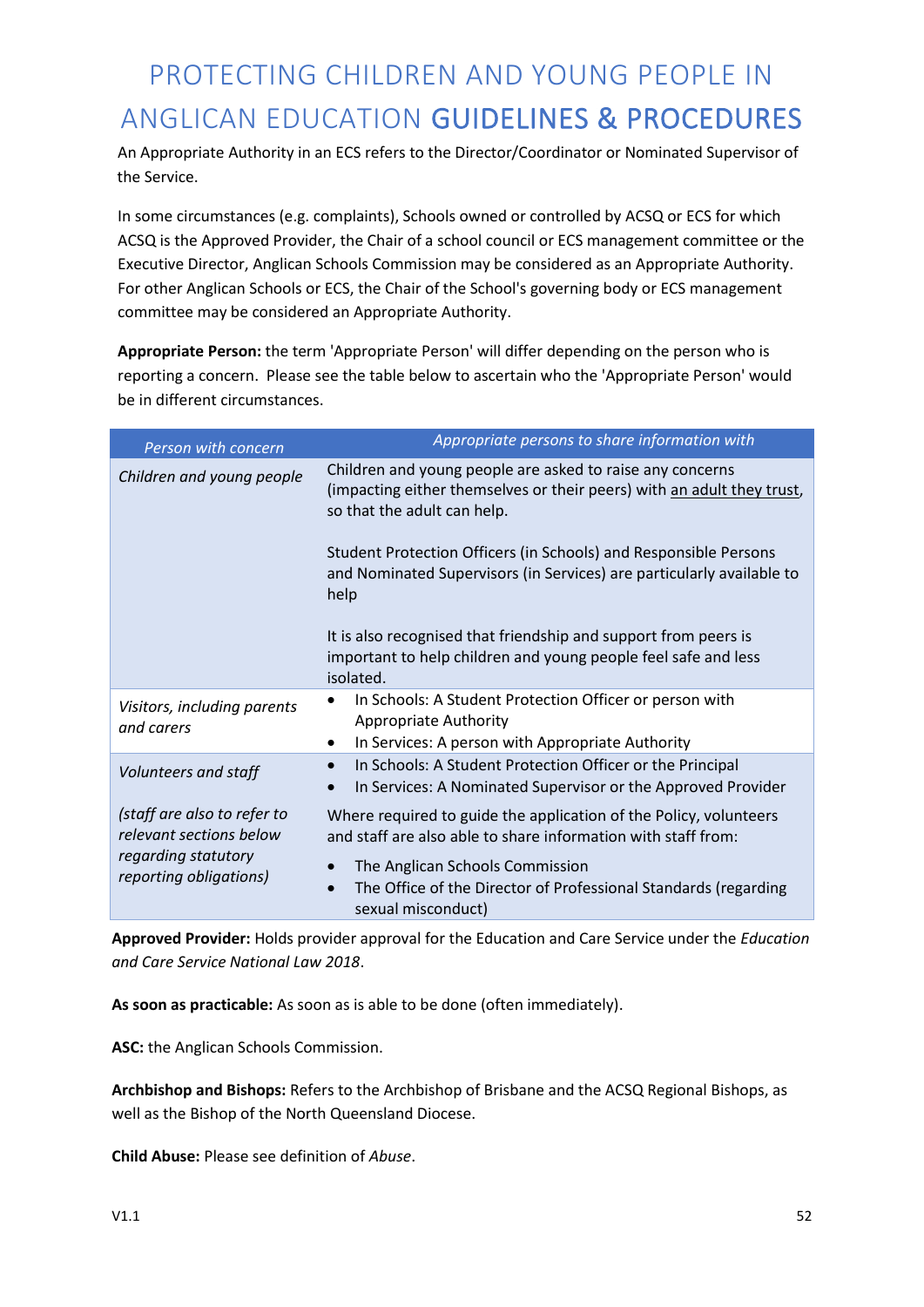**Child and Youth Risk Management Strategy:** Sections 171 and 172 of the *Working with Children (Risk Management and Screening) Act 2000* requires our Schools and Services to have a Child and Youth Risk Management Strategy that implements employment practices and procedures to promote the wellbeing of a child affected by the regulated employment or regulated businesses undertaken as part of the School or Service and to protect the child from harm.

**Child safe principles**: National Principles for Child Safe Organisations as published by the Australian Human Rights Commission.

**Child Safety:** Refers to the Queensland Department of Children, Youth Justice and Multicultural Affairs.

**Children and young people**: Consistent with *the Child Protection Act 1999*, a child means anyone under the age of 18 years. In addition to this, in this context, the terms child and/or young person are used. This includes young people who are 18 years or older where they are enrolled in an Anglican School. Children and young people are also commonly referred to as students (defined below).

Note: for the purpose of the Policy and the Procedure, requirements related to students apply to any child or young person associated with the School or Service or where the concern is obtained through a person's engagement with a School or Service.

**Child sexual offences:** Are detailed within the *Criminal Code 1899.*

**Concern:** Information of whatever nature and from whatever source, that leads to a reasonable suspicion of circumstances that may have posed or continues to pose a risk to the physical or psychological safety of a child or young person. This includes, but may not be limited to:

- incidents or allegations of sexual, physical, or other abuse or inappropriate behaviour;
- matters that are recent or historical in nature.

**Conflict of interest**: A conflict of interest is a situation in which someone in a position of trust or responsibility has competing professional or personal interests. A conflict may exist even if no unethical or improper acts result. A conflict can create an appearance of impropriety that can undermine confidence in the person or the School or Service.

**Director of a school's governing body:** As defined in section 9 of the *Education (Accreditation of Non-State Schools) Act 2017.* See Appendix A of the Policy for more information.

**Education and care professionals:** An individual, other than a volunteer or an individual under the age of 18, who is:

- (a) any of the following under the *Education and Care Services Act* 2013:
	- i. an approved provider;
	- ii. a supervisor for a QEC approved service;
	- iii. an educator for a QEC approved service; or
- (b) any of the following under the *Education and Care Services National Law* (Queensland):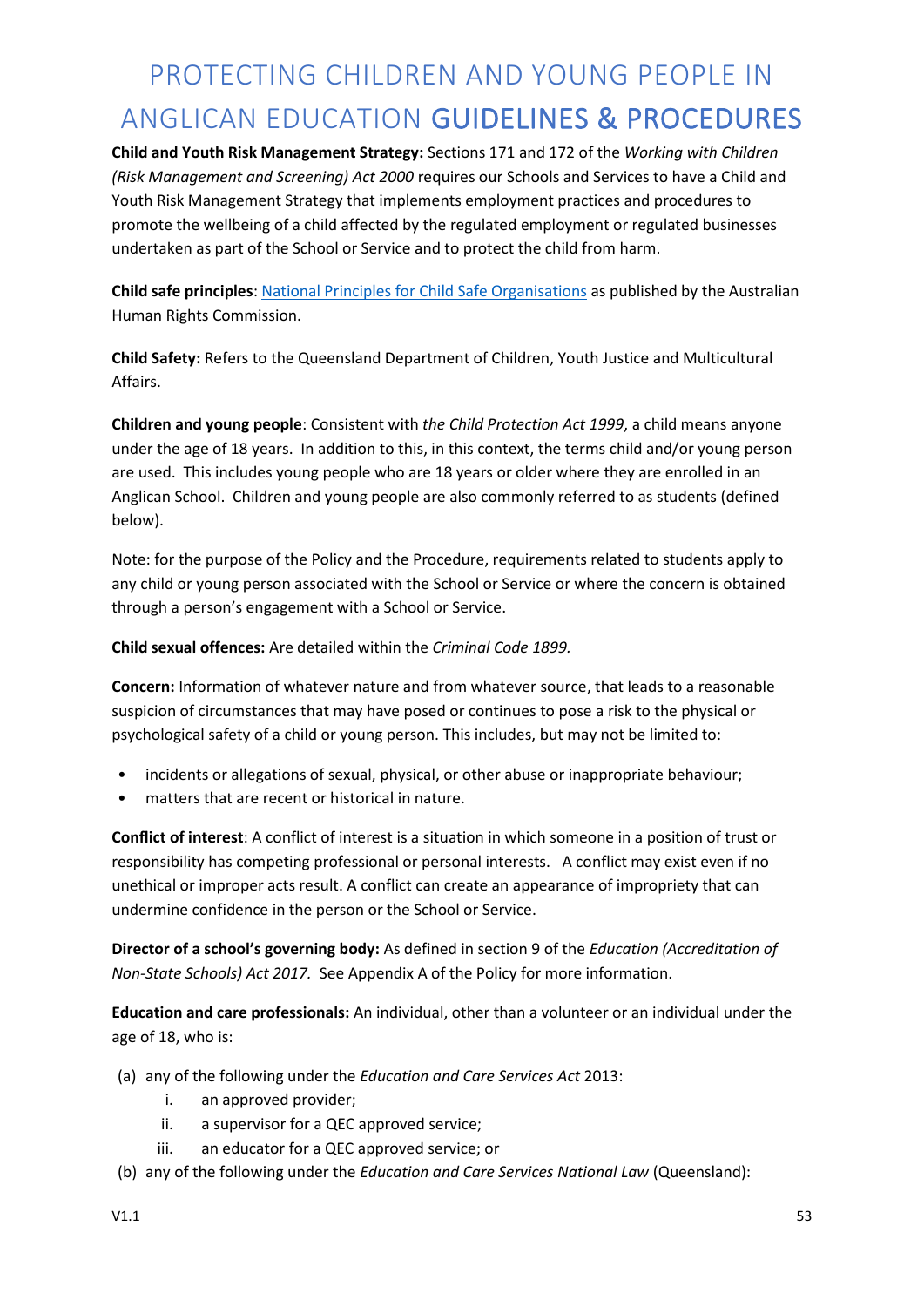- i. an approved provider;
- ii. a nominated supervisor for an approved education and care service;
- iii. an educator for an approved education and care service;
- iv. a family day care co-ordinator for an approved family day care service;
- v. a family day care educator for an approved family day care service.

**Grooming:** As defined in the *Professional Standards Canon*, means the cultivation of a relationship in order to:

- (a) initiate or hide sexual assault or abuse;
- (b) facilitate the procurement of a child to engage in a sexual act; or
- (c) expose, without legitimate reason, a child to any indecent matter.

In the case of child sexual abuse, an offender may groom not only the child, but also the child's parents or guardians, colleagues or other persons.

**Harm**: As defined in section 9 of the *Child Protection Act 1999* and the *Education (Queensland College of Teachers) Act 2005*: Harm, to a child, is any detrimental effect of a significant nature on the child's physical, psychological or emotional wellbeing. It is immaterial how the harm is caused. Harm can be caused by physical, psychological or emotional abuse or neglect; or sexual abuse or exploitation. Harm can be caused by a single act, omission or circumstance; or a series or combination of acts, omissions or circumstances.

**In need of protection**: As defined in section 10 of the *Child Protection Act 1999* a child in need of protection is a child who:

- (a) has suffered significant harm, is suffering significant harm, or is at unacceptable risk of suffering significant harm; and
- (b) does not have a parent able and willing to protect the child from the harm.

#### **Inappropriate behaviour:**

- (a) is **sexual** in nature, including **grooming**, or
- (b) regardless of the nature of the behaviour, where it is reasonable to suspect this behaviour has placed a child or young person at risk of harm, caused harm, or there is a **likelihood of future harm.** For example, this includes behaviour defined as **abuse**.

**Information**: As defined in Professional Standards Canon, information of whatever nature and from whatever source relating to:

- (a) alleged conduct of a Church Worker wherever or whenever occurring involving sexual harassment or assault, or sexually inappropriate behaviour, grooming or the possession, making or distribution of child exploitation material;
- (b) alleged inappropriate or unreasonable conduct or omission of a Church Worker who had knowledge of (a); or
- (c) an alleged process failure.

**Licensed persons:** A person ordained to the order of bishop, priest or deacon within the Anglican Church of Australia. These are known as Holy Orders.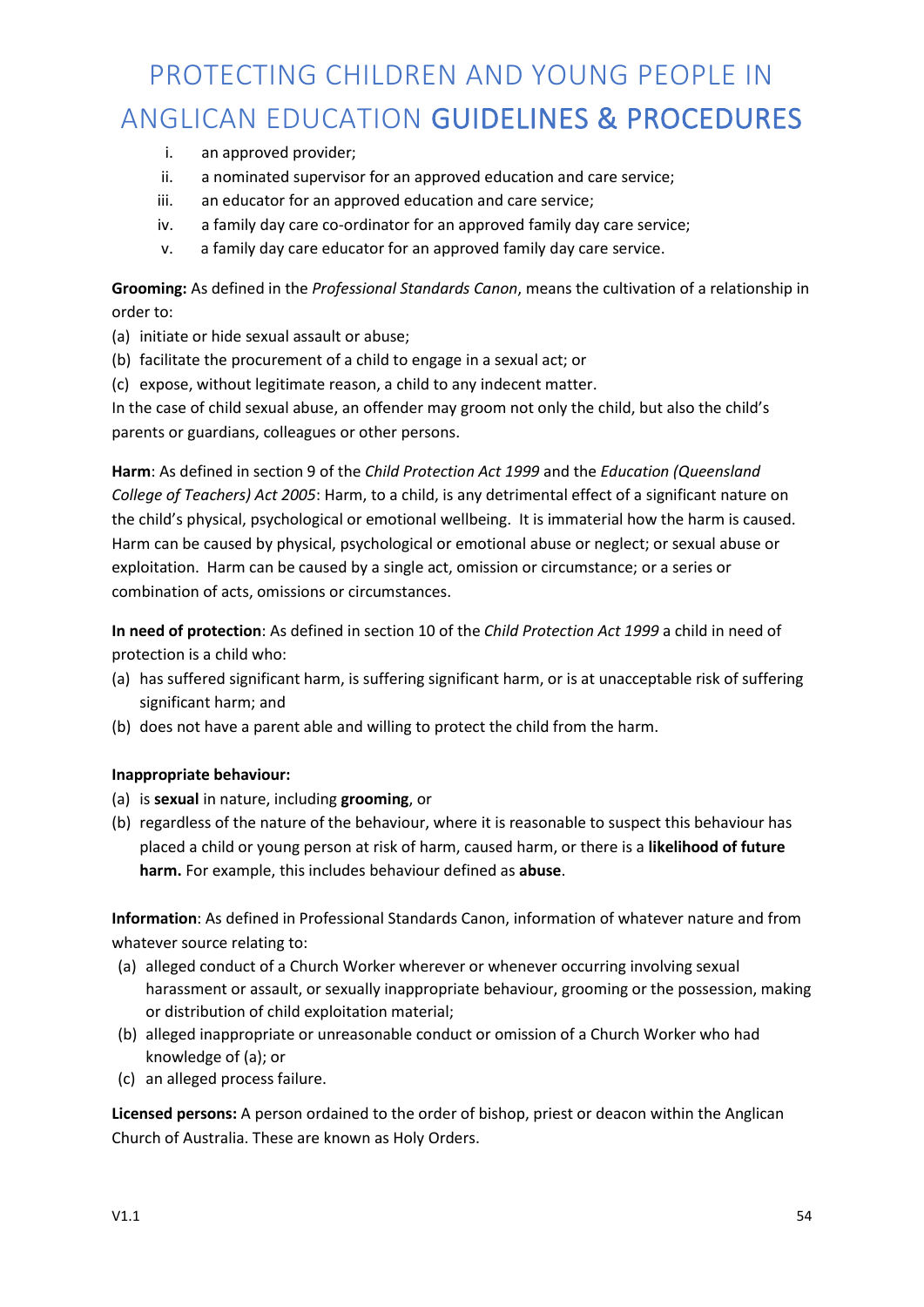**Likelihood of future harm:** Relates to harm where it is reasonable to believe it will present later in a person's development. This includes harm that is likely to occur should the alleged inappropriate behaviour of concern continue.

**Mandatory Reporter:** Pursuant to s 13E of the *Child Protection Act 1999* a mandatory reporter is any of the following:

- (a) a doctor;
- (b) a registered nurse;
- (c) a teacher;
- (d) a police officer who, under a direction given by the commissioner of the police service under the *Police Service Administration Act 1990*, is responsible for reporting under this section;
- (e) a person engaged to perform a child advocate function under the *Public Guardian Act 2014*;
- (f) an early childhood education and care professional.

**Nominated Supervisor:** Means an individual who is nominated by the Approved Provider of the Service under the *Education and Care Service National Law 2017* to be a Nominated Supervisor of that Service; and who has provided written consent to that nomination.

**Parent:** Consistent with the *Child Protection Act 1999* and *Working with Children (Risk Management and Screening) Act 2000,* a parent is the child's mother, father or someone else having or exercising parental responsibility for the child, other than on a temporary basis.

**Peers:** a child or young person of similar age. For example, for a year 10 student, other high school students are their peers.

**Principal:** Consistent with the *Education (General Provisions) Act 2006*, the person responsible for the school's day-to-day management. Also known as a Head of the School, Headmaster/mistress or other similar title.

**Procedures:** Means the *Protecting Children and Young People in Anglican Education Guidelines and Procedures*

**Policy:** Means the *Protecting Children and Young People in Anglican Education Policy*

**Reasonable belief:** Means believes on grounds that are reasonable in the circumstances.

**Reasonable suspicion:** Means suspects on grounds that are reasonable in the circumstances.

**Registered nurse:** Consistent with the *Child Protection Act 1999* means a person registered under the *Health Practitioner Regulation National Law*:

- (a) to practise in the nursing profession, other than as a student; and
- (b) in the registered nurse's division of that profession.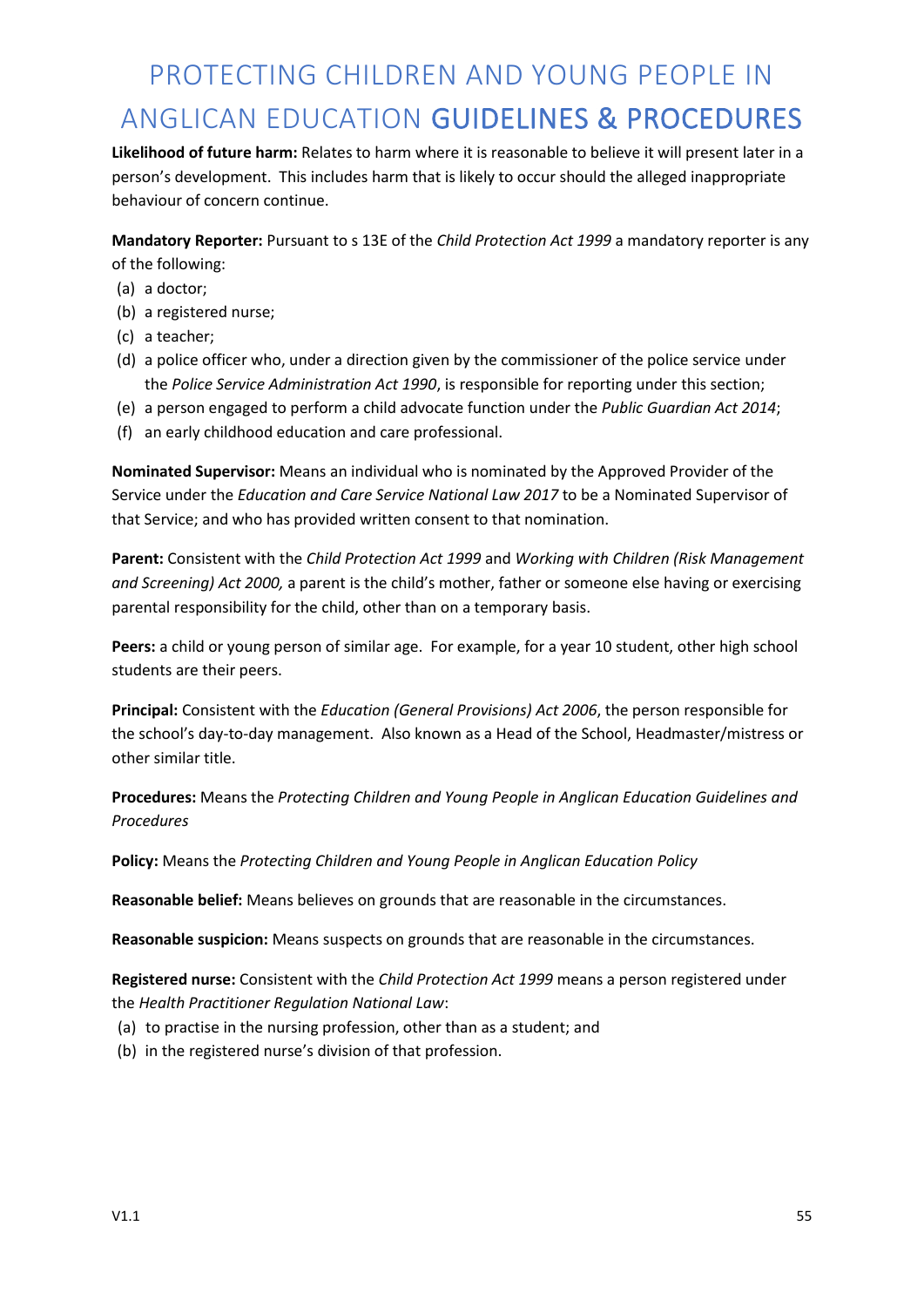**Responsible Person:** Consistent with the definition within section 162 of the Education and Care Service National Law, a Responsible Person includes:

- (a) the approved provider, if the approved provider is an individual or, in any other case, a person with management or control of an education and care service operated by the approved provider;
- (b) a nominated supervisor of the service;
- (c) a person in day-to-day charge of the service.

**Safety:** the condition of being protected from harm.

**Sexual abuse:** Sexual abuse is defined in section 364 of the *Education (General Provisions) Act 2006* as including sexual behaviour involving the student and another person, where:

- (a) The other person bribes, coerces, exploits, threatens or is violent toward the student; or
- (b) The student has less power than the other person; or
- (c) There is a significant disparity between the student and the other person in intellectual capacity or maturity.

**Serious Incident:** A Serious Incident includes:

- the death of a child at the ECS, or following an incident at the ECS
- any incident involving serious injury or trauma to a child where it could be reasonably expected the children required urgent medical attention from a registered medical practitioner, or attend a hospital (e.g. broken limb)
- any incident involving serious illness, where a child ought reasonably to have attended a hospital (e.g. anaphylaxis)
- any emergency for which emergency services attended
- any circumstance where a child appears to be missing or cannot be accounted for
- any circumstance where a child appears to have been taken or removed from the premises in a manner that contravenes Regulations, or
- any circumstance where a child is mistakenly locked in or locked out of the premises or any part of the premises.

**Staff:** A staff member is a person who is employed by the School or Service.

**Student:** Consistent with the *Education (General Provisions) Act 2006,* includes a student under 18 years attending the School; a kindergarten age child registered in a kindergarten learning program at the School; or a person with a disability who is being provided with special education at the School.

**Student Protection Officers:** A person appointed by the Principal under section 10.6 of the Policy. See section 17 of these Procedures for further information.

**Teachers:** An approved teacher under the *Education (Queensland College of Teachers) Act* 2005 employed at a school.

**Visitors:** Any person visiting the School or Service.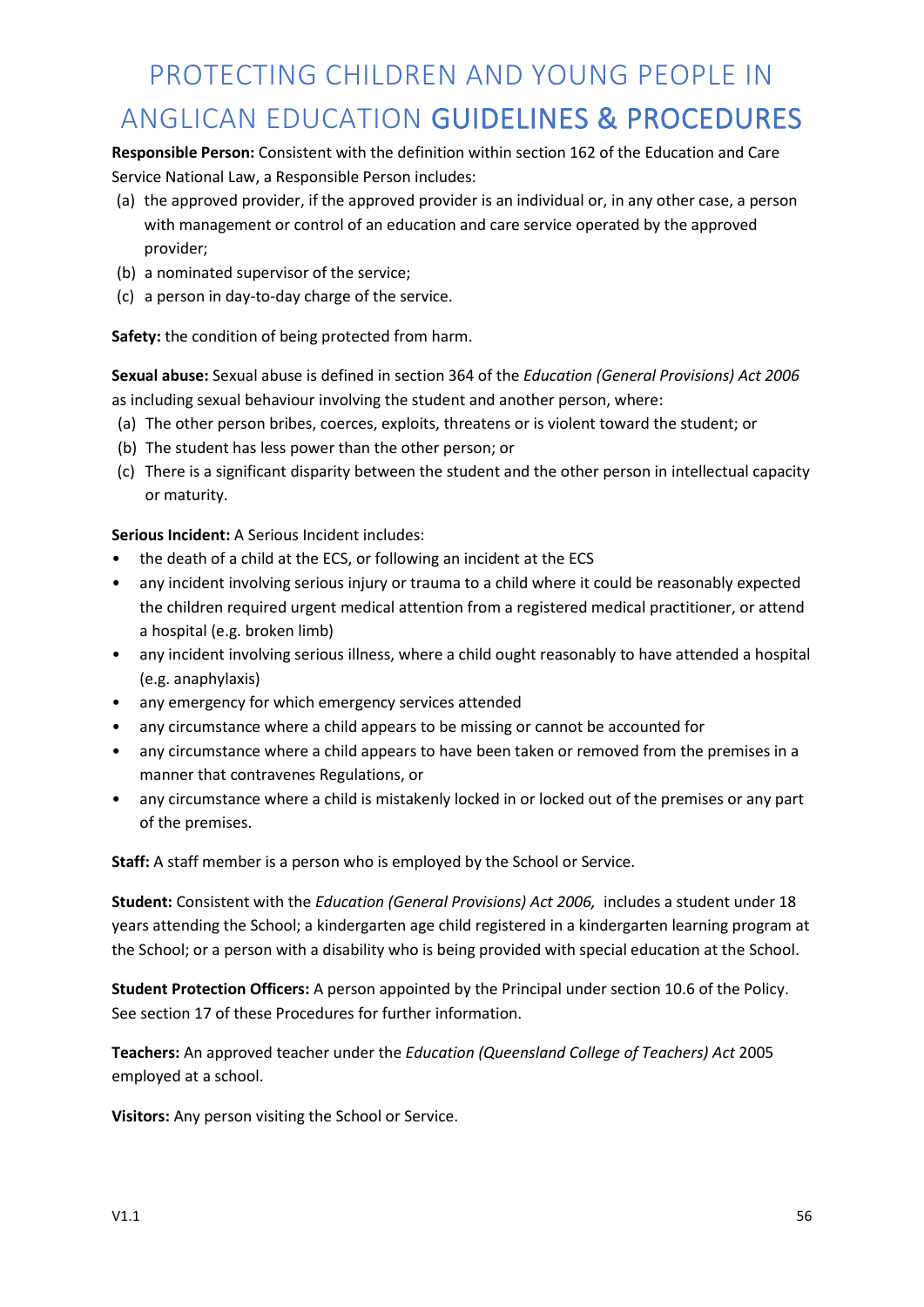**Volunteers:** Consistent with the *Working with Children (Risk Assessment and Screening) Act 2000*, a person undertaking work for a School or Service without receiving financial reward. 'Undertaking work' is understood to mean holding a position or performing a function with the actual or apparent authority of the School or Service.

**Working with Children in Anglican Education Policy:** As published by the Anglican Schools Commission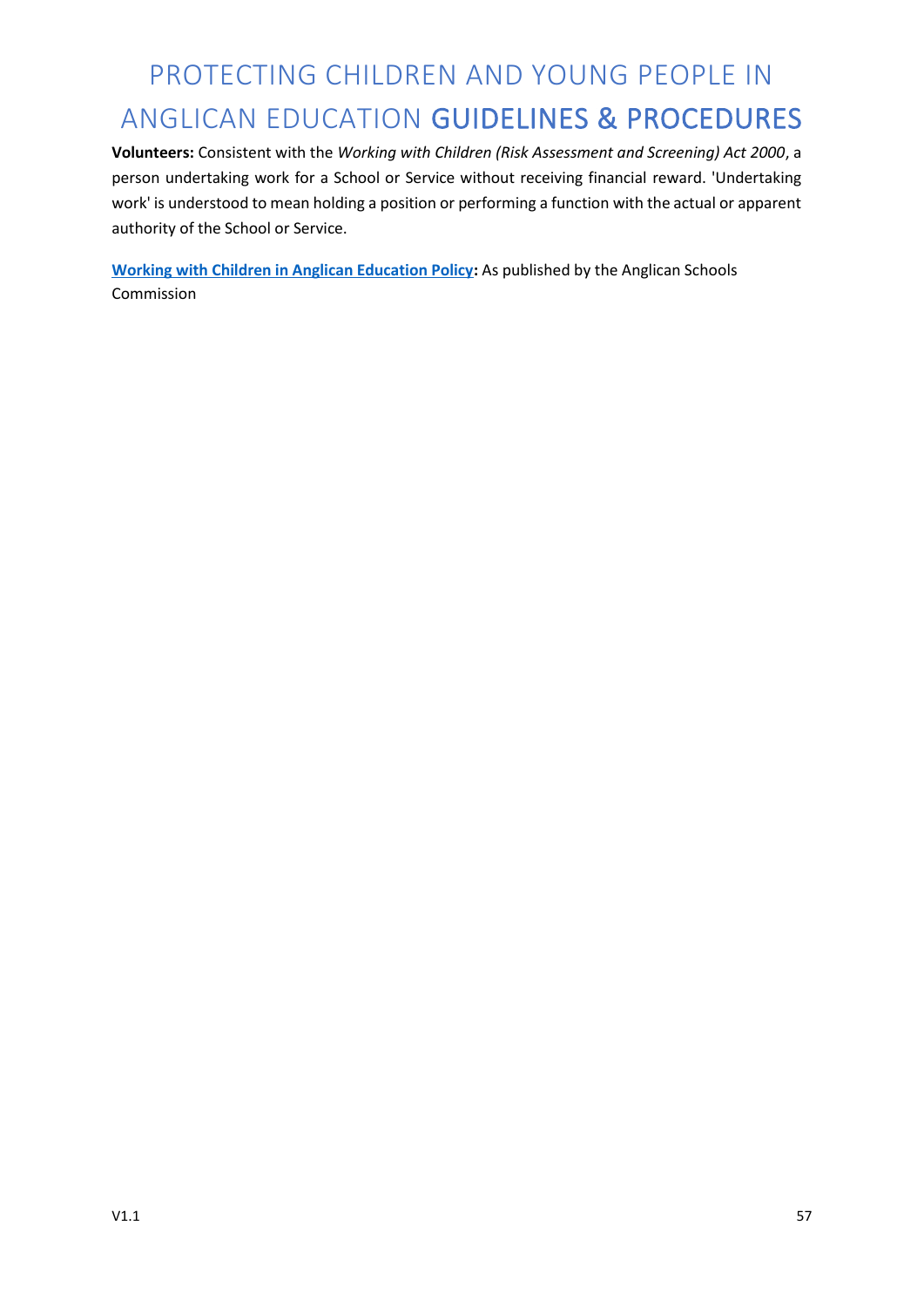#### APPENDIX 2: LAW AND CANON

The following is a description of notable law or canon and where it is applied within the *Protecting Children and Young People in Anglican Education Policy.*

| Law or Canon                                               | Summary                                                                                                                                                                                                                                                                                                                                                                                                                                                                                                                                                                                                                                                                                                                                                                                                                                                                                                                                                                                                                                                                                                                                                       | Most relevant<br>sections of the<br>Policy      | Person's responsible                                                                                                                                                                |
|------------------------------------------------------------|---------------------------------------------------------------------------------------------------------------------------------------------------------------------------------------------------------------------------------------------------------------------------------------------------------------------------------------------------------------------------------------------------------------------------------------------------------------------------------------------------------------------------------------------------------------------------------------------------------------------------------------------------------------------------------------------------------------------------------------------------------------------------------------------------------------------------------------------------------------------------------------------------------------------------------------------------------------------------------------------------------------------------------------------------------------------------------------------------------------------------------------------------------------|-------------------------------------------------|-------------------------------------------------------------------------------------------------------------------------------------------------------------------------------------|
| <b>Child Protection Act</b><br>1999 and Regulation<br>2011 | S13E: Mandatory reporters (teachers, all adult ECS staff, registered nurses) must report a<br>'reportable suspicion' to Child Safety. A reportable suspicion is a reasonable suspicion a<br>child is in need of protection from sexual or physical abuse.<br>The following information is prescribed in the Regulation for inclusion in the relevant<br>person's report:<br>the child's name and sex;<br>(a)<br>the child's age;<br>(b)<br>details of how to contact the child;<br>(c)<br>details of the harm to which the reportable suspicion relates;<br>(d)<br>particulars of the identity of the person suspected of causing the child to have suffered,<br>(e)<br>suffer, or be at risk of suffering, the harm to which the reportable suspicion relates;<br>particulars of the identity of any other person who may be able to give information<br>(f)<br>about the harm to which the reportable suspicion relates.<br>S13A: Any person may inform the chief executive if the person reasonably suspects:<br>$\bullet$<br>(a) a child may be in need of protection; or<br>an unborn child may be in need of protection after he or she is born.<br>(b) | 10.3<br>10.4 (d) and<br>$10.5.3$ (d)            | Mandatory reporters to<br>Child Safety (e.g. ECS<br>adult staff, teachers,<br>nurses, doctors)<br><b>Student Protection</b><br>Officers, Nominated<br>Supervisors and<br>Principals |
| Civil Liability Act 2003<br>and Regulation 2014            | S33D Duty to prevent child abuse: An institution has a duty to take all reasonable steps to<br>$\bullet$<br>prevent the abuse of a child by a person associated with the institution while the child is<br>under the care, supervision, control or authority of the institution.<br>S33E Proof of whether duty was breached:                                                                                                                                                                                                                                                                                                                                                                                                                                                                                                                                                                                                                                                                                                                                                                                                                                  | Assisted by<br>implementation<br>of this Policy | Governing body                                                                                                                                                                      |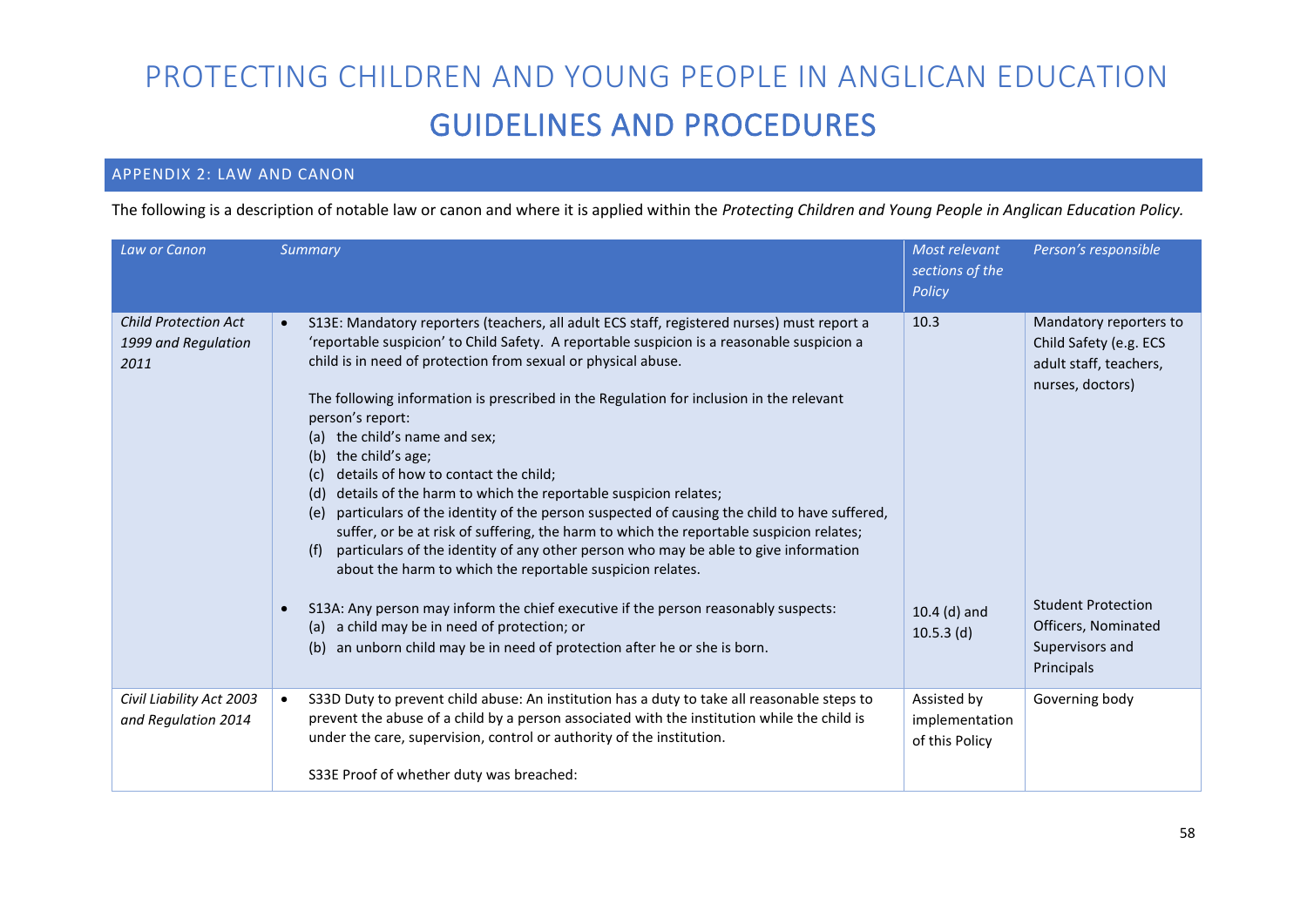| Law or Canon                       | Summary                                                                                                                                                                                                                                                                                                                                                                                                                                                                                                                                                                                                                                                                                                                                                                                                                | Most relevant<br>sections of the<br>Policy                                                | Person's responsible |
|------------------------------------|------------------------------------------------------------------------------------------------------------------------------------------------------------------------------------------------------------------------------------------------------------------------------------------------------------------------------------------------------------------------------------------------------------------------------------------------------------------------------------------------------------------------------------------------------------------------------------------------------------------------------------------------------------------------------------------------------------------------------------------------------------------------------------------------------------------------|-------------------------------------------------------------------------------------------|----------------------|
|                                    | This section applies if a person associated with an institution abuses a child while the<br>1)<br>child is under the care, supervision, control or authority of the institution.                                                                                                                                                                                                                                                                                                                                                                                                                                                                                                                                                                                                                                       |                                                                                           |                      |
|                                    | The institution is taken to have breached its duty under section 33D unless the<br>2)<br>institution proves it took all reasonable steps to prevent the abuse.                                                                                                                                                                                                                                                                                                                                                                                                                                                                                                                                                                                                                                                         |                                                                                           |                      |
|                                    | In deciding whether the institution took all reasonable steps to prevent the abuse, the<br>3)<br>matters that are relevant include:<br>(a) the nature of the institution; and<br>(b) the resources that were reasonably available to the institution; and<br>(c) the relationship between the institution and the child; and<br>(d) the position in which the institution placed the person in relation to the child,<br>including the extent to which the position gave the person:<br>authority, power or control over the child; or<br>i.<br>ii.<br>an ability to achieve intimacy with the child or gain the child's trust.                                                                                                                                                                                        |                                                                                           |                      |
| Criminal Code 1899<br>(Schedule 1) | 229BB makes it an offence for certain persons associated with institutions, including<br>$\bullet$<br>Anglican Schools and Services, to fail to protect a child from child sexual offences in relation<br>to the child.<br>An adult associated with the School or Service (other than a regulated volunteer), commits<br>an offence if:<br>(a) the person knows there is a significant risk that another adult (the alleged offender) will<br>commit a child sexual offence in relation to a child; and<br>(b) the alleged offender:<br>is associated with an institution; or<br>i.<br>is a regulated volunteer; and<br>ii.<br>(c) the child is under the care, supervision or control of an institution; and<br>(d) the child is either:<br>under 16 years; or<br>a person with an impairment of the mind; and<br>ii. | $10.1(e)$ to (i)<br>10.2 (d) to (e)<br>10.5.1(b)<br>10.5.3 (b) to (c),<br>$(e)$ and $(h)$ |                      |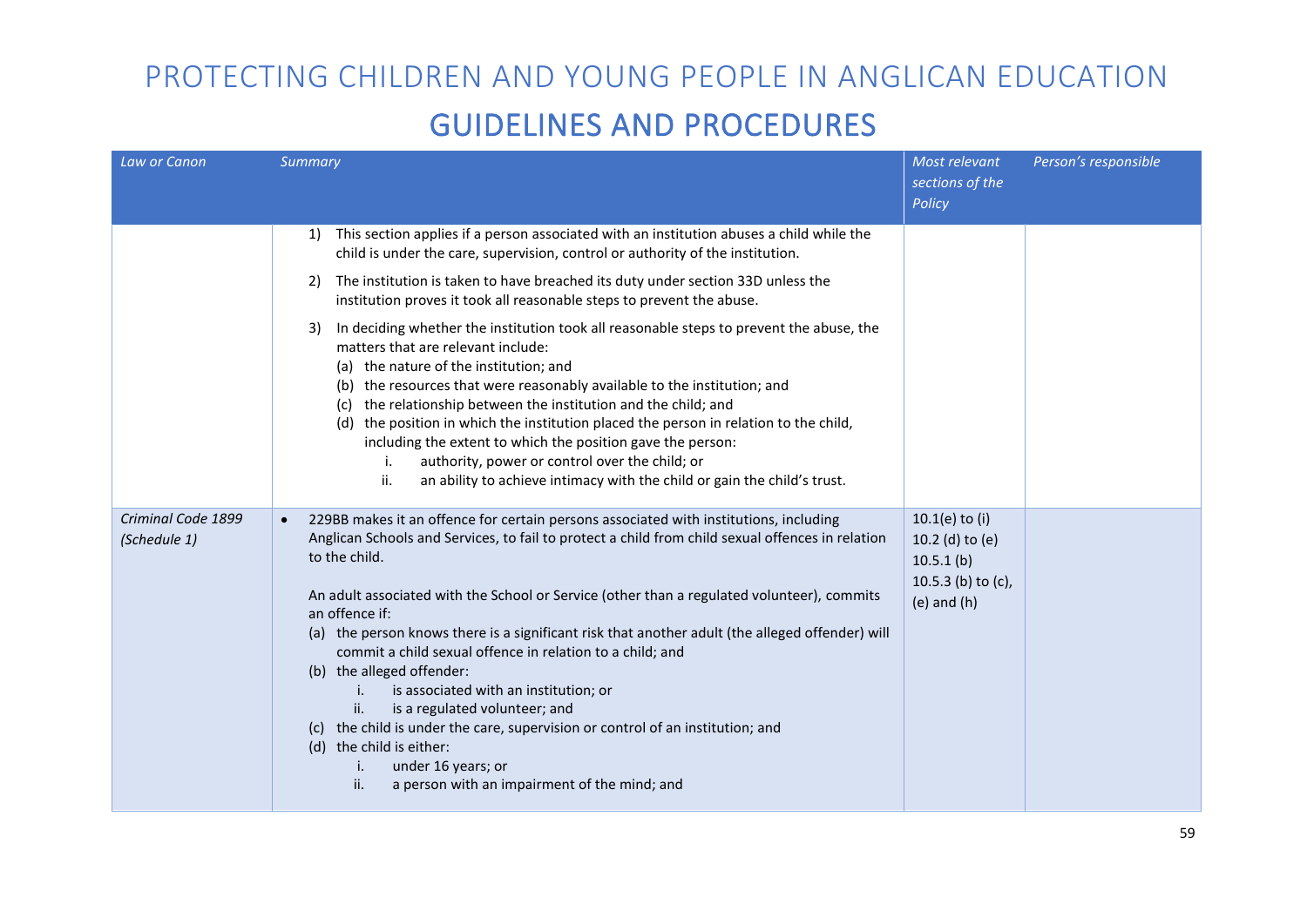| Law or Canon | Summary                                                                                                                                                                                                                                                                                                                                                                                                                                                                                                                                                                                                                                                                                                                                                                                                                                                                                                                                                  | Most relevant<br>sections of the<br>Policy            | Person's responsible |
|--------------|----------------------------------------------------------------------------------------------------------------------------------------------------------------------------------------------------------------------------------------------------------------------------------------------------------------------------------------------------------------------------------------------------------------------------------------------------------------------------------------------------------------------------------------------------------------------------------------------------------------------------------------------------------------------------------------------------------------------------------------------------------------------------------------------------------------------------------------------------------------------------------------------------------------------------------------------------------|-------------------------------------------------------|----------------------|
|              | the person has the power or responsibility to reduce or remove the risk; and<br>(e)<br>the person wilfully or negligently fails to reduce or remove the risk.<br>(f)<br>299BC makes it an offence for any adult in Queensland to fail to report to police information<br>$\bullet$<br>about a child sexual offence.<br>An adult commits the offence if:<br>(a) the adult gains information that causes the adult to believe on reasonable grounds, or<br>ought reasonably to cause the adult to believe, that a child sexual offence is being or has<br>been committed against a child by another adult; and<br>(b) at the relevant time, the child is or was:<br>under 16 years; or<br>i.<br>ii.<br>a person with an impairment of the mind.<br>Reasonable excuses for not reporting information to a police officer include, but may not be<br>limited to:                                                                                             | 10.1 $(c)$ to $(i)$<br>10.2(e)<br>10.5.3 (a) to $(c)$ | All adults           |
|              | (a) the adult believes on reasonable grounds that the information has already been<br>disclosed to a police officer; or<br>the adult has already reported the information under any of the following provisions, or<br>(b)<br>believes on reasonable grounds that another person has done or will do so:<br>the Child Protection Act 1999, chapter 2, part 1AA;<br>i.<br>the Education (General Provisions) Act 2006, chapter 12, part 10;<br>ii.<br>the Youth Justice Act 1992, part 8 or 9; or<br>iii.<br>(c) the adult gains the information after the child becomes an adult (the alleged victim),<br>and the adult reasonably believes the alleged victim does not want the information to<br>be disclosed to a police officer; or<br>both of the following apply:<br>(d)<br>the adult reasonably believes disclosing the information to a police officer would<br>i.<br>endanger the safety of the adult or another person, other than the alleged |                                                       |                      |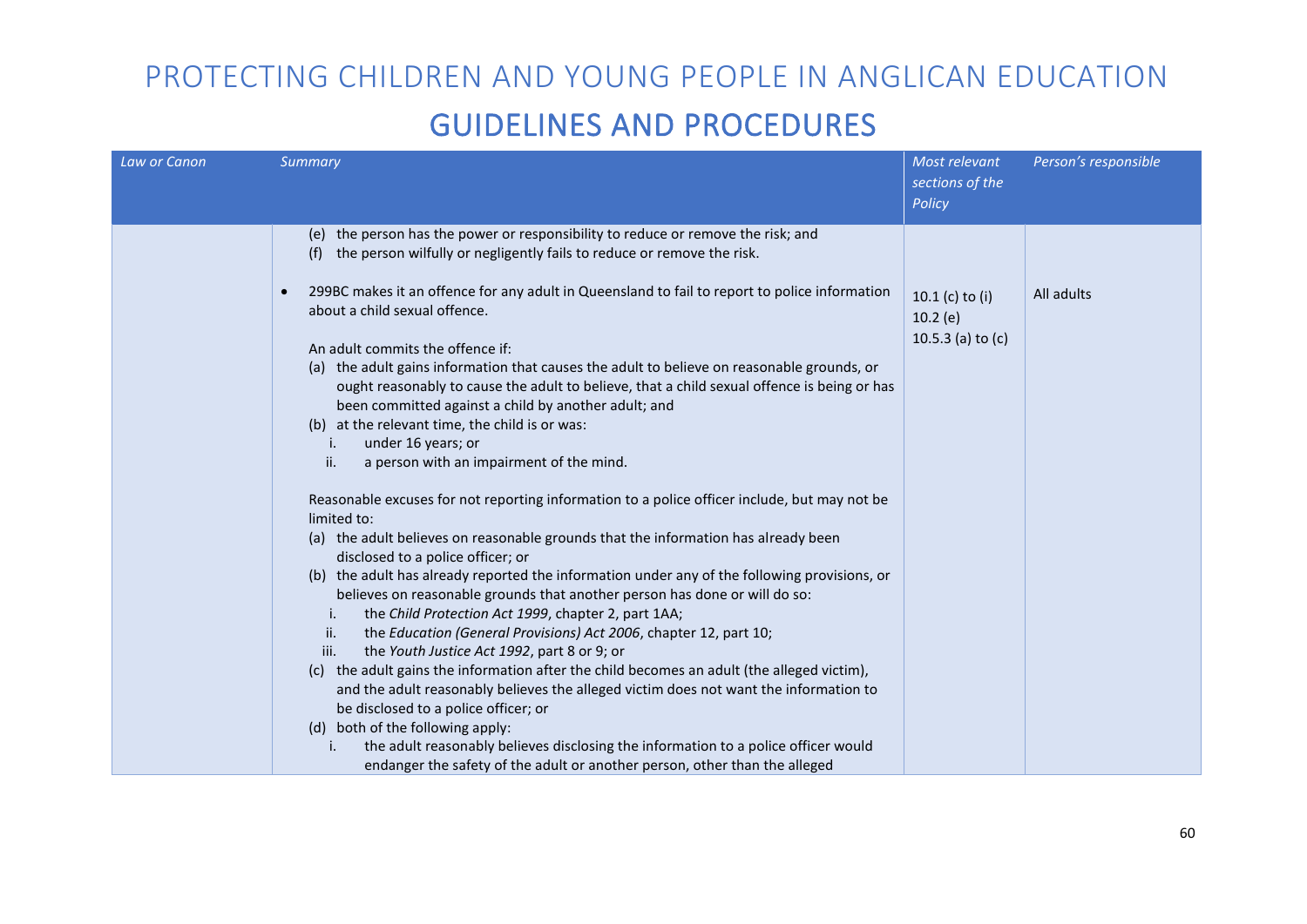| Law or Canon                                                                            | Summary                                                                                                                                                                                                                                                                                                                                                                                                                                                                                                                                                                                                                                                                                                                                                                                                                                                                                                                                                                                                     | Most relevant<br>sections of the<br>Policy                                               | Person's responsible        |
|-----------------------------------------------------------------------------------------|-------------------------------------------------------------------------------------------------------------------------------------------------------------------------------------------------------------------------------------------------------------------------------------------------------------------------------------------------------------------------------------------------------------------------------------------------------------------------------------------------------------------------------------------------------------------------------------------------------------------------------------------------------------------------------------------------------------------------------------------------------------------------------------------------------------------------------------------------------------------------------------------------------------------------------------------------------------------------------------------------------------|------------------------------------------------------------------------------------------|-----------------------------|
|                                                                                         | offender, regardless of whether the belief arises because of the fact of the<br>disclosure or the information disclosed;<br>failure to disclose the information to a police officer is a reasonable response in the<br>ii.<br>circumstances.                                                                                                                                                                                                                                                                                                                                                                                                                                                                                                                                                                                                                                                                                                                                                                |                                                                                          |                             |
| Education<br>(Accreditation of Non-<br>State Schools) Act<br>2017                       | s 176: A person who is, or was, involved in the administration of this Act including, for<br>example, as a public service employee, must not disclose information if the information is<br>about a child and identifies, or is likely to identify, the child.<br>There are a limited number of circumstances in which such information can be disclosed.<br>including where:<br>disclosure is in the performance of functions under the Act;<br>$\circ$<br>a parent or guardian of the child to whom the information relates has given their<br>$\circ$<br>written consent;<br>the information is otherwise publicly available;<br>$\circ$<br>disclosure is authorised or permitted under an Act or required by law; or<br>$\circ$<br>the information is disclosed to a law enforcement agency where the person disclosing the<br>information is reasonably satisfied that disclosure is necessary for the prevention, detection<br>investigation or punishment of a criminal offence or a breach of a law. | 11<br>12.1                                                                               | Governing body<br>All staff |
| Education<br>(Accreditation of Non-<br><b>State Schools)</b><br><b>Regulations 2017</b> | S16 (1) A school must have written processes about how the school will respond to harm, or<br>$\bullet$<br>allegations of harm, to students under 18 years; and the appropriate conduct of the school's<br>staff and students.<br>S16 (2) these written processes must include a process for:<br>$\bullet$<br>(a) reporting by a student to a stated staff member of the conduct of another staff member<br>that the student considers inappropriate<br>how the information reported to the staff member must be dealt with by that staff<br>(b)<br>member<br>(c) reporting sexual abuse and likely sexual abuse as per the Education (General Provisions)<br>Act 2006 sections 366 and 366A, and<br>(d) reporting a reportable suspicion under the Child Protection Act 1999, section 13E                                                                                                                                                                                                                  | The policy and<br>these<br>Procedures<br>$10.1(c)$ to (e)<br>10.2, 10.3, 10.4,<br>10.5.3 | Governing body              |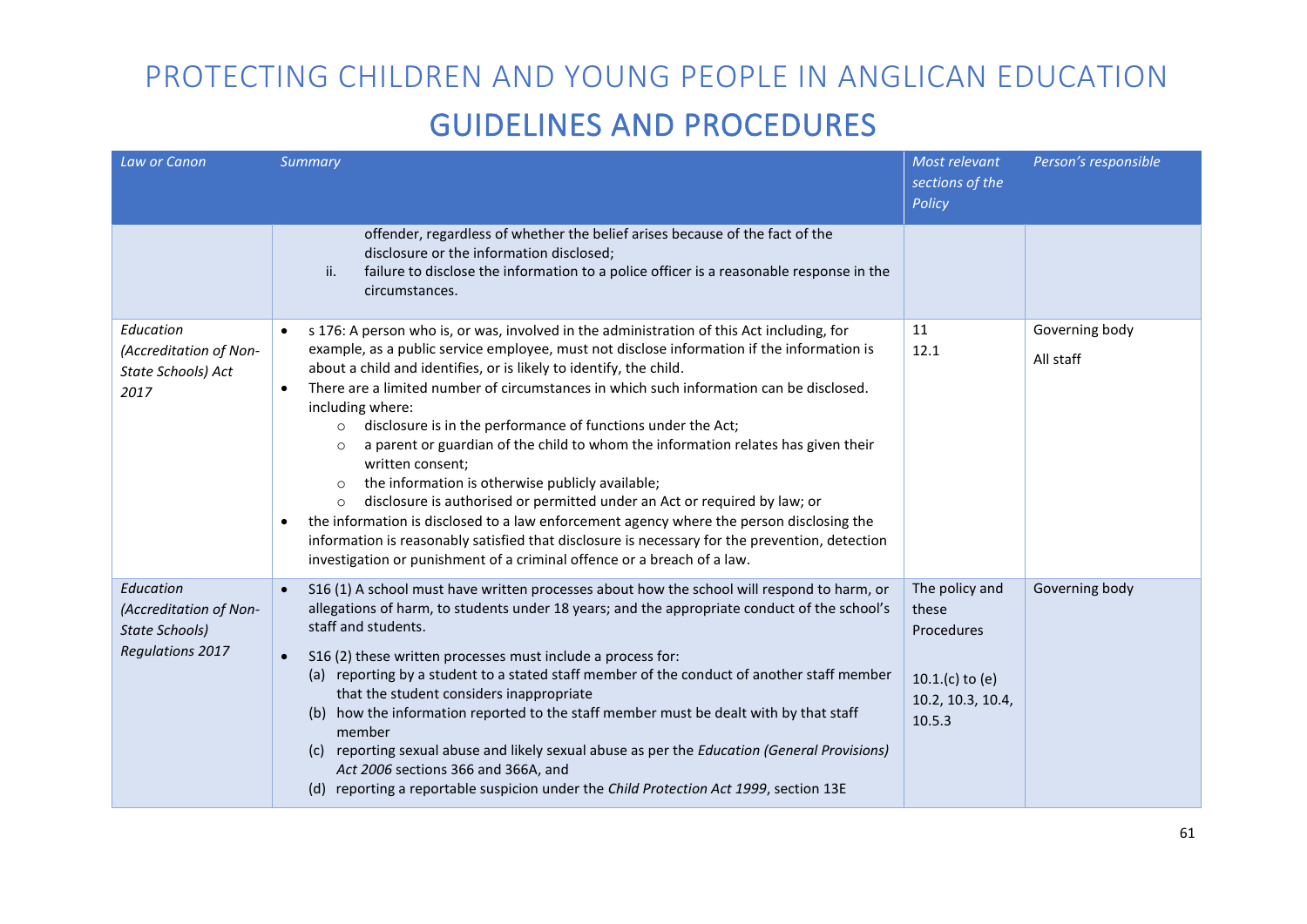| Law or Canon                                                          | Summary                                                                                                                                                                                                                                                                                                                                                                                                                                                                                                                                                                                                                                                                                                                                                                                                                                                                                                                                    | Most relevant<br>sections of the<br>Policy                                                                                                                                                       | Person's responsible                                                                   |
|-----------------------------------------------------------------------|--------------------------------------------------------------------------------------------------------------------------------------------------------------------------------------------------------------------------------------------------------------------------------------------------------------------------------------------------------------------------------------------------------------------------------------------------------------------------------------------------------------------------------------------------------------------------------------------------------------------------------------------------------------------------------------------------------------------------------------------------------------------------------------------------------------------------------------------------------------------------------------------------------------------------------------------|--------------------------------------------------------------------------------------------------------------------------------------------------------------------------------------------------|----------------------------------------------------------------------------------------|
|                                                                       | S16 (3) for the processes detailed in 16 (2) a, there must be at least 2 stated staff members.<br>$\bullet$<br>S16 (4) requires governing bodies to ensure:<br>$\bullet$<br>(a) the school's staff and students, and students' parents and guardians, are made aware of<br>the processes<br>(b) the processes are readily accessible by staff, students, parents and guardians<br>(c) staff are trained annually in implementing the processes<br>(d) the school is implementing the processes<br>S16 (5) The school must have a written complaints procedure to address allegations of non-<br>$\bullet$<br>compliance with the processes (S 16(1))<br>S16 (6) The complaints procedure may form part of any other written procedure for dealing<br>$\bullet$<br>with complaints.                                                                                                                                                         | 10.6(a)<br>$7, 10.1(j)$ ,<br>10.5.1, 10.5.2,<br>10.8, 10.9 (h) to<br>(i)<br>5, 10.2 $(d)$<br>alongside the<br>Complaints<br>Management in<br>Anglican<br><b>Schools Policy</b><br>and Procedures | Principals<br>Principals, School<br>Councils and governing<br>bodies<br>Governing body |
| <b>Education and Care</b><br>Services National Law<br>and Regulations | S84 of the Regulation requires that the Approved Provider of an education and care service<br>$\bullet$<br>must ensure that nominated supervisors and staff members at the service who work with<br>children are advised of:<br>(a) the existence and application of the current child protection law; and<br>(b) any obligations that they may have under that law.<br>S167 of the Law requires the Approved Provider and Nominated Supervisor/s of an<br>$\bullet$<br>education and care service to ensure that every reasonable precaution is taken to protect<br>the children being educated and cared for by the service, from harm and from any hazard<br>likely to cause injury. Similarly, sections 167, 170, 171 and 172 of the Regulation requires:<br>the Service to have policies and procedures in relation to providing a child safe<br>$\circ$<br>environment,<br>for policies and procedures to be followed and<br>$\circ$ | Assisted by<br>implementation<br>of the Policy<br>(notably 10.5.1)<br>Assisted by<br>implementation<br>of the Policy                                                                             | Approved Provider and<br>Nominated Supervisor/s                                        |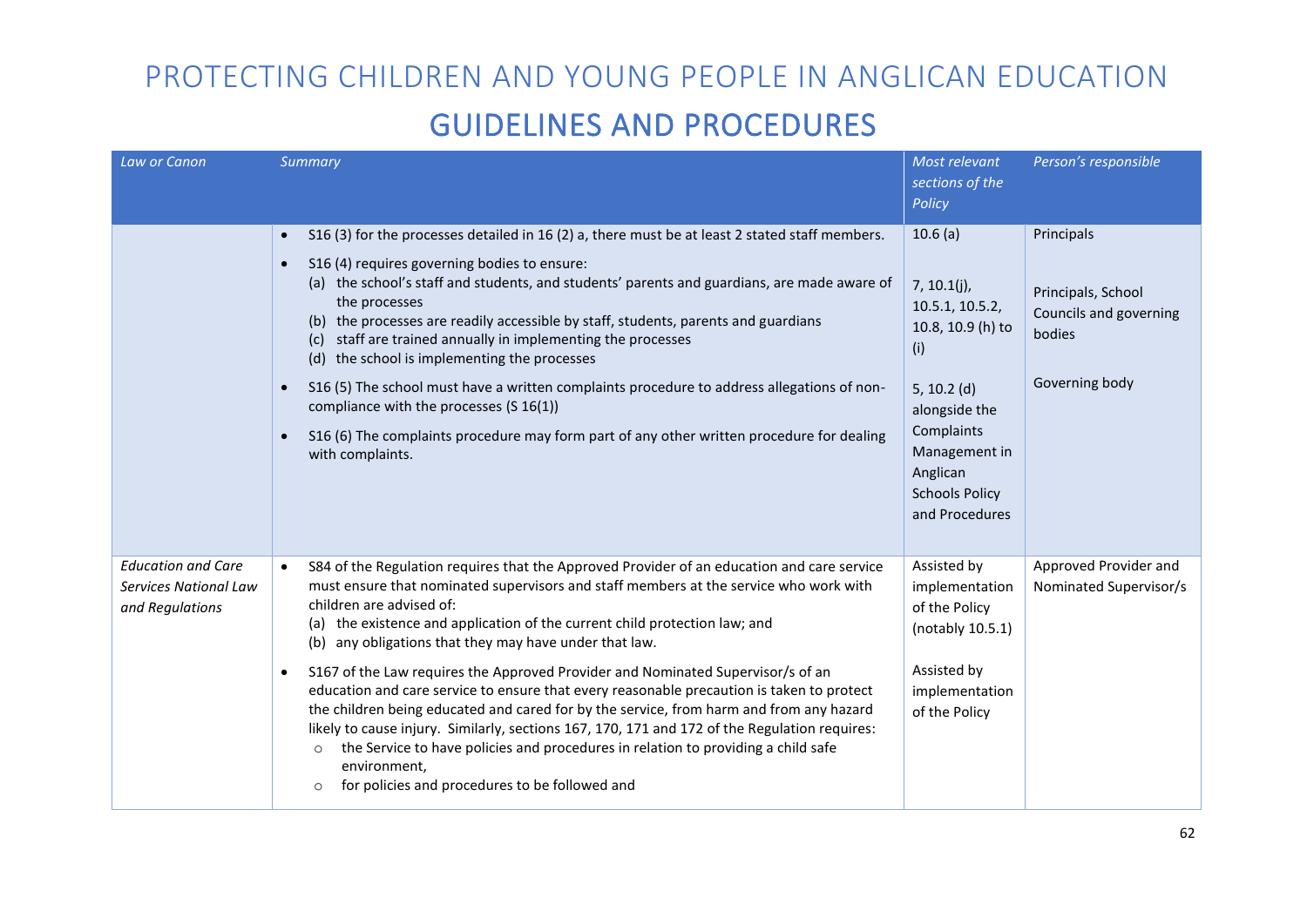| Law or Canon | <b>Summary</b>                                                                                                                                                                                                                                                                                                                                                                                                                                                                                                                                                                                                                                                                                                                                                                                                                                                                                                                                                                                                                                                                                                                                                                                                                                                                                                                                                                                                                                                                                                                                                                                                                                                                                                                                                                                                                                                                                                                                                                                                                                                                                                                                           | Most relevant<br>sections of the<br>Policy                             | Person's responsible                                                |
|--------------|----------------------------------------------------------------------------------------------------------------------------------------------------------------------------------------------------------------------------------------------------------------------------------------------------------------------------------------------------------------------------------------------------------------------------------------------------------------------------------------------------------------------------------------------------------------------------------------------------------------------------------------------------------------------------------------------------------------------------------------------------------------------------------------------------------------------------------------------------------------------------------------------------------------------------------------------------------------------------------------------------------------------------------------------------------------------------------------------------------------------------------------------------------------------------------------------------------------------------------------------------------------------------------------------------------------------------------------------------------------------------------------------------------------------------------------------------------------------------------------------------------------------------------------------------------------------------------------------------------------------------------------------------------------------------------------------------------------------------------------------------------------------------------------------------------------------------------------------------------------------------------------------------------------------------------------------------------------------------------------------------------------------------------------------------------------------------------------------------------------------------------------------------------|------------------------------------------------------------------------|---------------------------------------------------------------------|
|              | for policies and procedures to be kept available, with changes to policies or<br>$\circ$<br>procedures notified to parents of children enrolled at the service.<br>S176 (2) (C) of the Regulation requires Approved Providers to notify the Regulatory Authority<br>(Qld Department of Education), within 7 days, of:<br>Any circumstance arising at the service that poses a risk to the health, safety or<br>$\circ$<br>wellbeing of a child attending the service.<br>Any incident where the Approved Provider reasonably believes that physical abuse or<br>$\circ$<br>sexual abuse of a child or children has occurred or is occurring, while the child is being<br>educated and cared for by the ECS.<br>Allegations that physical or sexual abuse of a child has occurred or is occurring while<br>the child is being educated and cared for by the ECS.<br>S12 of the Law and S176 (2) (a) and (b) of the Regulations require the Approved Provider,<br>within 24 hours of becoming aware of the incident or allegation, to notify the Regulatory<br>Authority (Qld Department of Education) of any serious incidents that occur or are alleged to<br>have occurred (complaints). A Serious Incident includes:<br>the death of a child at the ECS, or following an incident at the ECS<br>$\circ$<br>any incident involving serious injury or trauma to a child where it could be reasonably<br>$\circ$<br>expected the child required urgent medical attention from a registered medical<br>practitioner, or attend a hospital (e.g. broken limb)<br>any incident involving serious illness, where a child ought reasonably to have attended<br>$\circ$<br>a hospital (e.g. anaphylaxis)<br>any emergency for which emergency services attended<br>$\circ$<br>any circumstance where a child appears to be missing or cannot be accounted for<br>$\circ$<br>any circumstance where a child appears to have been taken or removed from the<br>$\circ$<br>premises in a manner that contravenes Regulations, or<br>any circumstance where a child is mistakenly locked in or locked out of the<br>$\circ$<br>premises or any part of the premises | 10.1 $(c)$ to $(i)$<br>10.7 (b) to (c)<br>$10.9$ (d) and<br>Appendix C | All persons, Nominated<br>Supervisor/s and the<br>Approved Provider |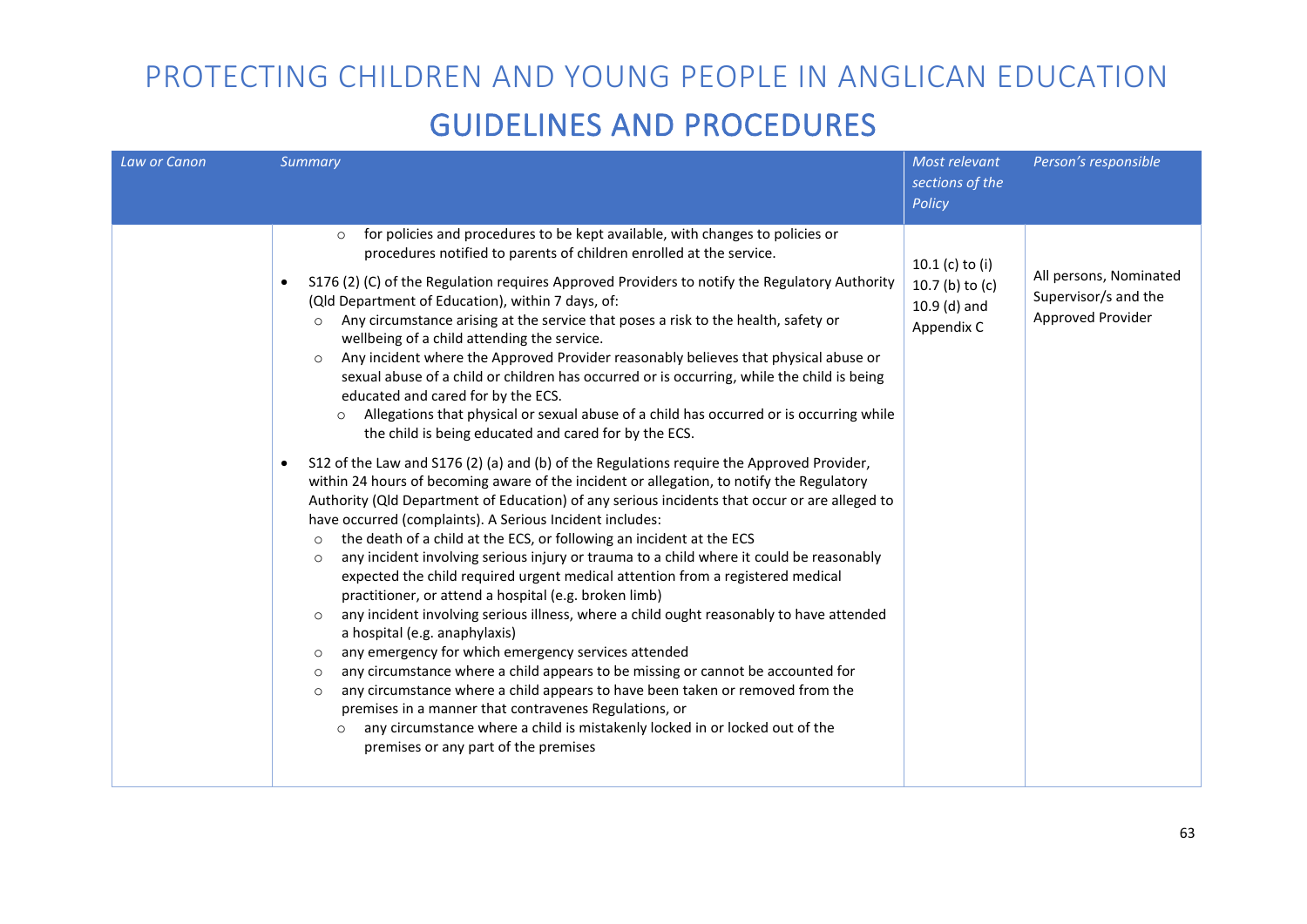| Law or Canon                                                             | Summary                                                                                                                                                                                                                                                                                                                                                                                                                                                                                                                                                                                                                                                                                                                            | Most relevant<br>sections of the<br>Policy | Person's responsible                                       |
|--------------------------------------------------------------------------|------------------------------------------------------------------------------------------------------------------------------------------------------------------------------------------------------------------------------------------------------------------------------------------------------------------------------------------------------------------------------------------------------------------------------------------------------------------------------------------------------------------------------------------------------------------------------------------------------------------------------------------------------------------------------------------------------------------------------------|--------------------------------------------|------------------------------------------------------------|
|                                                                          | Note, other notification requirements may apply, for example, breaches or alleged breaches<br>$\bullet$<br>(complaints) of the Education and Care Service National Law such as incidents involving<br>inappropriate supervision or discipline require notification within 24 hours.                                                                                                                                                                                                                                                                                                                                                                                                                                                |                                            |                                                            |
| <b>Education (General</b><br>Provisions) Act 2006<br>and Regulation 2017 | S366 and 366A: all staff must immediately provide a written report to the Principal or a<br>$\bullet$<br>Director of a school's governing body if they reasonably suspect a student has been, is being<br>or is likely to be sexually abused by another person; and the Principal or Director must<br>immediately provide this report to the Police.                                                                                                                                                                                                                                                                                                                                                                               | 10.2 (e), 10.5.3<br>$(b)$ , 10.9 $(c)$     | All staff, the Principal,<br>any Director (or<br>delegate) |
|                                                                          | Also under this section, if the Principal is the 'first person' with the reasonable suspicion, as<br>well as reporting to the Police, they must provide a copy of the report to a Director.                                                                                                                                                                                                                                                                                                                                                                                                                                                                                                                                        |                                            |                                                            |
|                                                                          | S 364: For the purposes of these sections, sexual abuse includes sexual behaviour where:<br>$\bullet$                                                                                                                                                                                                                                                                                                                                                                                                                                                                                                                                                                                                                              |                                            |                                                            |
|                                                                          | another person bribes, coerces, exploits, threatens or is violent toward the student;<br>$\circ$<br>the student has less power than the other person;<br>$\circ$<br>there is a significant disparity between the student and the other person in<br>$\circ$<br>intellectual capacity or maturity.                                                                                                                                                                                                                                                                                                                                                                                                                                  |                                            |                                                            |
|                                                                          | Written reports must include (S68 and 69 of Regulation):<br>(a) the name of the person giving the report (the first person);<br>(b) the student's name and sex;<br>details of the basis for the first person becoming aware, or reasonably suspecting, that<br>(c)<br>the student has been, or is likely to be sexually abused, by another person;<br>(d) details of the abuse or suspected abuse;<br>(e) any of the following information of which the first person is aware:<br>(i) the student's age;<br>(ii) the identity of the person who has sexually abused, or is suspected to have sexually<br>abused, the student;<br>(iii) the identity of anyone else who may have information about the abuse or suspected<br>abuse. |                                            |                                                            |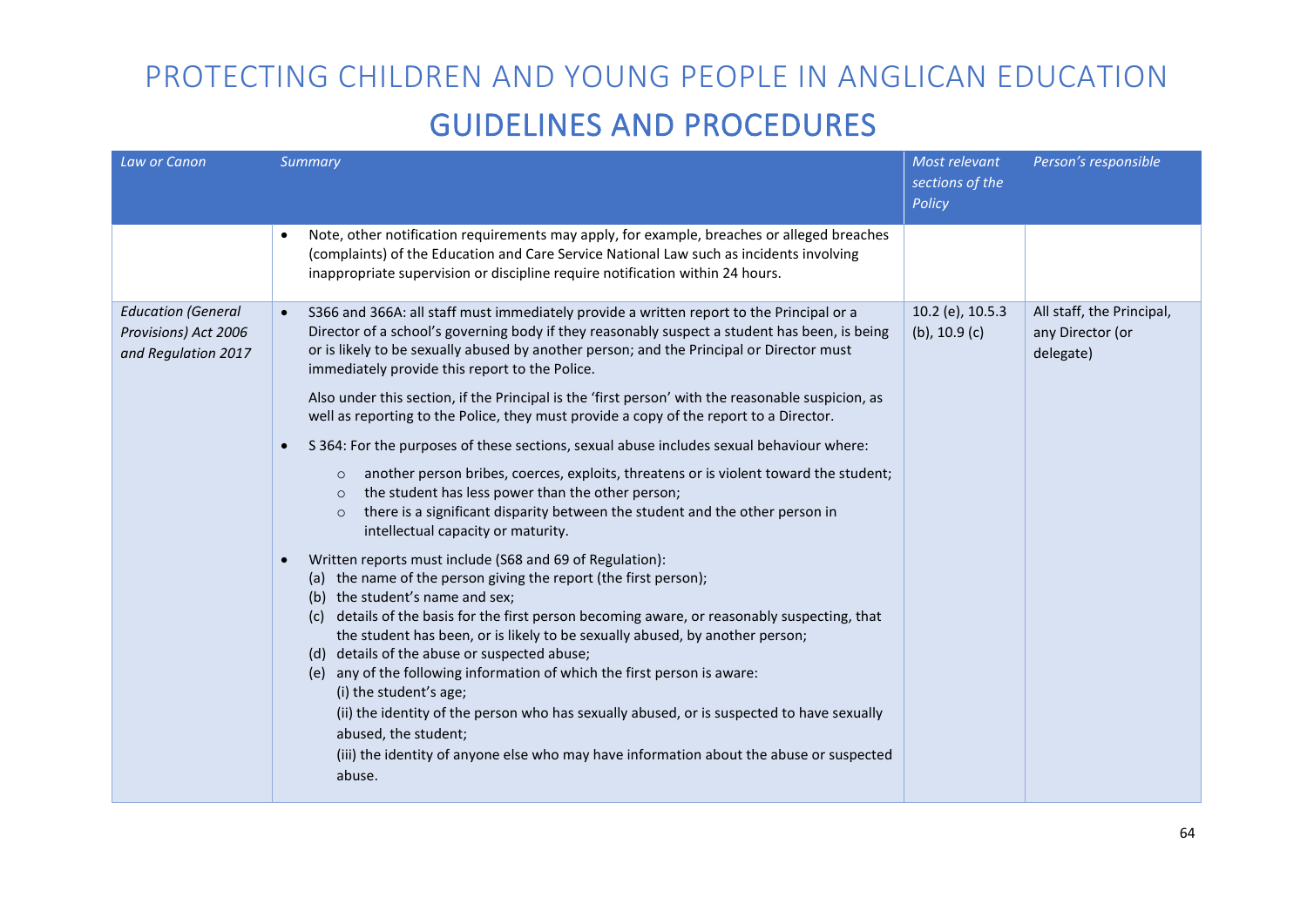| Law or Canon                                                                     | Summary                                                                                                                                                                                                                                                                                                                                                                                                                                                                                                                                                                                                                                                                                                                                                                                                           | Most relevant<br>sections of the<br>Policy                  | Person's responsible           |
|----------------------------------------------------------------------------------|-------------------------------------------------------------------------------------------------------------------------------------------------------------------------------------------------------------------------------------------------------------------------------------------------------------------------------------------------------------------------------------------------------------------------------------------------------------------------------------------------------------------------------------------------------------------------------------------------------------------------------------------------------------------------------------------------------------------------------------------------------------------------------------------------------------------|-------------------------------------------------------------|--------------------------------|
|                                                                                  | S366B details that the Directors' functions of receiving a report and giving a copy of the<br>$\bullet$<br>report to a police officer under section 366 or 366A, by unanimous resolution, can be<br>delegated to an appropriately qualified individual. This individual cannot be the Principal or<br>any other staff member of the School.                                                                                                                                                                                                                                                                                                                                                                                                                                                                       | $10.9$ (c) and<br>Appendix C                                | Governing body and<br>delegate |
| <b>Education Services for</b><br>Overseas Students Act<br>2000 (Cth)             | Requires Schools (Registered Providers) to comply with the National Code of Practice for<br>Providers of Education and Training to Overseas Students: Standard 5, specifically the welfare<br>requirements for younger overseas students (under the age of 18 years). Relevant to this Policy,<br>this includes that all registered providers who enrol overseas students under the age of 18 must<br>meet certain obligations. They must:<br>(a) meet Commonwealth, state or territory legal requirements relating to child welfare and<br>protection; and<br>give younger overseas students important age and culturally appropriate safety information,<br>(b)<br>including what to do and who to contact in an emergency, and how to report any incident or<br>allegation of sexual, physical or other abuse. | Assisted by<br>implementation<br>of the Policy<br>10.5.1(e) | Principal                      |
| Education<br>(Queensland College<br>of Teachers) Act 2005<br>and Regulation 2016 | Schools (employing authorities) are obliged to inform the Queensland College of Teachers (QCT)<br>about particular allegations:<br>S76: Schools (employing authorities) are required to notify QCT as soon as possible, after<br>$\bullet$<br>starting to deal with an allegation of harm or likely harm to a child due to the teacher's<br>conduct.<br>S77: Schools (employing authorities) are required to notify QCT of the outcome (after<br>$\bullet$<br>dealing with an allegation).<br>S78: Schools (employing authorities) are required to notify QCT within14 days if the school<br>$\bullet$<br>has dismissed a teacher in circumstances that call the teacher's competence to be employed<br>as a teacher into question (regardless of reporting under 76 or 77).                                      | 10.5.3(g)                                                   | Principal                      |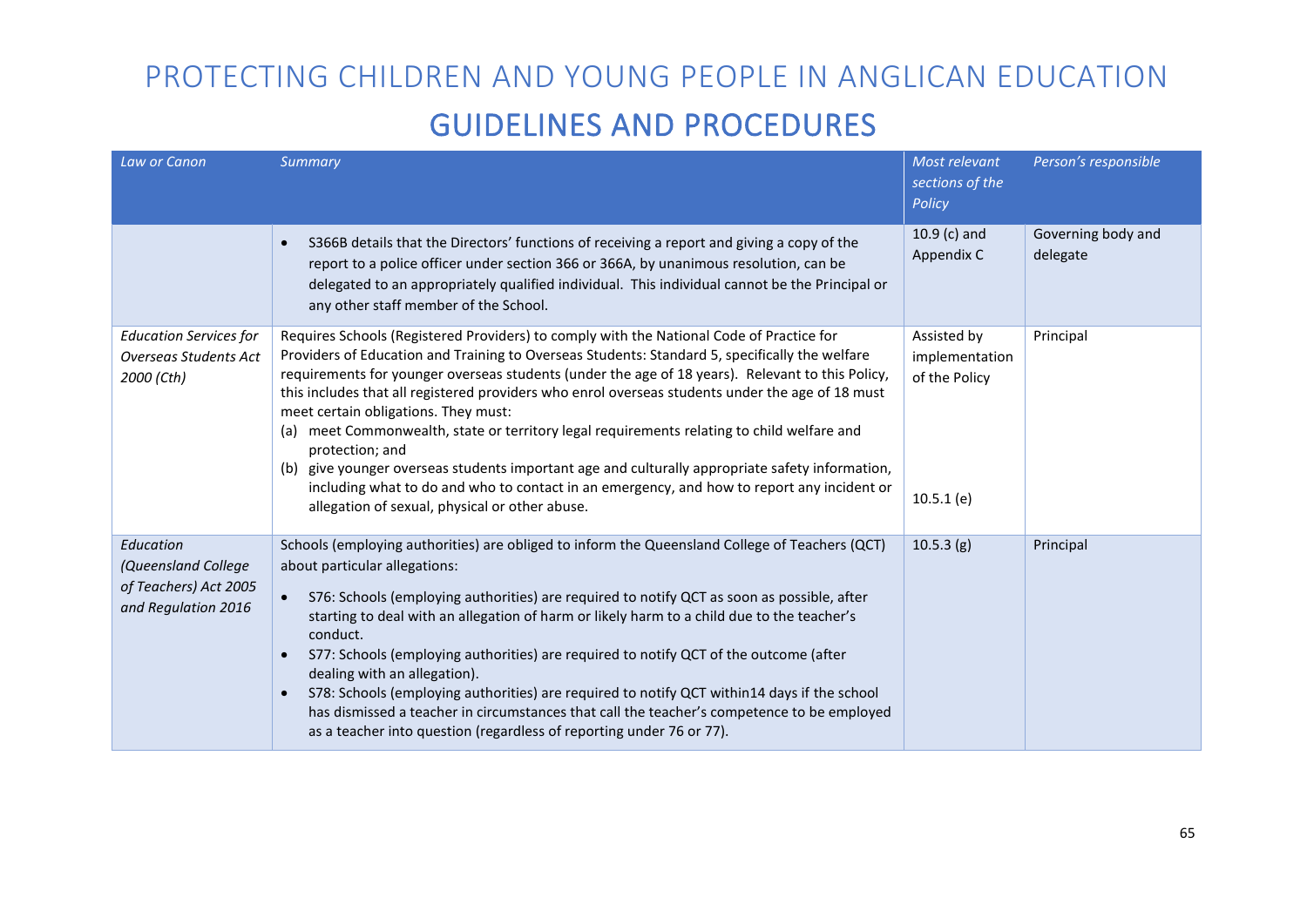| Law or Canon                                                                                                                 | Summary                                                                                                                                                                                                                                                                                                                                                                              | Most relevant<br>sections of the<br>Policy                                    | Person's responsible                                                                                                                                                              |
|------------------------------------------------------------------------------------------------------------------------------|--------------------------------------------------------------------------------------------------------------------------------------------------------------------------------------------------------------------------------------------------------------------------------------------------------------------------------------------------------------------------------------|-------------------------------------------------------------------------------|-----------------------------------------------------------------------------------------------------------------------------------------------------------------------------------|
|                                                                                                                              | Under this legislation, QCT also have powers regarding information sharing and any complaints<br>or investigations relevant to a teacher's competence and schools have responsibilities associated<br>with assisting their management of such.                                                                                                                                       |                                                                               |                                                                                                                                                                                   |
| Professional<br>Standards Canon and<br>the ACSQ Protocol for<br>Responding to Child<br>Sexual Abuse and<br>Sexual Misconduct | Staff and volunteers in Schools or Services owned or controlled by the ACSQ meet the definition<br>of Church Worker and as such are required to inform a Responsible Person or the Office of<br>Professional Standards, of any information regarding child sexual abuse.<br>The Responsible Person is then required to report the matter to the Office of Professional<br>Standards. | 10.1 (c) to (i),<br>10.2 (e), 10.5.3<br>(e) 10.9 (e) to (f)<br>and appendix C | All staff and volunteers<br>in Schools or Services<br>governed or controlled<br>by the ACSQ, and the<br><b>Principal or Nominated</b><br>Supervisor (as a<br>Responsible Person). |
| Safe Ministry to<br>Children Canon                                                                                           | Staff and volunteers in Schools or Services owned or controlled by the ACSQ meet the definition<br>of Church Worker and as such are required to comply with the Our Commitment: Creating an<br>environment for children and young people to thrive - Code of Conduct for Anglican Schools and<br><b>Education &amp; Care Services.</b>                                               | $8.1$ (b), $10.5.1$<br>(a)                                                    | All staff and volunteers<br>in Schools or Services<br>governed or controlled<br>by the ACSQ                                                                                       |
| Work, Health and<br>Safety Act and<br>Regulation 2011                                                                        | 1. Schools and ECSs are responsible for ensuring, so far as reasonably practicable, that the health<br>and safety of children and young people is not put at risk by their attendance or enrolment at the<br>school/ECS, or from attending an activity directly associated with their enrolment or attendance<br>at the school/ECS.                                                  | Assisted by<br>implementation<br>of the Policy                                | Governing body                                                                                                                                                                    |
|                                                                                                                              | 2. Schools and ECSs are responsible for providing information, training, instruction, and<br>supervision necessary to protect children and young people from risks to their health and safety<br>resulting from their attendance or enrolment at the school/ECS, or from attending an activity<br>directly associated with their enrolment or attendance at the school/ECS.          | 10                                                                            | Principal and Nominated<br>Supervisor/s                                                                                                                                           |